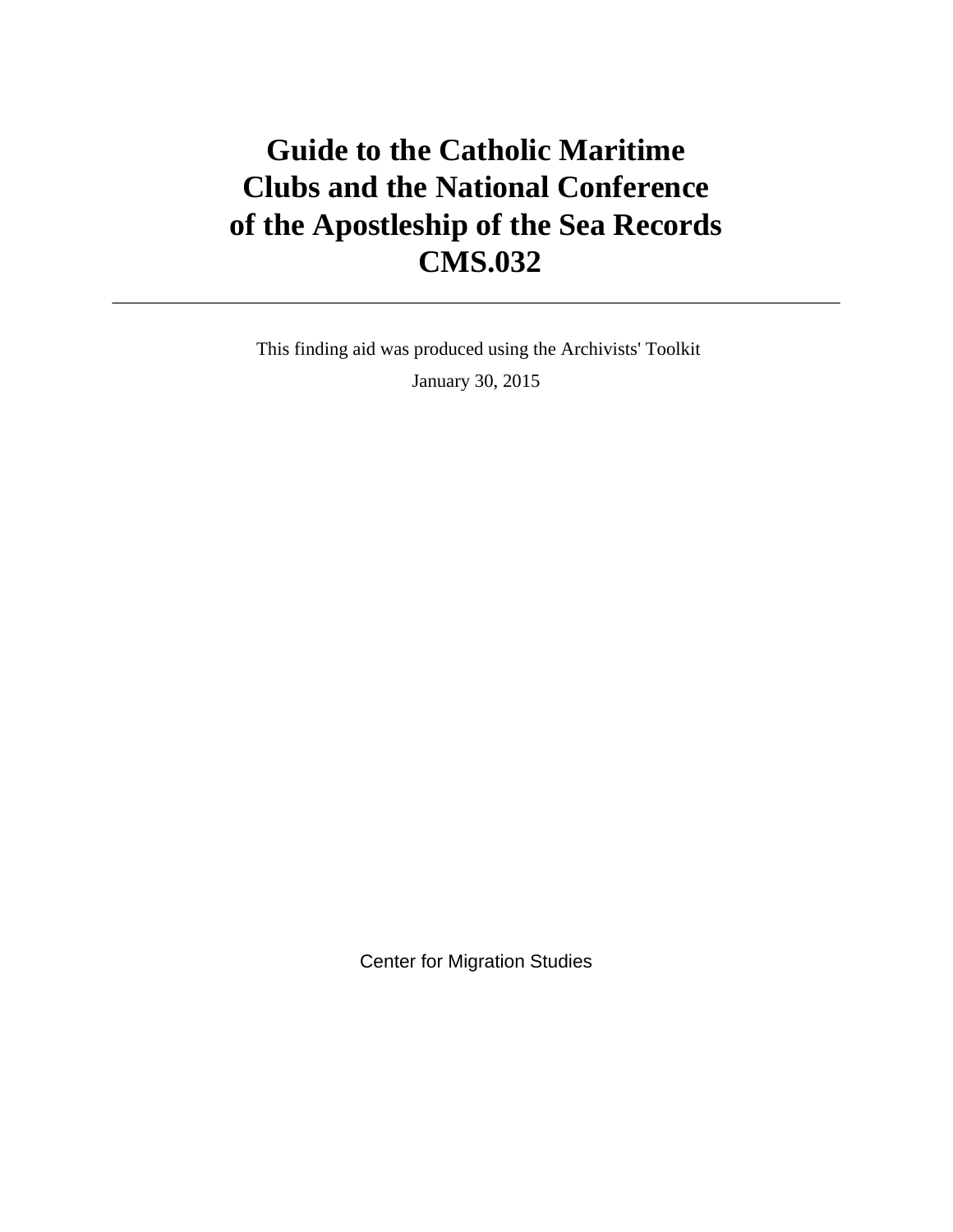# **Table of Contents**

| Record Group A: War Relief Services-National Catholic Welfare Council and Catholic Maritime Club |
|--------------------------------------------------------------------------------------------------|
|                                                                                                  |
|                                                                                                  |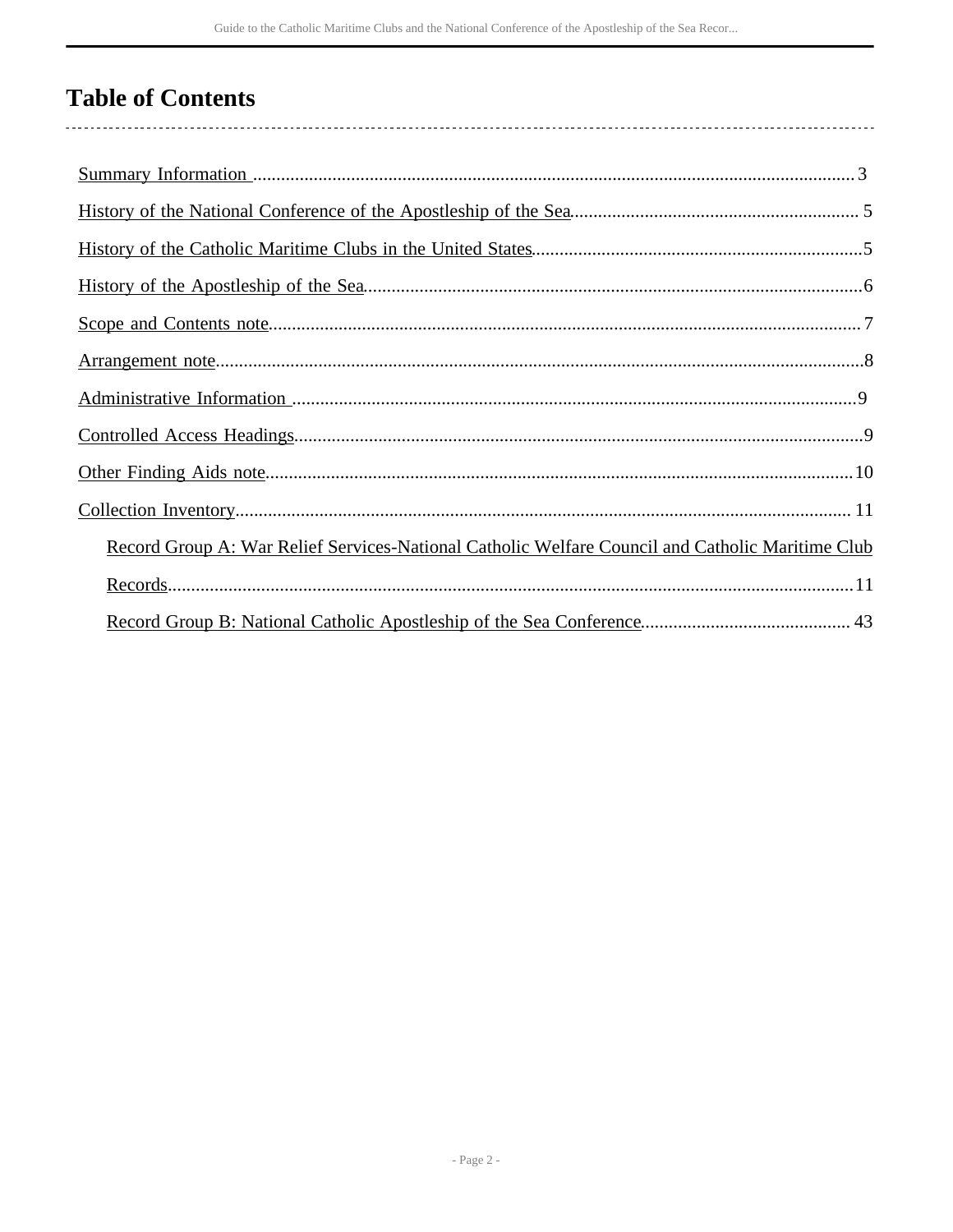# <span id="page-2-0"></span>**Summary Information**

| <b>Repository</b> | <b>Center for Migration Studies</b>                                                          |
|-------------------|----------------------------------------------------------------------------------------------|
| <b>Creator</b>    | Apostleship of the Sea.                                                                      |
| <b>Title</b>      | Catholic Maritime Clubs and the National Conference of the Apostleship<br>of the Sea Records |
| Date [inclusive]  | 1943-1979                                                                                    |
| <b>Extent</b>     | 20.0 Linear feet in 45 boxes.                                                                |
| Language          | English                                                                                      |

**Language of Materials note** The bulk of the materials are in English.

**Abstract** This collection contains the records of the Catholic Maritime Clubs and the National Conference of the Apostleship of the Sea (AOS), and their work with the War Relief Services-National Catholic Welfare Conference and the Pontifical Commission for Migrants and Tourism. In 1920, the Apostleship of the Sea, an international Catholic organization for the spiritual care of seafarers, was founded in Glasgow, Scotland. The US branch was the National Conference of the Apostleship of the Sea, the official organization governing the Catholic Maritime Clubs, was formed on January 8, 1947 in Brooklyn , NY, under the sponsorship of the War Relief Services-NCWC. The National Office develops training programs for newly appointed chaplains and expands the ongoing programs for experienced chaplains. It coordinates the annual meeting of the National Conference of the Apostleship of the Sea and arranges and develops regional meetings. It publishes a monthly bulletin, "The Catholic Maritime News" and prepares the annual report of the National Conference of the Apostleship of the Sea. The collection contains executive correspondence, photographs, financial reports, annual reports, meeting minutes, monthly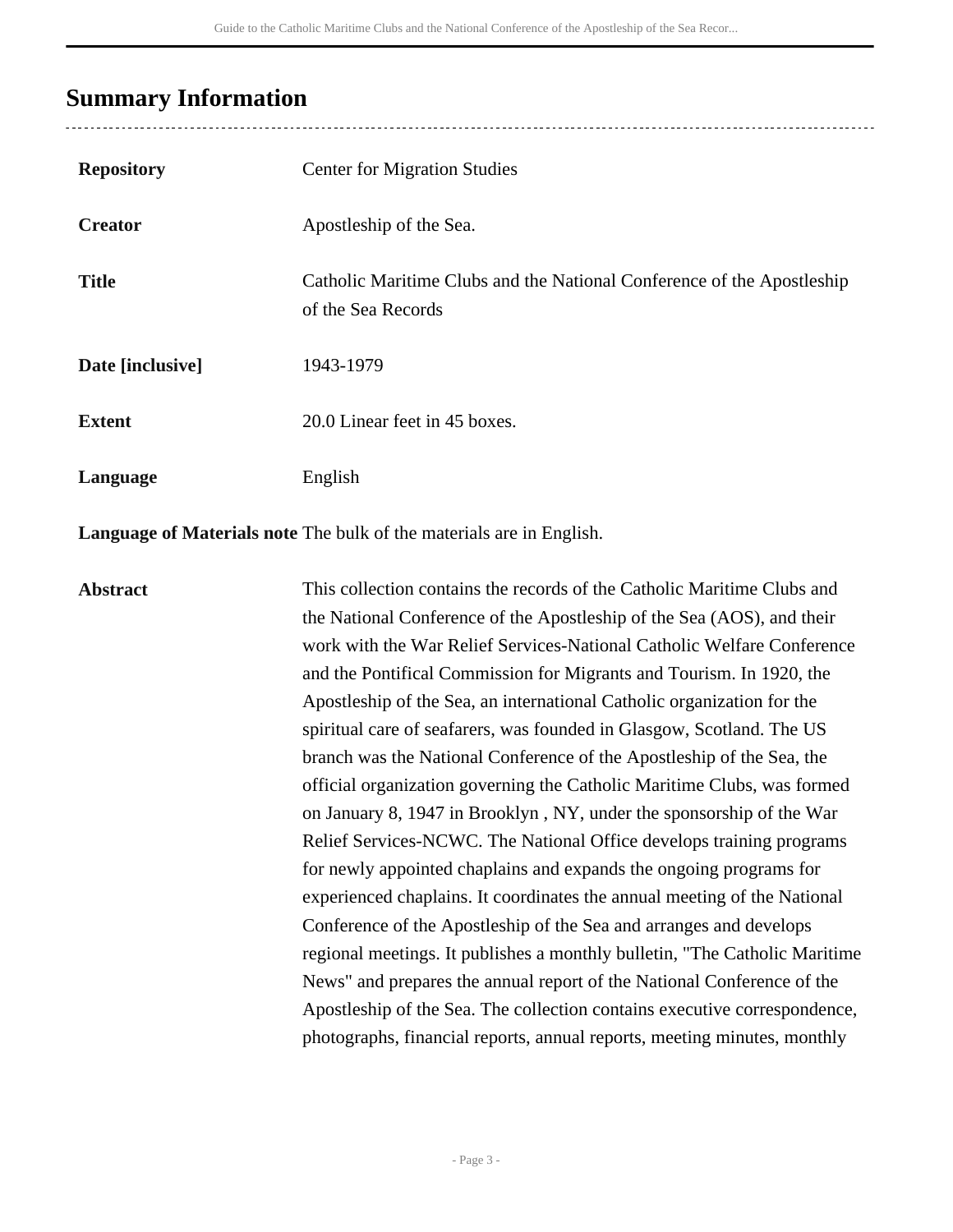records of activities, materials related to the local Maritime Clubs, and other materials.

# **Preferred Citation note**

Center for Migration Studies of New York; Catholic Maritime Clubs and the National Conference of the Apostleship of the Sea Records (CMS 032); Box; Folder.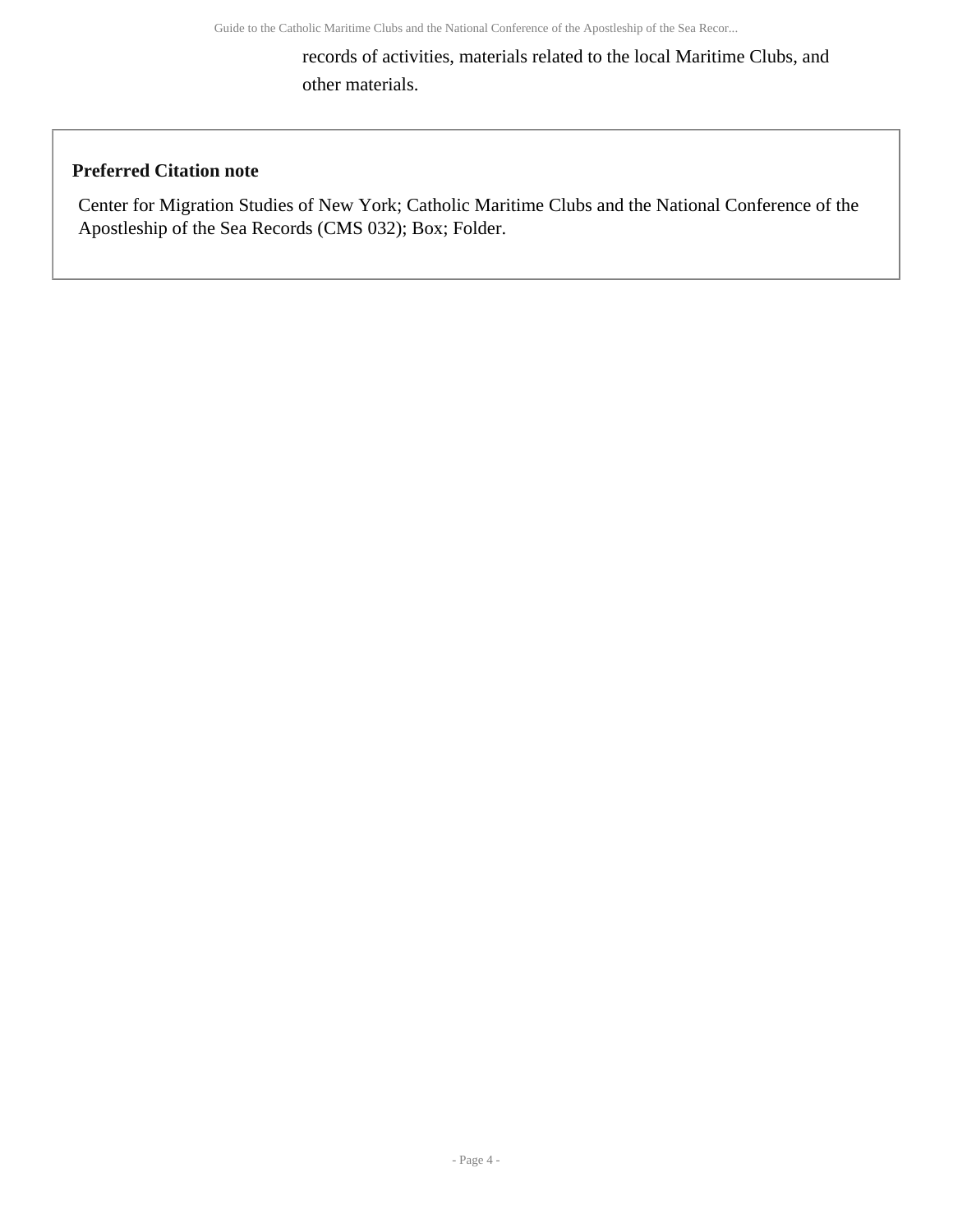# <span id="page-4-0"></span>**History of the National Conference of the Apostleship of the Sea**

The National Conference of the Apostleship of the Sea, the official organization governing the Catholic Maritime Clubs, was formed on January 8, 1947 in Brooklyn , NY, under the sponsorship of the War Relief Services-NCWC. Reverend Thomas A. McDonough CSSR was chosen as the first Executive Secretary of the National Conference of the Apostleship of the Sea. During McDonough tenure, New Orleans was the site of the National Office. Bishop L. Abel Caillouet became the first Episcopal Moderator of the Apostleship of the Sea in 1951.

In 1960, Caillouet relinquished the office of Episcopal Moderator and was replaced by Bishop Leo S. Smith, auxiliary bishop of Buffalo, NY. In 1963, Smith died and succeeded by Most Reverend Robert E. Tracy, Bishop of Baton Rouge, LA.

On July 1, 1972, the National Office of the Apostleship of the Sea was transferred to Chicago, IL. With the retirement of McDonough, Reverend James P. Keating, Diocesan Port Chaplain of Chicago, was elected secretary in October 1972 and later as National Director under the newly formed Episcopal Commission. Tracy became Episcopal Promoter and Chairman of the Episcopal Commission. The Episcopal Commission composed of Bishops from Boston, New York, Miami, and San Francisco, is recognized by the Pontifical Commission of Migration and Tourism.

The function of the National Office of the Apostleship of the sea is to serve the National Conference of Bishops, in cooperation with the Episcopal Promoter and his Episcopal Commission, in order to provide information and guidance to port chaplains, lay workers, and volunteers in the Maritime Clubs. In that capacity, the National Office develops training programs for newly appointed chaplains and expands the ongoing programs for experienced chaplains. It coordinates the annual meeting of the National Conference of the Apostleship of the Sea and arranges and develops regional meetings. It publishes a monthly bulletin, "The Catholic Maritime News" and prepares the annual report of the National Conference of the Apostleship of the Sea. It correlates information and experience with port chaplains and laity, as well as other seamen's organizations.

In 1975, Tracy was succeeded by the Most Reverend Rene H. Gracide, Bishop of Pensacola-Tallahassee, FL. Keating was replaced by Reverend James Dillenburg, Port Chaplain of Green Bay, Wisconsin in 1980.

As of 1979, there were approximately 80 port chaplains and 18 clubs in Mobile, AL; New York City, NY; Seattle, WA; Lake Charles and New Orleans, LA; Oakland and San Francisco, CA; San Pedro and Wilmington, CA; Chicago, IL; Cleveland, OH; Houston, TX; Norfolk, VA; Jacksonville and Tampa, FL; Milwaukee and Green Bay, WI; and Duluth, MN.

# <span id="page-4-1"></span>**History of the Catholic Maritime Clubs in the United States**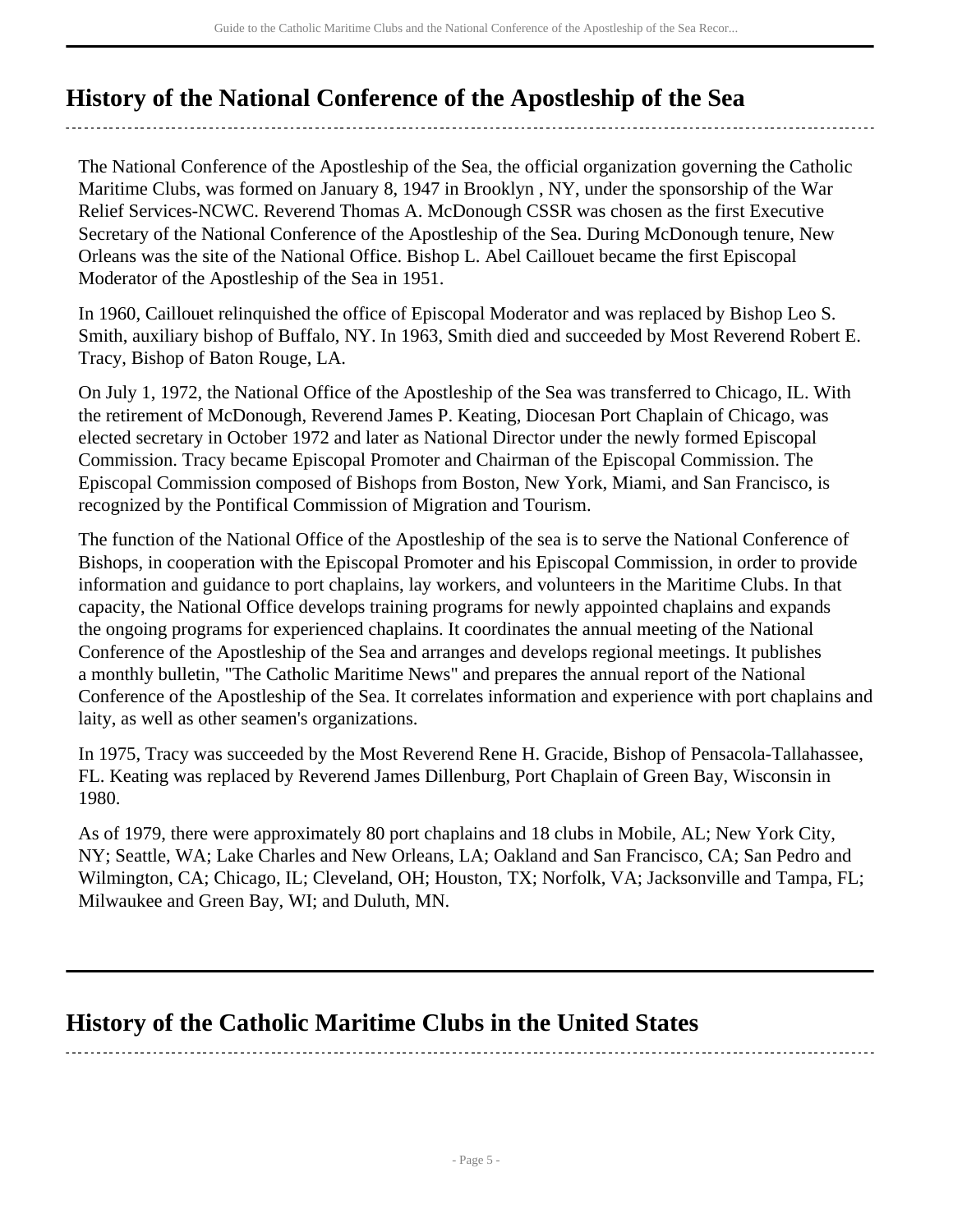The primary function of the Apostleship of the Sea is the sponsorship of Catholic Maritime Clubs. They are located worldwide in port cities and open to all seaman. Prior to World War II, there were only three Catholic Maritime Clubs in the United States: New York City (1894), New Orleans (1903), and San Francisco (1932). The onset of World War II accelerated the development of Catholic programs for seamen in the United States. The rapid growth of the Merchant Marines, especially among allied nations, made it necessary to expand and improve services for seamen.

In 1943, the National War Fund provided the War Relief Services of the National Catholic Welfare Conference (NCWC) with \$117,500 for programs to assist seamen in ports both in the United States and abroad. NCWC assigned the administration of the funds to its New York branch. It was stipulated that monies provided by the National War Fund were to be used for operating expenses only, and not for the purchase of property or other forms of investment. Thus, the NCWC made contacts with the Bishop of Dioceses where ports were located and with the local chapters of the Society of St. Vincent de Paul and agreed to provide the necessary building facilities for the Maritime Clubs.

As clubs organized, they were officially called "Catholic Maritime Clubs" and subtitled "Apostleship of the Sea." Each club provided a lounge, reading and writing rooms, recreational facilities, a library, showers, and lockers. In many instances, portable libraries were available. When possible, the club provided dormitory accommodations. A small chapel was also an essential part of the club's facilities.

During the war years, War Relief Services-NCWC, was able to assist 34 Catholic Maritime facilities in the United States, the British Isles, in the Netherlands, Curacao, Netherland Antilles; Montevideo, Uruguay, Trocomalee, Sri Lanka [known then as Ceylon]; and Halifax, Nova Scotia. United States clubs are located in Manhattan, NY; Brooklyn, NY; Newport News, VA; Mobile, AL; New Orleans, LA; San Pedro, CA; San Francisco, CA; Seattle, WA; and Portland, OR.

Toward the end of 1949, War Relief Services-NCWC ceased its financial support for the clubs around the United States. In the same year, an appeal was made to the National Conference of Catholic Bishops agreed to provide \$40,000 a year to support the clubs. The remaining expenses were defrayed by the dioceses and local charitable organizations.

# <span id="page-5-0"></span>**History of the Apostleship of the Sea**

In 1920, the Apostleship of the Sea, an international Catholic organization for the spiritual care of seafarers, was founded in Glasgow, Scotland, by three laymen: Daniel Shield, Peter Anson, and Arthur Gannon. Prior to 1920, the religious needs of seafarers had been met by other groups, such as the Apostleship of Prayer and the Legion of Mary.

Daniel Shield, a Jesuit lay brother who had been an active member of the Ship Visiting Committee of the Apostleship of Prayer, named the new society of the Apostleship of the Sea. Peter Anson wrote the statutes of the society while Arthur Gannon became its organizing secretary and principal promoter.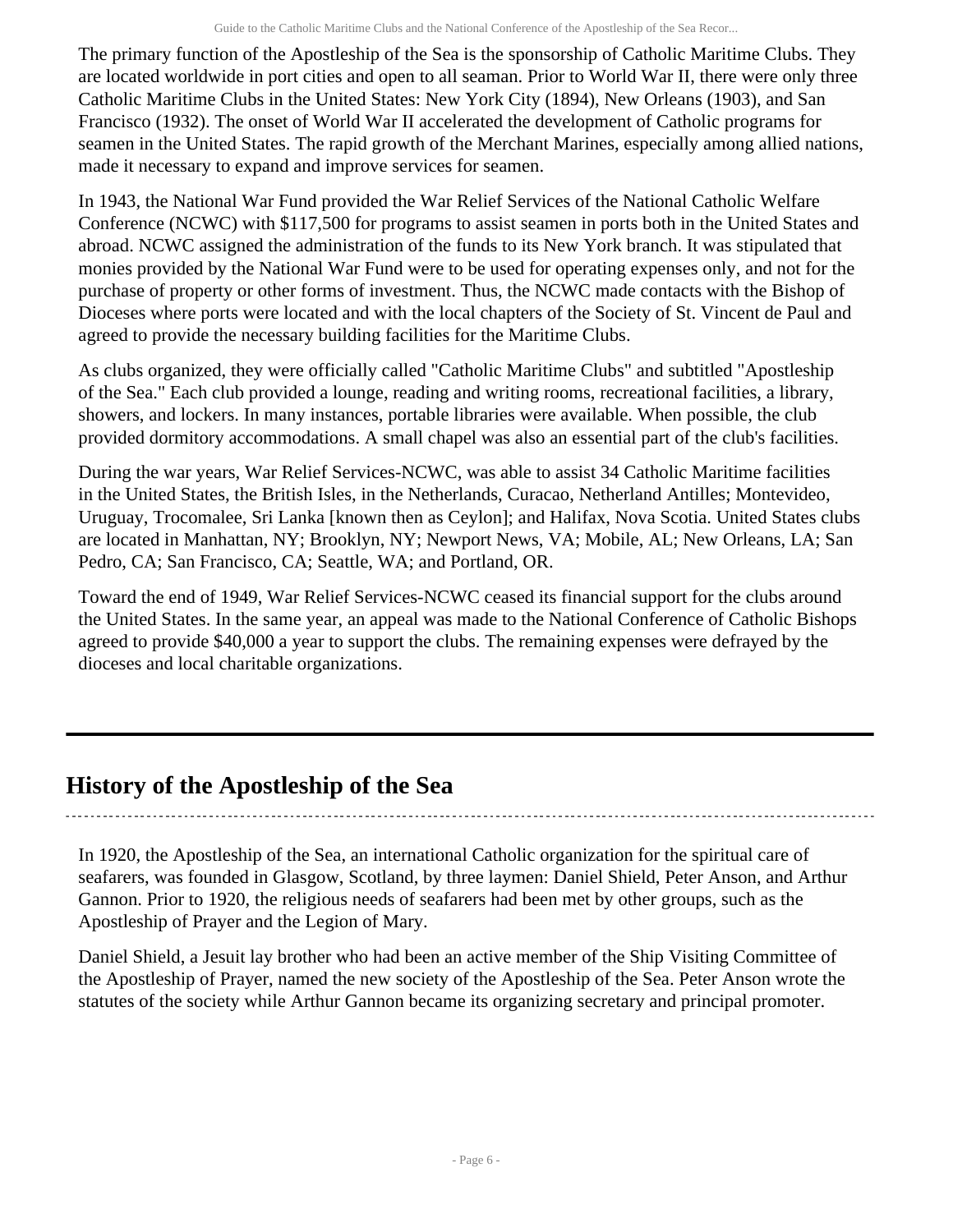The aim of the organization was defined as the spiritual, social, and moral welfare of Catholic seafarers throughout the world.

On April 17, 1922, the new society was formally established as the International Council of the Apostleship of the Sea. In the same month, Archbishop Mackintosh of Glasgow secured the blessing of Pope Pius XI for the Sea Apostolate.

The work of the Apostleship of the Sea expanded rapidly and in 1928, the movement formed a directing body, an international council called the "Apostolatus Maris Internationale Councilium" (AMIC). It was composed of national and regional delegates who convened annually.

By the beginning of World War II, AMIC appealed to the Vatican to transfer the central office from Glasgow to Rome. On August 2, 1952, Pope Pius XII promulgated the Apostolic Constitution "Exsul Familia" which gave the directives for the reorganization of the maritime apostolate. From then on, the Apostleship of the Sea looked toward the Sacred Consistorial Congregation for its supreme direction. The international direction of pastoral work in the maritime field would remain with an International General Secretariat (IGS) distinct from the Consistorial Congregation and AMIC.

On February 5, 1966, Pope Paul VI supplanted the former International General Secretariat of Apostolatus Maris with the Superior Council of the Sea Apostolate. This council, which was a consultative and advisory body, included specialists in maritime problems and experts on the maritime apostolate. The Permanent Bureau of Apostolatus Maris was established to act as the executive secretariat. It housed a center for research and program development.

Four years later, on March 19, 1970, Pope Paul VI established the Pontifical Commission for Migrants and Tourism. The Commission, which was attached to the Sacred Congregation for Bishops, coordinated the spiritual care of seaman, refugees, migrants, and others in itinerant circumstances. It became the central office of the Apostleship of the Sea and handles the organization's day-to-day activities. It assisted in unifying, coordinating, and programming Apostolatus Maris at the regional and local levels. It carried out relevant studies and fostered research by the scholarly community. In addition it provided information bulletins, published a quarterly review, *Apostolatus Maris*, and represent the organization at the international level.

# <span id="page-6-0"></span>**Scope and Contents note**

The collection documents the work of organizations related to Catholic Seamen's programs, including the work of the War Relief Services-National Catholic Welfare Conference, the Catholic Maritime Clubs, and the National Conference of the Apostleship of the Sea. The bulk of the collection consists of correspondence, memoranda, shipping instructions, monthly reports of activities, financial reports and requisition of funds, minutes, reports, printed material, clippings, photographs, certificate of incorporation, and by-laws of Catholic Clubs all over the country. The Apostleship of the Sea Records document the development of the organization in the United States and includes executive correspondence; annual, administrative, and regional meetings; annual reports, financial activities,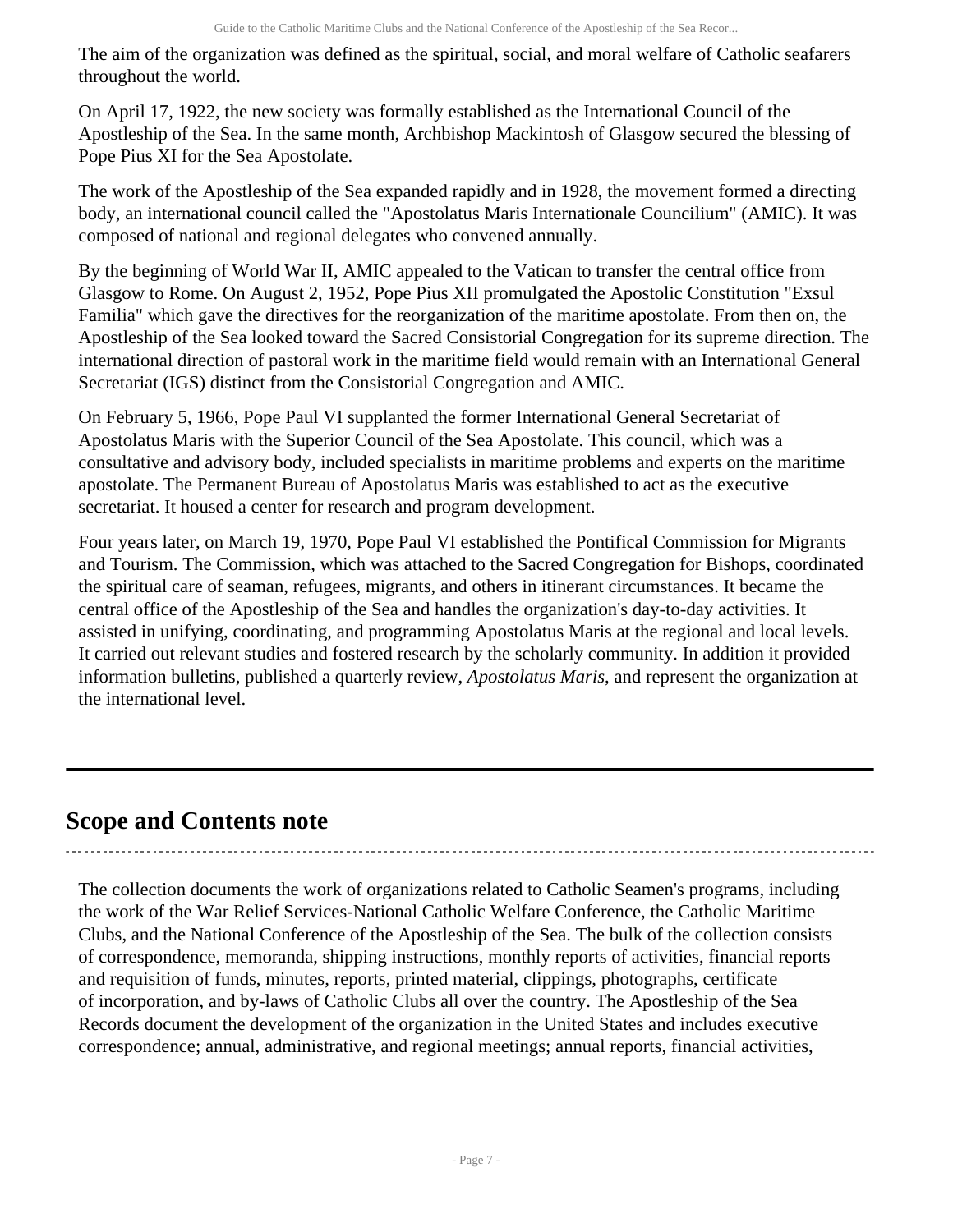surveys and questionnaires, directories, chaplain training program materials, photographs, materials related to the Italian Seamen's Club of New York, and their publication, *Catholic Maritime News*.

Other materials reflect the close relationship of the Apostleship of the Sea with the Pontifical Commission, but also sheds light on the concern of the church with seamen throughout the world. This material consists of executive correspondence, including the correspondence of Thomas McDonough, James P. Keating, and Robert E. Tracy, Leges (Laws), Norms and Faculties, International Congresses of the Apostleship of the Sea materials, International Conferences of the Apostleship of the Sea materials, documents relating to the organization and operation of the Apostleship of the Sea, miscellaneous materials, and other printed materials.

# <span id="page-7-0"></span>**Arrangement note**

This collection is arranged into two record groups:

Record Group A: Records of the War Relief Services-National Catholic Welfare Conference and Catholic Maritime Clubs Subgroup I: War Relief Services-National Catholic Welfare Conference Subgroup II: Catholic Maritime Club of New Orleans, Louisiana Subgroup III: Catholic Maritime Club of San Francisco, California Subgroup IV: Catholic Maritime Club of San Pedro, California Subgroup V: Catholic Maritime Club of Brooklyn, New York Subgroup VI: Catholic Maritime Club of New York, New York Subgroup VII: Catholic Maritime Club of Newport News, Virginia Subgroup VIII: Catholic Maritime Club of Seattle, Washington Subgroup IX: Catholic Maritime Club of Portland, Oregon Subgroup X: Catholic Maritime Club of Mobile, Alabama Subgroup XI: Catholic Maritime Club of Caracao, Netherlands, West Indies Subgroup XII: Catholic Maritime Club of Montevideo, Uruguay, South America Subgroup XIII: Catholic Maritime Club of Halifax, Canada Subgroup XIV: Catholic Maritime Club of the Kingdom Netherlands Subgroup XV: Catholic Maritime Club of British Isles Subgroup XVI: Catholic Maritime Club of Tricomales, Ceylon Record Group B: National Conference of the Apostleship of the Sea Subgroup I: National Catholic Apostleship of the Sea Conference Subgroup II: National Conference of the Apostleship of the Sea and the Pontifical Commission for the Migrants and Tourism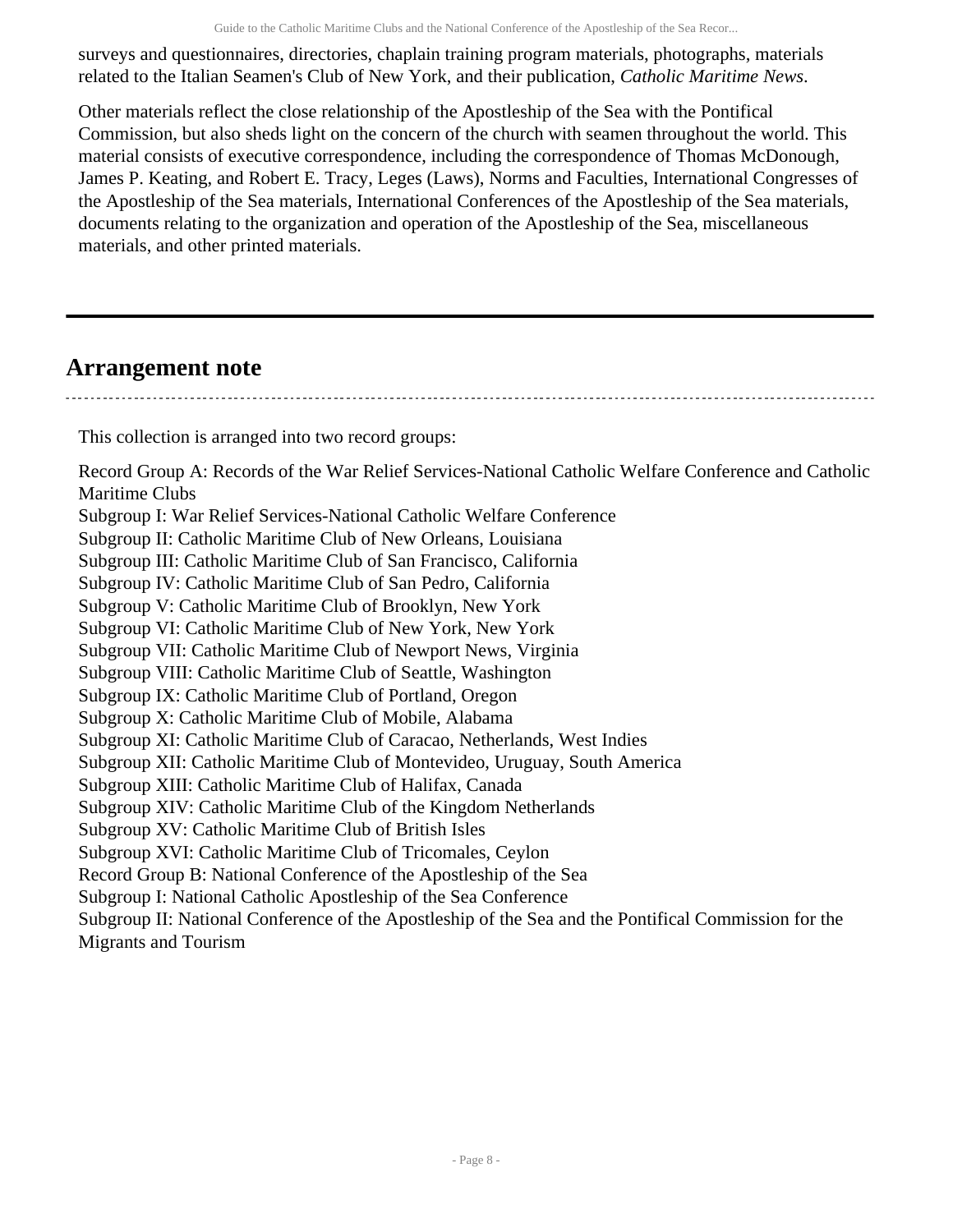# <span id="page-8-0"></span>**Administrative Information**

# **Publication Information**

Center for Migration Studies

# **Revision Description**

Converted into EAD by Nicole Greenhouse December 2014

# **Conditions Governing Access note**

Open to researchers by appointment.

# **Conditions Governing Use note**

Copyright is owned by the Center for Migration Studies. Permission to publish materials must be requested before use.

#### **Immediate Source of Acquisition note**

The collection was donated on July 14, 1980 by Reverend James E. Dillinger, National Director of the Apostleship of the Sea Conference.

# **Processing Information note**

In 2014, this collection was entered into the Archivists' Toolkit in compliance with DACS and folder descriptions were simplified from the original print finding aid. (The original finding aid is available in print upon request). Folder titles in the container list online may vary from the physical folder titles.

# <span id="page-8-1"></span>**Controlled Access Headings**

# **Corporate Name(s)**

• War Relief Services-National Catholic Welfare Conference (U.S.).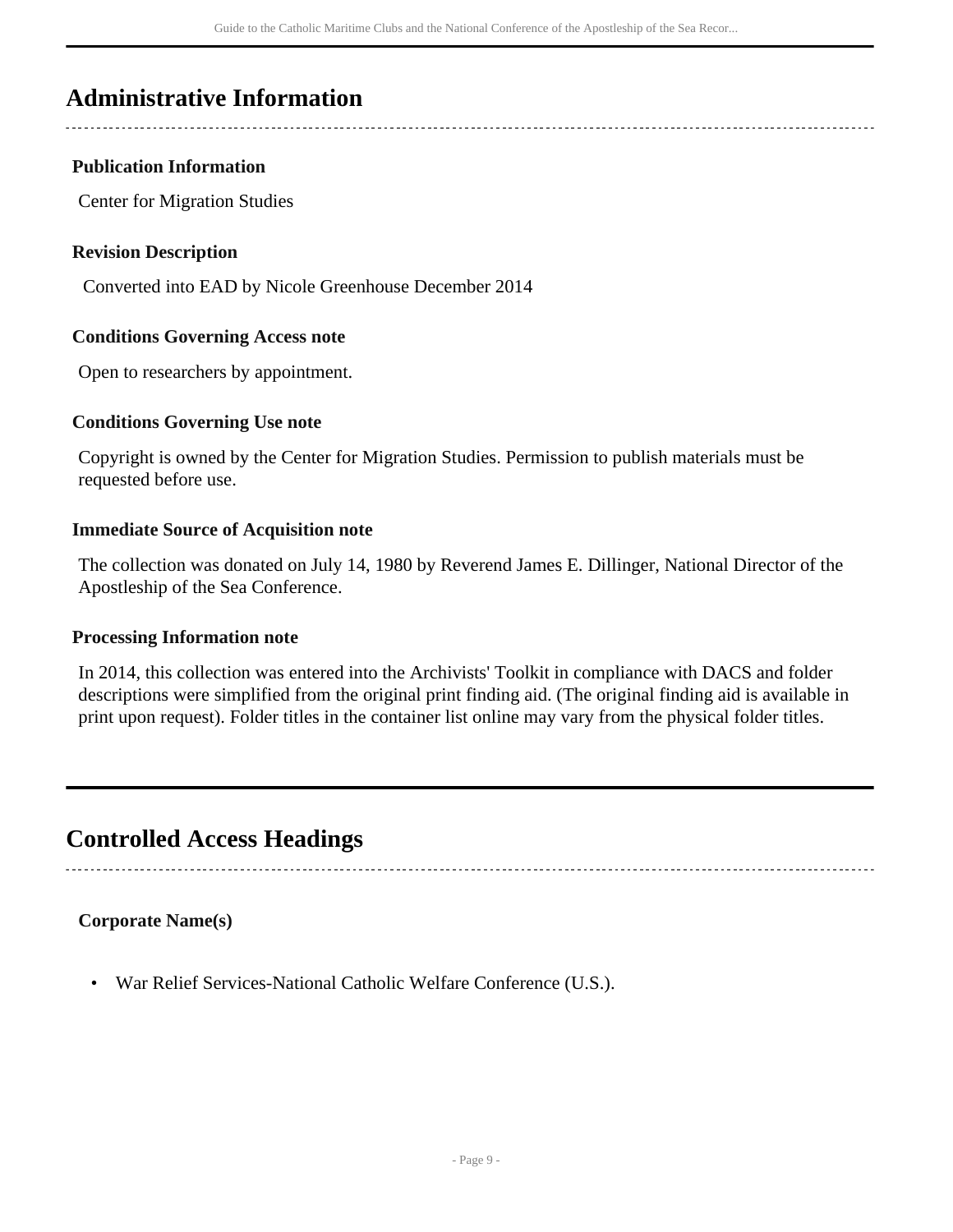# **Geographic Name(s)**

- New York (N.Y.)
- Sailors |z United States.

# **Occupation(s)**

- Chaplains |x Catholic Church.
- Chaplains |x Training of.

# **Subject(s)**

• Sailors |x Religious life.

# <span id="page-9-0"></span>**Other Finding Aids note**

 $\frac{1}{2}$ 

The original inventory is available in print upon request.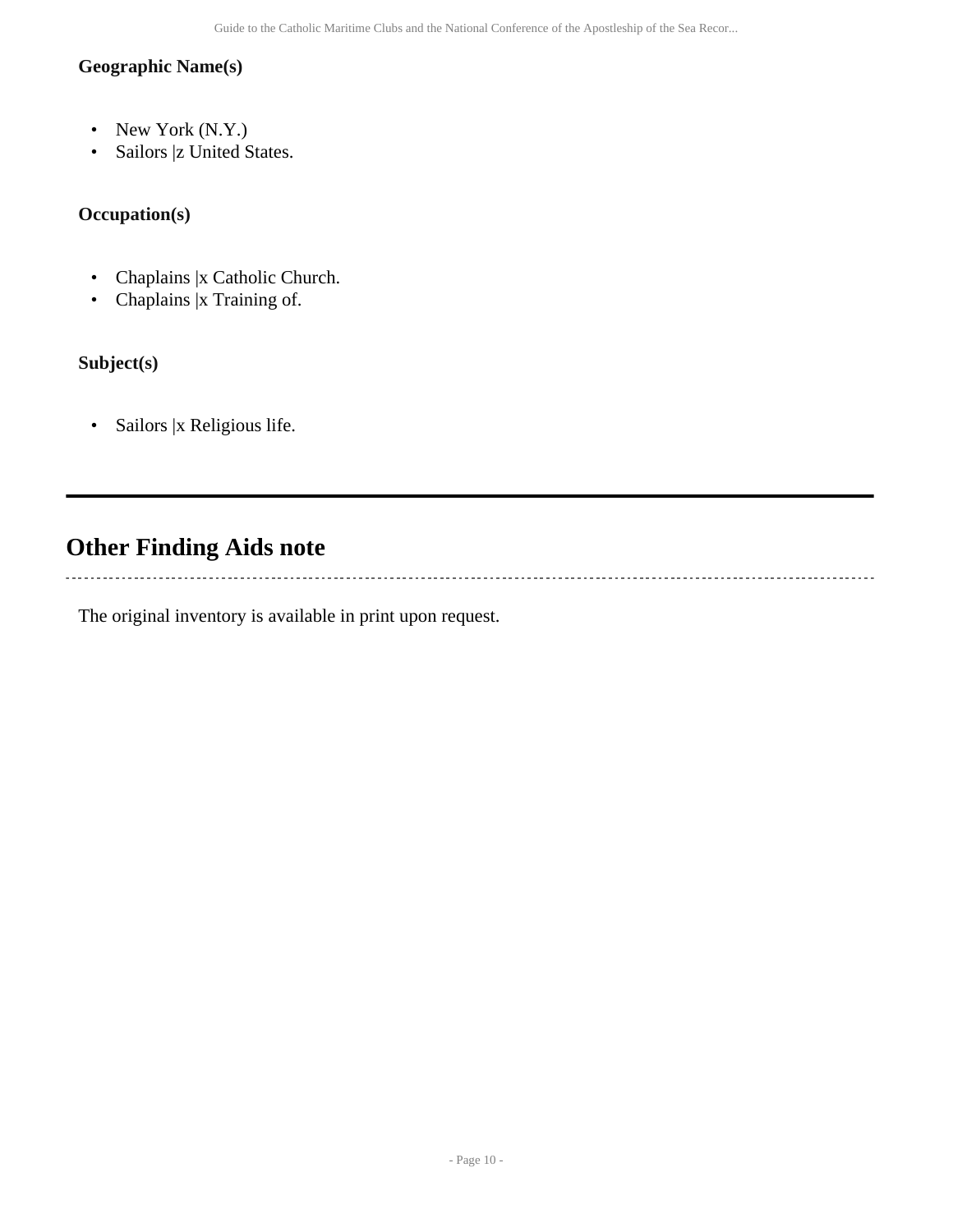**Record Group A: War Relief Services-National Catholic Welfare Council and ...**

# <span id="page-10-0"></span>**Collection Inventory**

<span id="page-10-1"></span>**Record Group A: War Relief Services-National Catholic Welfare Council and Catholic Maritime Club Records 1943-1952** 

# **Scope and Contents note**

The records in Group A were generated during 1943-1952 by War Relief Services-NCWC and Catholic Maritime Clubs. It measures approximately 7 linear feet consisting of correspondence, memoranda, shipping instructions, monthly reports of activities, monthly financial reports and requisitions of funds, minutes, reports, printed material, clippings, photographs, Certificate of Incorporation and By-Laws.

**Subgroup I: War Relief Services-National Catholic Welfare Conference and Catholic Maritime Clubs 1943-1953** 

# **Scope and Contents note**

In 1943, Edward E. Swanstrom, Assistant Executive Director to Patrick O'Boyle, Executive Director of War Relief Services-NCWC, personally visited a number of ports. He offered, on behalf of War Relief Services, to pay all operating expenses of existing clubs or clubs to be established, for the remainder of World War II, providing NCWC continued as a participating agency of National War Fund. Swanstrom found the Catholic clubs' facilities for the Merchant Marine to be generally inadequate. However, in many port cities, bishops were anxious to revive or strengthen services to seamen. The problem of adequately manning and financing of such projects were the main impediment for a more rapid development. With funding from the National War Fund, NCWC was able to supply the necessary money in a few cases for personnel.

# **Series A: Correspondence 1943-1953**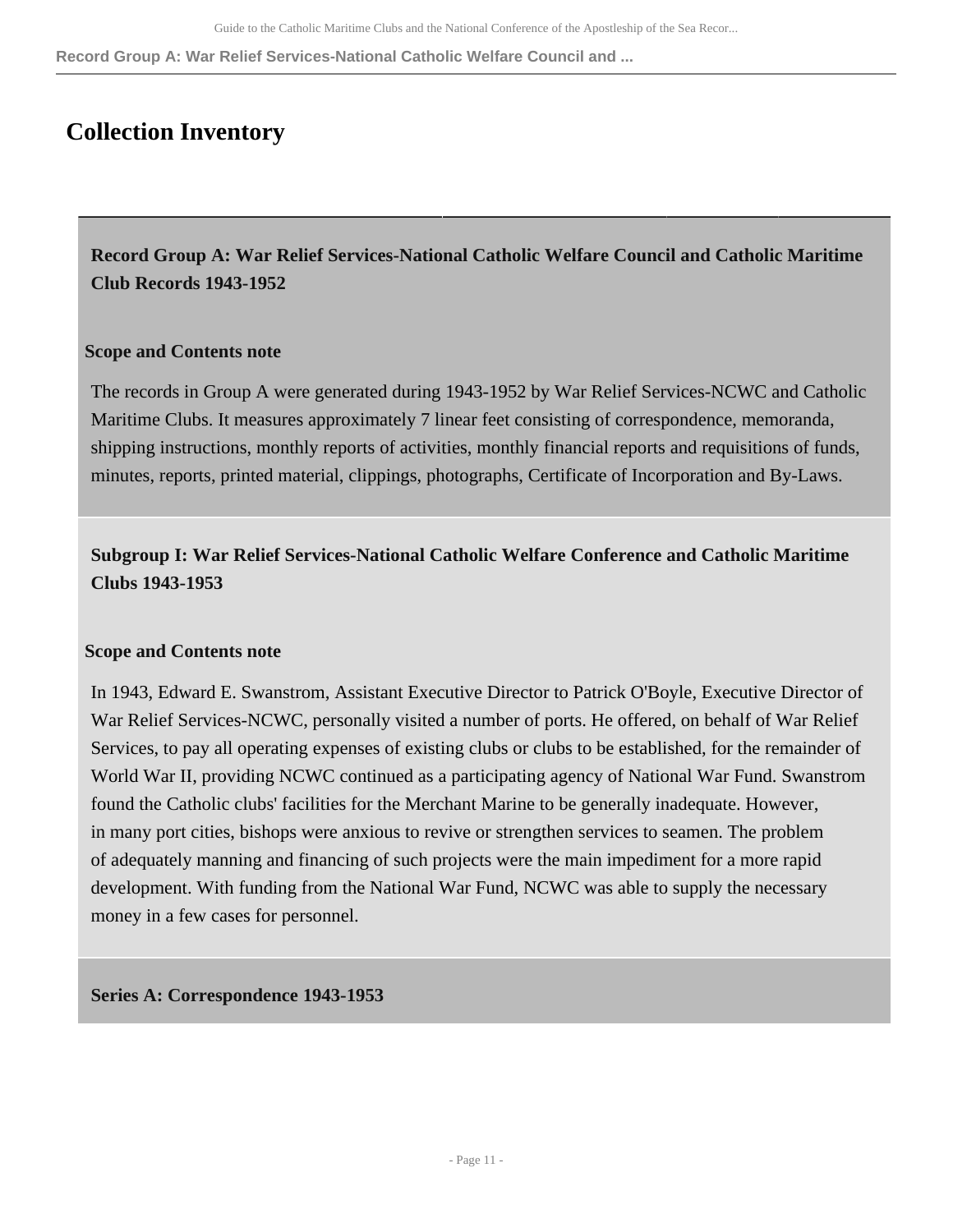**Series B: Seamen's Service Financial Department**

#### **Scope and Contents note**

Most of th correspondence pertains to tentative programs for the inception of Catholic Maritime Clubs (CMC), and the administration of funds received from the National War Fund. Other correspondence deals with the inception and operation of CMC and United Seamen's Service Clubs, literature for seaman, invitation to conferences, post-war service to seaman and reports on clubs. Some correspondence deals with letters from Maritime Clubs requesting missals, rosaries, prayer books, and the shipment of goods. The series also includes intra-office memoranda and authorization to draw checks. Correspondents include Howard Carroll, General Secretary, Executive Committee of the United Defense Fund, Arthur Gannon, Abel Caillouet, R.H. Farley, President of St. Vincent de Paul Society, and Thomas McDonough.

#### Reports

|                                        | <b>Box</b>   | <b>Folder</b> |
|----------------------------------------|--------------|---------------|
| Monsignor Patrick O'Boyle 1943-1945    | $\mathbf{1}$ | $1-2$         |
| Reverend Edward E. Swanstrom 1943-1954 | $\mathbf{1}$ | $3 - 11$      |
| Michael H. Prendergast 1945-1951       | 1            | $12 - 13$     |
| Miscellaneous 1943-1951                | 1            | 14            |
| Office Memorandum 1943-1951            | 1            | 15            |

# **Series B: Seamen's Service Financial Department 1943-1950**

# **Scope and Contents note**

This series includes Seamen's Service monthly and yearly budgets, budget allotments, and financial statements prepared by War Relief Services-National Catholic Welfare conference for CMC in the US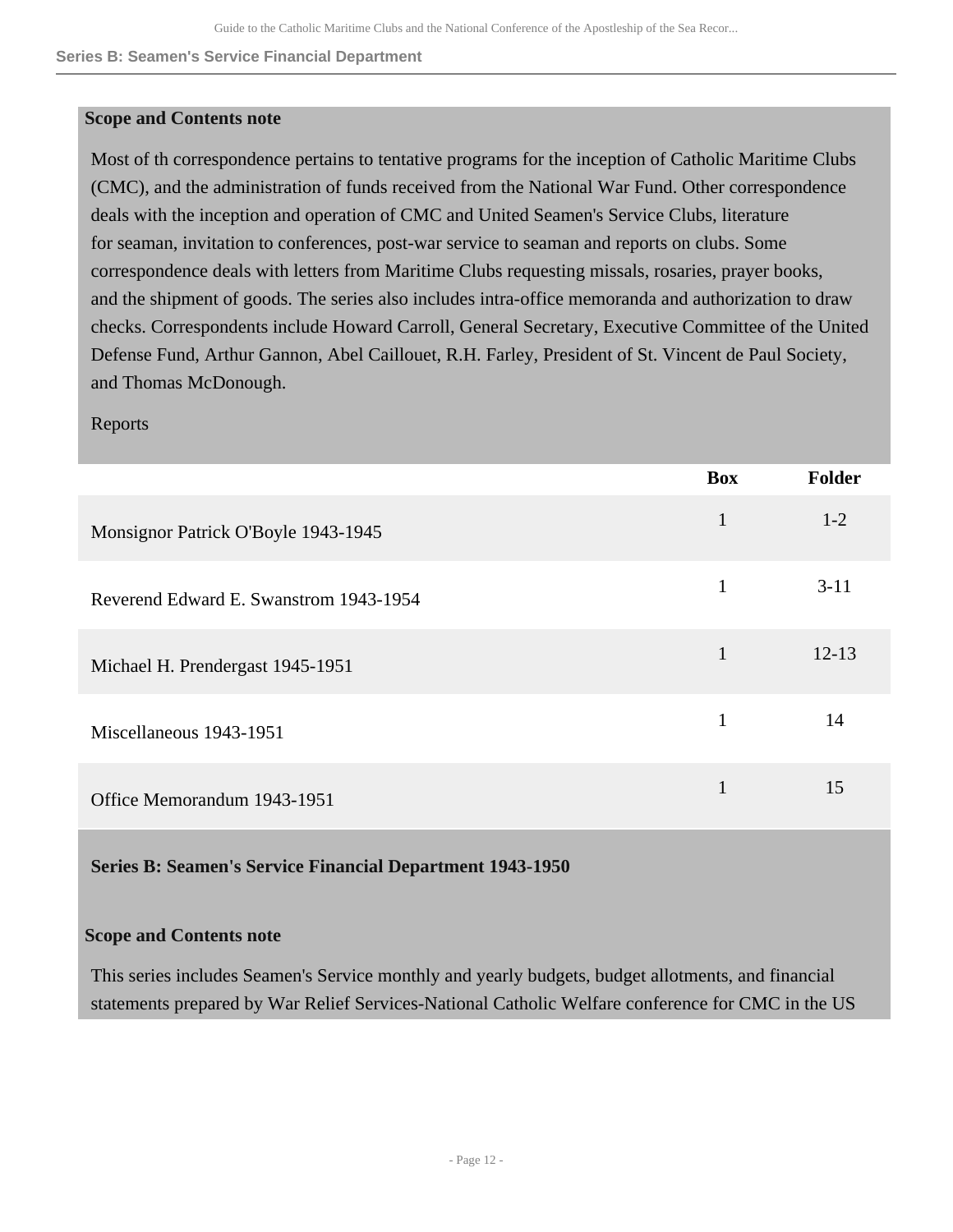#### **Series C: Shipping Instructions**

and Maritime Clubs abroad. Some of the material consists of rough notes (in pencil) written on scrap paper.

|                                                                                                                                                                                                                                                                 | <b>Box</b>      | Folder              |
|-----------------------------------------------------------------------------------------------------------------------------------------------------------------------------------------------------------------------------------------------------------------|-----------------|---------------------|
| Proposed budget; budget analysis and estimate of expenditure for clubs<br>assisted; budget allotment for fiscal year; status of expenditure for<br>religious books and articles; budget for Norfolk, VA 1943                                                    | 1               | 16                  |
| Financial statement for clubs; budget allotment for fiscal year 1943-1944;<br>budget; statement of cash payment submitted to National War Fund 1944                                                                                                             | $\mathbf{1}$    | 17                  |
| Seamen's Service budget allotments and allocations 1945                                                                                                                                                                                                         | $\mathbf{1}$    | 18                  |
| Description of financial assistance to seaman; budgets 1946-1948                                                                                                                                                                                                | $\mathbf{1}$    | 19                  |
| Budget; Allocations to Seamen's Clubs; Financial Statement 1949-1950                                                                                                                                                                                            | $\mathbf{1}$    | 20                  |
| <b>Series C: Shipping Instructions 1944-1948</b>                                                                                                                                                                                                                | <b>Box</b><br>1 | Folder<br>$21 - 22$ |
| <b>Scope and Contents note</b>                                                                                                                                                                                                                                  |                 |                     |
| Included with this series are the records of the shipments of technical<br>and non-technical books, religious literature, catholic prayer books,<br>religious medals and rosaries to Maritime Clubs, and Naval and<br>Military facilities in the United States. |                 |                     |
| Series D: Reports and Lists 1943-1948                                                                                                                                                                                                                           |                 |                     |
| <b>Scope and Contents note</b>                                                                                                                                                                                                                                  |                 |                     |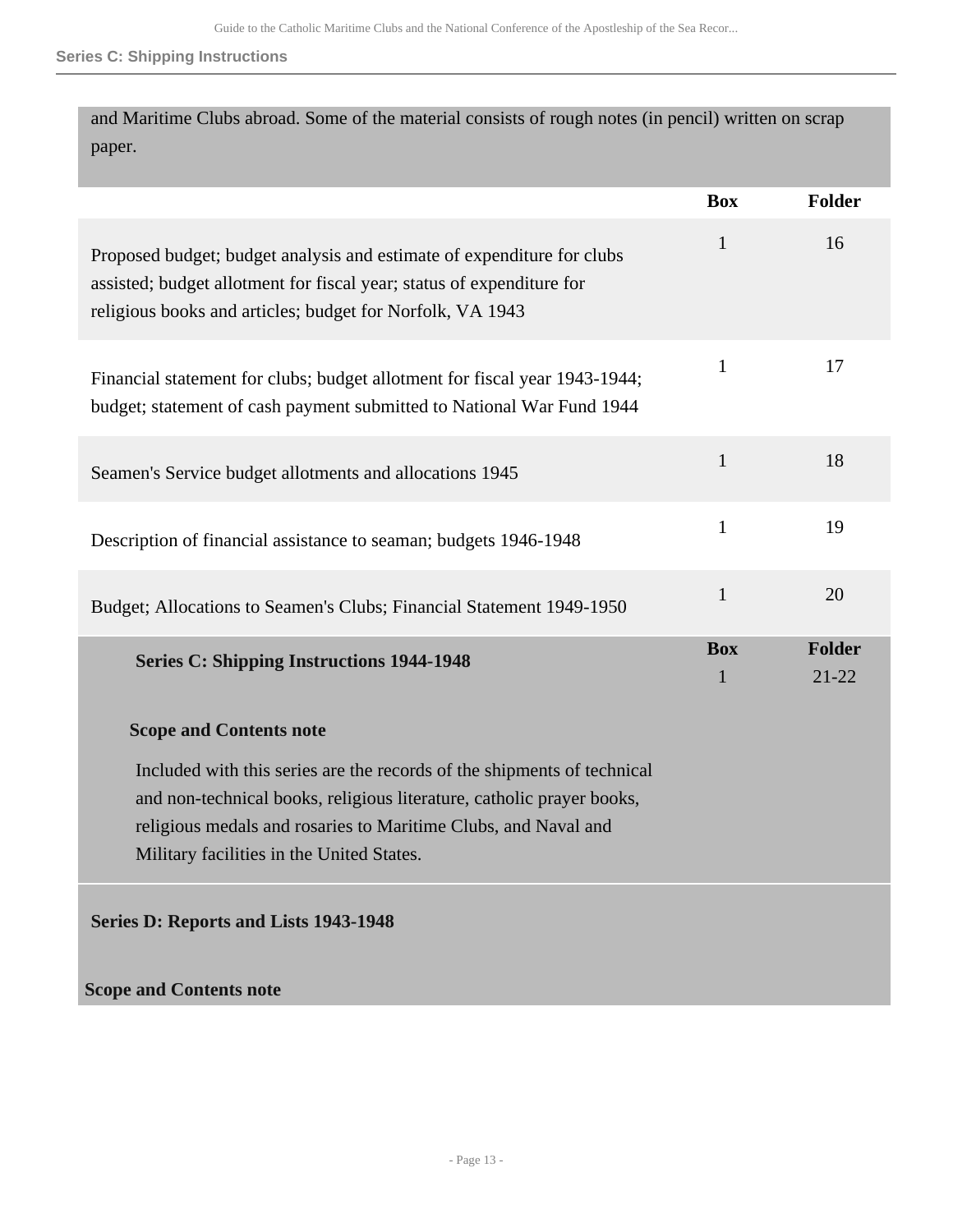Mainly narrative reports by Joseph Fauntain of the War Relief Service, regarding services and accommodations rendered to seamen by Catholic and non-Catholic Seamen's Clubs, and other maritime agencies. Also included is a list of CMC assisted by War Relief services in the United States and abroad; a list of AOS centers throughout the word; United Seamen's Service Digests and reports; two reports of meetings held in 1943, at the Catholic Seamen's Institute, Brooklyn concerning CMC.

|                                                                                                                                                                                                                                                                                                                                                                                                                                                                                                                                                                                                                                                                                                                                          | <b>Box</b>                   | <b>Folder</b>       |
|------------------------------------------------------------------------------------------------------------------------------------------------------------------------------------------------------------------------------------------------------------------------------------------------------------------------------------------------------------------------------------------------------------------------------------------------------------------------------------------------------------------------------------------------------------------------------------------------------------------------------------------------------------------------------------------------------------------------------------------|------------------------------|---------------------|
| Report on Dutch seamen; Catholic Seamen's Institute in Brooklyn;<br>YMCA Seamen's House, Manhattan; NCCS Recreation Clubhouse,<br>Manhattan; Report of the Brooklyn NCCS of the USO; Music box<br>canteen, Manhattan; American Theatre Winz Club, Manhattan; Seamen's<br>Church Institute of New York; Report on O'Donnell's work with seamen<br>and his service center; National Catholic Community Service (Holland<br>House), Staten Island; Janet Roper Club; Salvation Army Social Center;<br>Eidsvold Norwegian Rest Home, Katanah, NY; Greek Seamen's Service<br>Club; Report on Dutch seamen by N. Geldens; Society of St. Vincent de<br>Paul; Salvation Army "Red Shield Club"; "Seamen's Welfare in Ports"<br>report 1943-1948 | $\mathbf{1}$                 | 23                  |
| United Seamen's Service Inc. reports digest; "Survey of Facilities and<br>Services" by United Seamen's Service in Pacific and Gulf Ports; Report<br>on French mutual assistance of maritime workers; report on Seamen's<br>Church Institute; Apostleship of the Sea, Hong Kong; Loss of clubs in<br>the US and abroad; Directors' luncheon; meeting at Catholic Seamen's<br><b>Institute 1943-1948</b>                                                                                                                                                                                                                                                                                                                                   | $\mathbf{1}$                 | 24                  |
| <b>Series E: Printed Material 1944</b>                                                                                                                                                                                                                                                                                                                                                                                                                                                                                                                                                                                                                                                                                                   | <b>Box</b><br>$\overline{2}$ | <b>Folder</b><br>25 |
| <b>Scope and Contents note</b><br>Included are articles on the Bill of rights of Merchant Marines with<br>excerpts from Admiral E.S. Kand and S.O. Bland; articles on spiritual<br>care of seamen as well as comments proposed G.I. Bill of Rights for                                                                                                                                                                                                                                                                                                                                                                                                                                                                                   |                              |                     |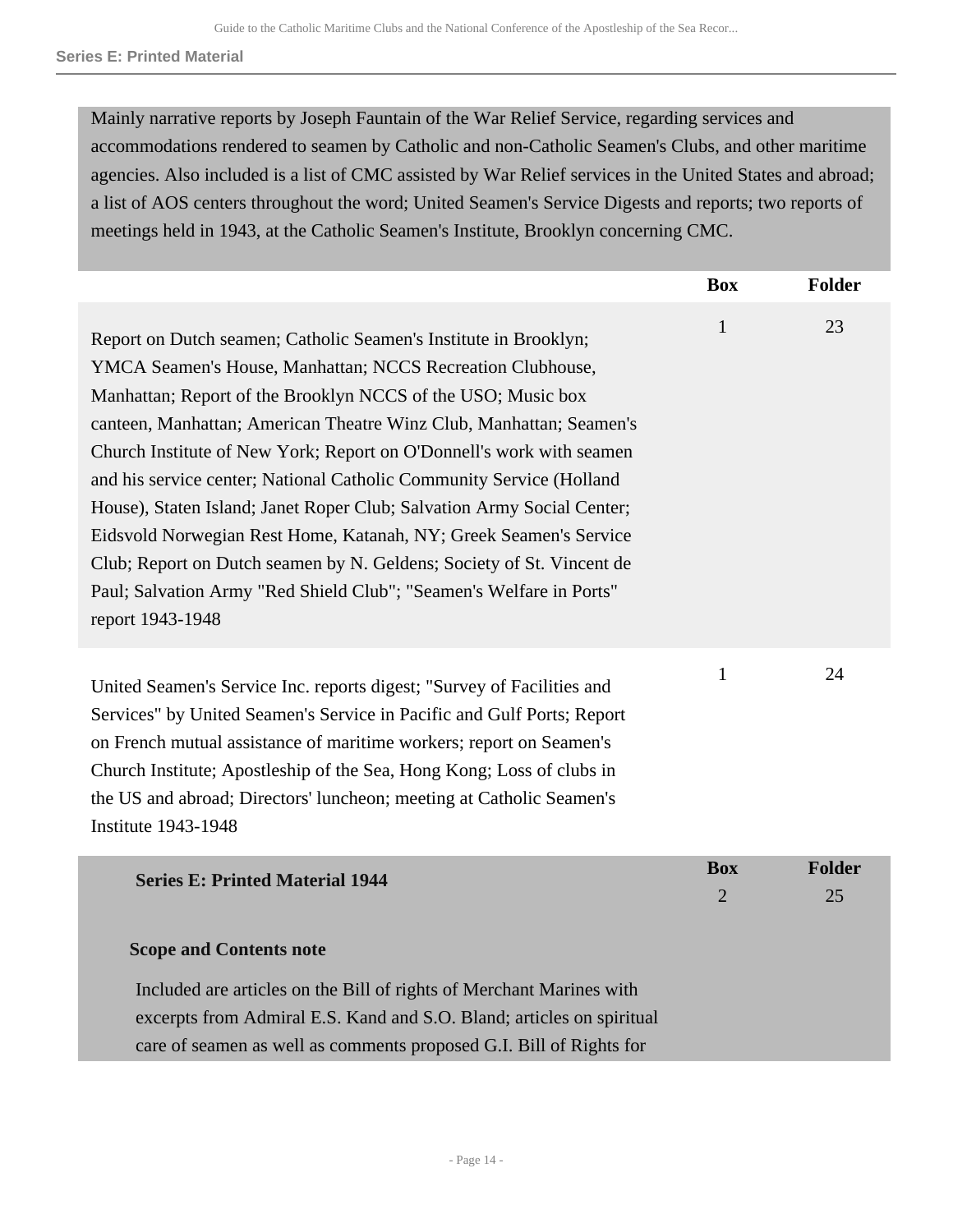| American Merchant Marine, by Swanstrom, and other articles. Also                |                |                |
|---------------------------------------------------------------------------------|----------------|----------------|
| included is a draft of My Seamen's Missal for the men of the Merchant           |                |                |
| Marine, by Reverend Stedman.                                                    |                |                |
| <b>Series F: Biographical Sketches 1940s</b>                                    |                | <b>Box</b>     |
|                                                                                 |                | $\overline{2}$ |
| <b>Scope and Contents note</b>                                                  |                |                |
| Included are biographical sketches of Reverend Edward E. Swanstrom, Reverend L. |                |                |
| Abe Caillouet, Reverend Robert E. Tracy, Reverend Thomas McDonough, Reverend    |                |                |
| Jerome M. Schmitz, Reverend William Farrell, Reverend Norton, John S. Doyle,    |                |                |
| Gerald E. Strang, William V. Kearnes, and Helen Bundick.                        |                |                |
|                                                                                 | <b>Box</b>     | <b>Folder</b>  |
| Series G: Clippings 1943-1949                                                   | $\overline{2}$ | 27             |
| <b>Scope and Contents note</b>                                                  |                |                |
| Mainly clippings concerning the dedication of CMC and other                     |                |                |
| maritime events. Included are two broadsides with lists and addresses           |                |                |
| of CMC in the United States.                                                    |                |                |
|                                                                                 |                |                |

# **Subgroup II: New Orleans Catholic Maritime Club 1943-1958**

# **Biographical/Historical note**

Around the turn of the century, the Society of St. Vincent de Paul of New Orleans recognized the need to help the seamen coming through the ports of New Orleans, which led the Society to purchase a building near the port of the city. This building was utilized for many years as a rest center for seamen. The center was later closed, but through various conferences the Society continued its work among the seamen.

Then in September 1943, a meeting of the society was called and a committee was formed to revive interest in the purchase and equipment of a Catholic Maritime Club for seamen. Those particularly instrumental in organizing the meeting were Joseph F. Rummell, General Allison Aven, Louis Mulrey, H.S. Jacobi, and Reverend Stiegler.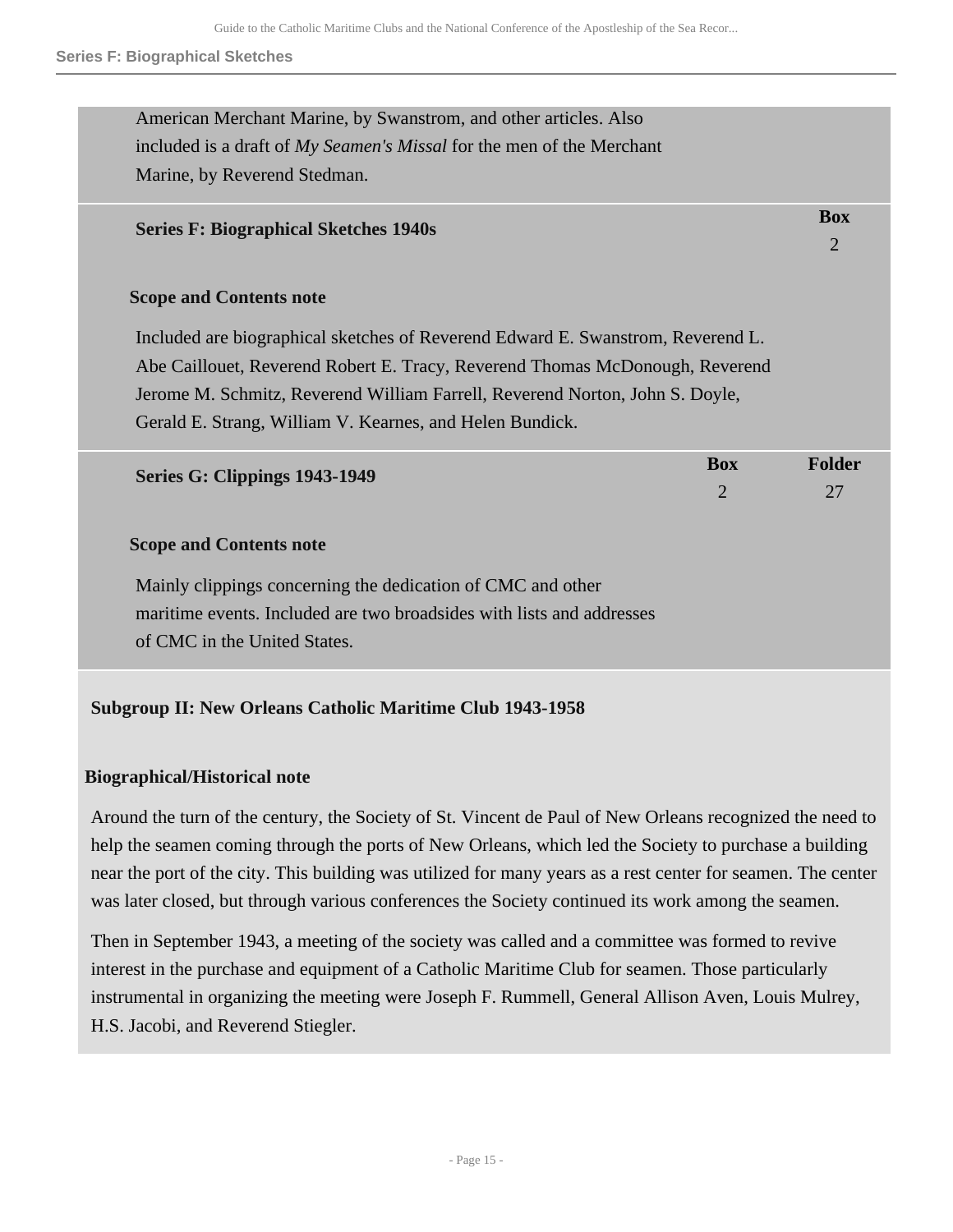War Relief Services agreed to assist the committee in renovating and operating a new club. A building formerly used as a warehouse was purchased in October 1943. In November 1943, John McClosky, formerly with the United Service Organization-National Catholic Community Service was employed by the NCWC to serve as Project Director if the renovation. In March 1944, Rummel secured the services of a fulltime chaplain, Reverend Thomas A. McDonough. The new Maritime club was dedicated on April 23, 1944.

# **Series A: Correspondence 1943-1953**

# **Scope and Contents note**

Correspondence concerning the purchase, renovation, operation, and National Catholic Welfare Conference's financial assistance of New Orleans' Maritime Club. Correspondents include Allison Owen, John McClosky, Thomas McDonough, Joseph Jacobi, Reme Stiegler, Bishop Joseph Rummel, Reverend S. Mulrey, and James Gilly. Mostly unsigned copies of letters written by members of the Society of St. Vincent de Paul of New Orleans about the inception of New Orleans Maritime Club.

|                                                                                                | <b>Box</b>      | <b>Folder</b>       |
|------------------------------------------------------------------------------------------------|-----------------|---------------------|
| Edward E. Swanstrom 1943-1953                                                                  | $\overline{2}$  | 28-35               |
| General 1943-1945                                                                              | 2               | 36                  |
| <b>Series B: National Catholic Welfare Relief Service Office</b><br><b>Memoranda 1943-1951</b> | <b>Box</b><br>3 | <b>Folder</b><br>37 |
| <b>Scope and Contents note</b>                                                                 |                 |                     |
| These intra-office memoranda are Swanstrom's authorization to                                  |                 |                     |
| the Accounting Department of the War Relief services to draw                                   |                 |                     |
| monthly checks under Seamen's Service to Rene Stiegler, Thomas                                 |                 |                     |
| McDonough, and New Orleans club for its operation and maintenance.                             |                 |                     |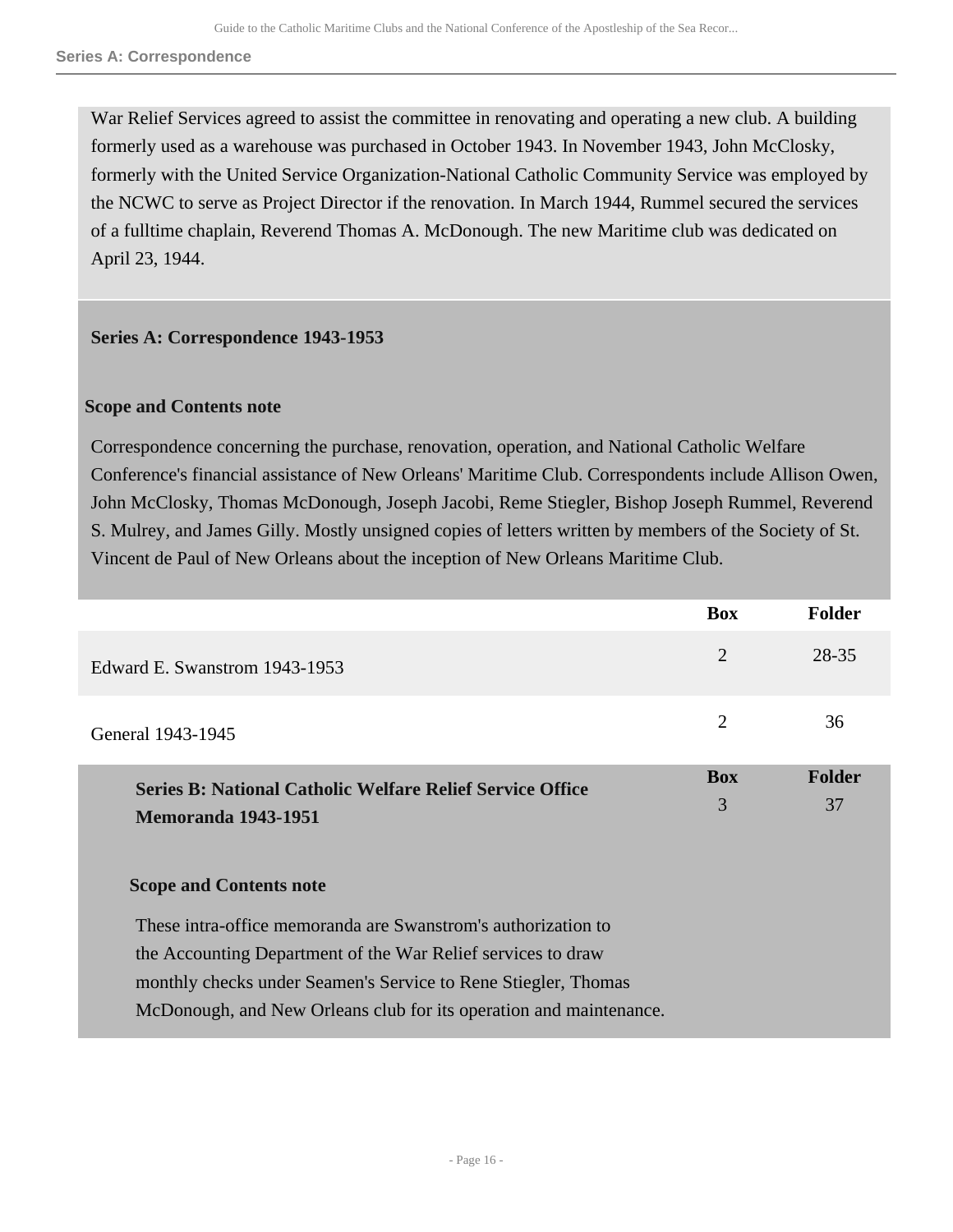# **Series C: Shipping Instructions**

| <b>Series C: Shipping Instructions 1944-1947</b>                                                                                                                                                                                                                                                                                                                                                                                                                                      | <b>Box</b><br>3 | <b>Folder</b><br>38        |
|---------------------------------------------------------------------------------------------------------------------------------------------------------------------------------------------------------------------------------------------------------------------------------------------------------------------------------------------------------------------------------------------------------------------------------------------------------------------------------------|-----------------|----------------------------|
| <b>Scope and Contents note</b>                                                                                                                                                                                                                                                                                                                                                                                                                                                        |                 |                            |
| Included are shipments of seamen recreation kits, religious literature,<br>rosaries, bookcases, playing cards, radios, chess sets, and bath towels.                                                                                                                                                                                                                                                                                                                                   |                 |                            |
| <b>Series D: Minutes 1943-1958</b>                                                                                                                                                                                                                                                                                                                                                                                                                                                    | <b>Box</b><br>3 | <b>Folder</b><br>39        |
| <b>Scope and Contents note</b>                                                                                                                                                                                                                                                                                                                                                                                                                                                        |                 |                            |
| Minutes of the organization committee, building committee, and the<br>administrative committee.                                                                                                                                                                                                                                                                                                                                                                                       |                 |                            |
| <b>Series E: Monthly Reports of Activities and Port Chaplain's</b><br>Log 1943-1957                                                                                                                                                                                                                                                                                                                                                                                                   | <b>Box</b><br>3 | <b>Folder</b><br>40-41     |
| <b>Scope and Contents note</b>                                                                                                                                                                                                                                                                                                                                                                                                                                                        |                 |                            |
| Reports concerning the recreational and personal services rendered<br>by the club to seamen. The ports include compiled statistics showing<br>the number of visitors, number of beds, showers, lockers, and snack<br>bar utilized. Also included are program features, interesting incidents,<br>religious observance, religious articles, and books distributed.<br>Additionally, there are narrative reports on the religious life of<br>seamen, and ships visited by the chaplain. |                 |                            |
| <b>Series F: Monthly Financial Reports and Requisition for</b><br><b>Funds 1943-1956</b>                                                                                                                                                                                                                                                                                                                                                                                              | <b>Box</b><br>3 | <b>Folder</b><br>$42 - 43$ |
| <b>Scope and Contents note</b>                                                                                                                                                                                                                                                                                                                                                                                                                                                        |                 |                            |
| Included with the reports are information about salaries paid,<br>operating expenses, supplies, and emergency relief to sailors. Also                                                                                                                                                                                                                                                                                                                                                 |                 |                            |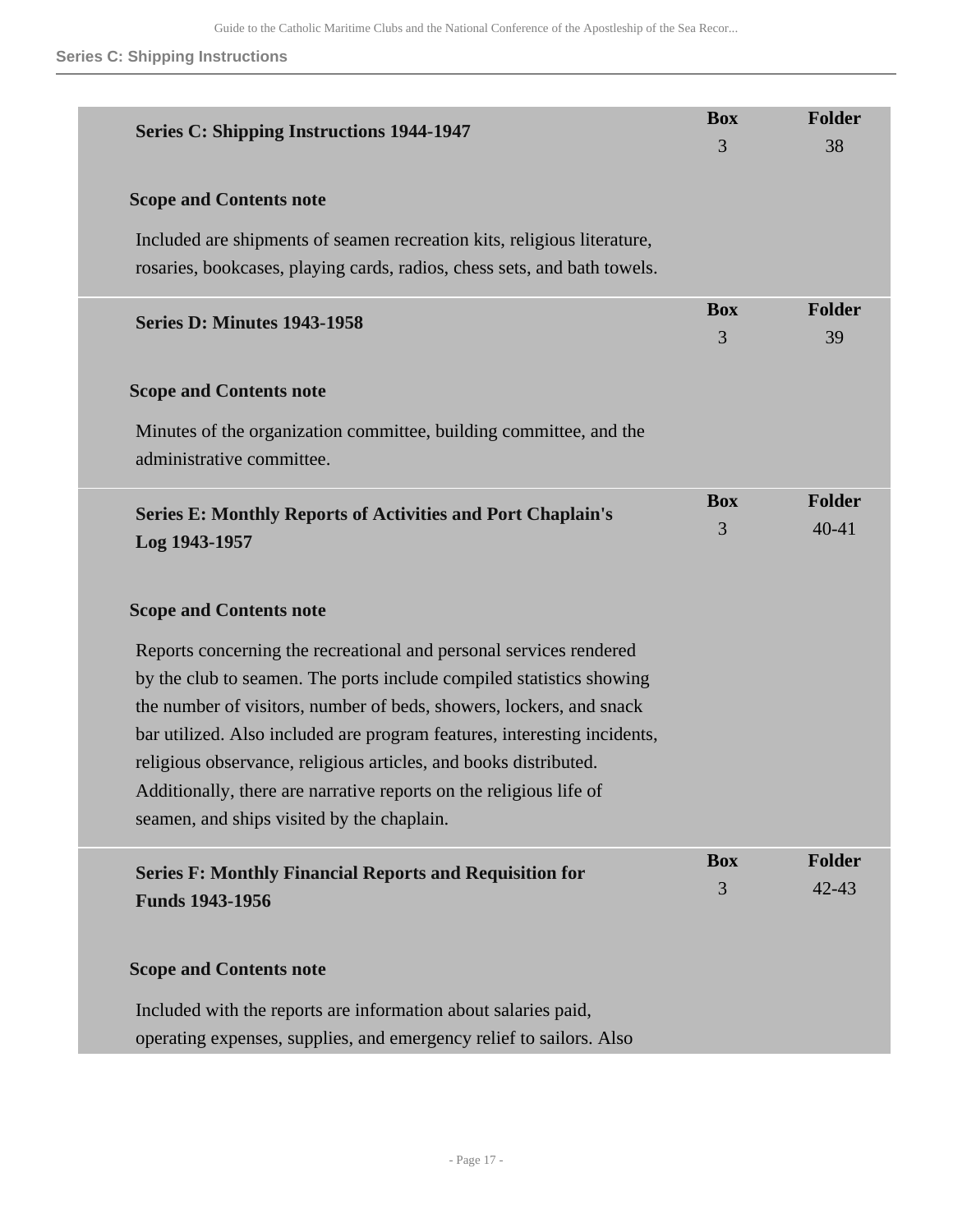#### **Series G: Printed Material**

| included are receipts from snack bar and dormitories, total monthly<br>receipts and expenditures, and the funds requested from War Relief<br>Services. |            |                |
|--------------------------------------------------------------------------------------------------------------------------------------------------------|------------|----------------|
| <b>Series G: Printed Material 1944-1945</b>                                                                                                            | <b>Box</b> | <b>Folder</b>  |
|                                                                                                                                                        | 3          | 44             |
| <b>Scope and Contents note</b>                                                                                                                         |            |                |
| Included are materials on the opening of New Orleans CMC,                                                                                              |            |                |
| pamphlets on the club, and the services it provides.                                                                                                   |            |                |
|                                                                                                                                                        | <b>Box</b> | <b>Folder</b>  |
| Series H: Clippings 1944-1948                                                                                                                          | 3          | 45             |
|                                                                                                                                                        | <b>Box</b> | <b>Folder</b>  |
| <b>Series I: Photographs</b>                                                                                                                           | 3          | 46             |
|                                                                                                                                                        |            | Object         |
| Archbishop Francis Rummel blessing building during dedication. Includes Carl Schutten<br>and Thomas McDonough.                                         |            | $\mathbf{1}$   |
| Bishop giving formal address 1945                                                                                                                      |            | $\overline{2}$ |
| Small restroom and stage of club 1945                                                                                                                  |            | 3              |
| Room with stage 1945                                                                                                                                   |            | $\Lambda$      |
| Snack bar 1945                                                                                                                                         |            | 5              |
| Snack bar and recreation room 1945                                                                                                                     |            | 6              |
| Showers in dormitory 1945                                                                                                                              |            | 7              |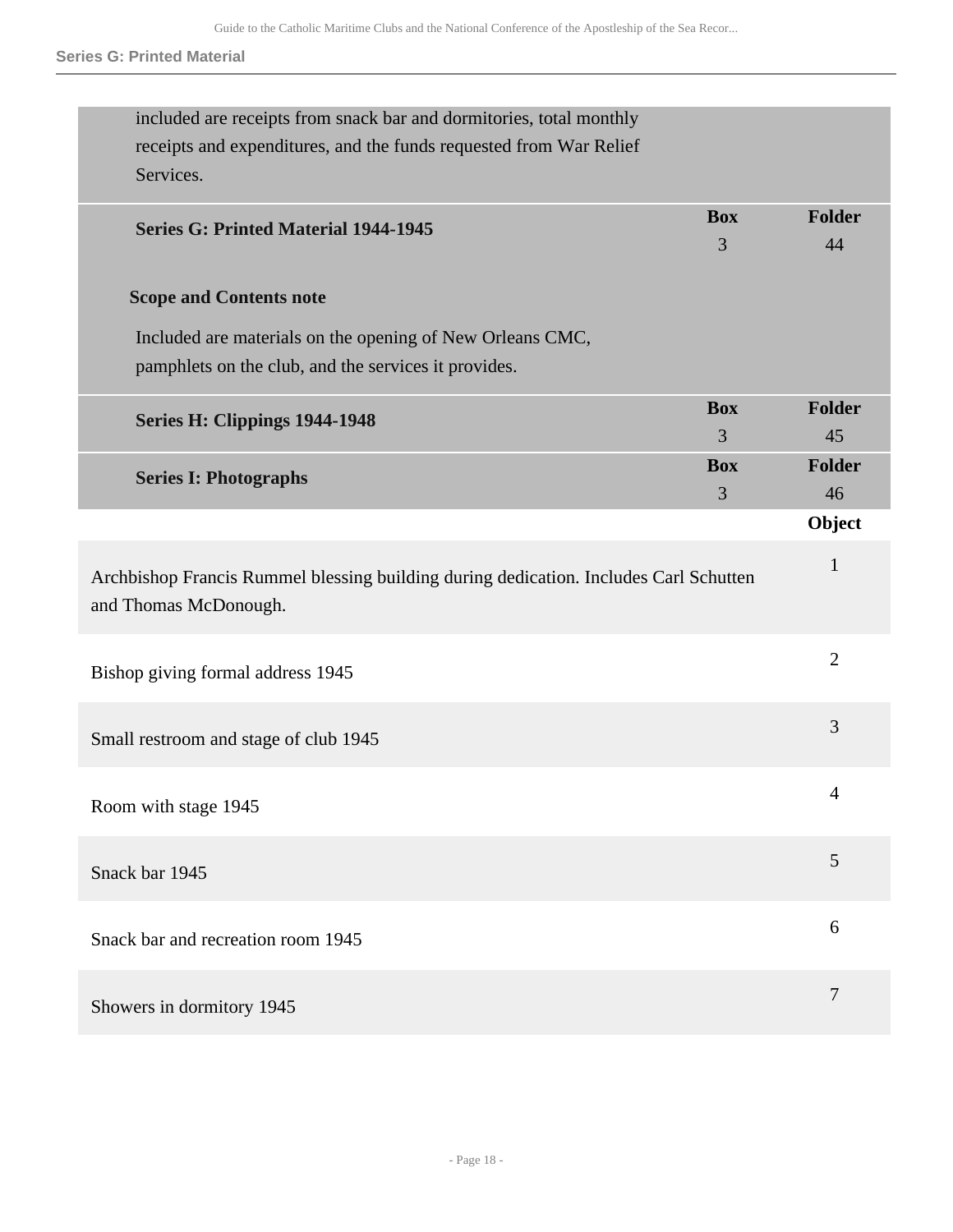#### **Subgroup III: San Francisco Catholic Maritime Club**

| Lounges 1945         | 8         |
|----------------------|-----------|
| Dormitory 1945       | 9         |
| Snack bar 1945       | 10        |
| Christmas Party 1945 | $11 - 13$ |

# **Subgroup III: San Francisco Catholic Maritime Club 1943-1954**

# **Biographical/Historical note**

The history of the Apostleship of the Sea in San Francisco dates back to 1932, when the movement was introduced by Reverend John Rockcliff and James O'Kelly. In 1933 the first center was opened at 226 Embarcaderos Street. In 1936, Archbishop Mitty offered O'Kelly the St. Brendan's Church property at Fremont and Harrison Streets. The building was renovated and blessed by Mitty in June 1937.

After O'Kelly's death in November 1938, Reverend Edward B. Lelane was appointed as Chaplain and Director. In 1943, the military ordinariate appointed Lelane as port chaplain. From 1942, the clubs also served the men and women of the armed forces. A new wing was erected with cooperation of War Relief Services and formally opened on September 24, 1944.

| <b>Box</b><br>$\overline{4}$ | <b>Folder</b><br>$47 - 50$ |
|------------------------------|----------------------------|
|                              |                            |
|                              |                            |
|                              |                            |
|                              |                            |
|                              |                            |
|                              |                            |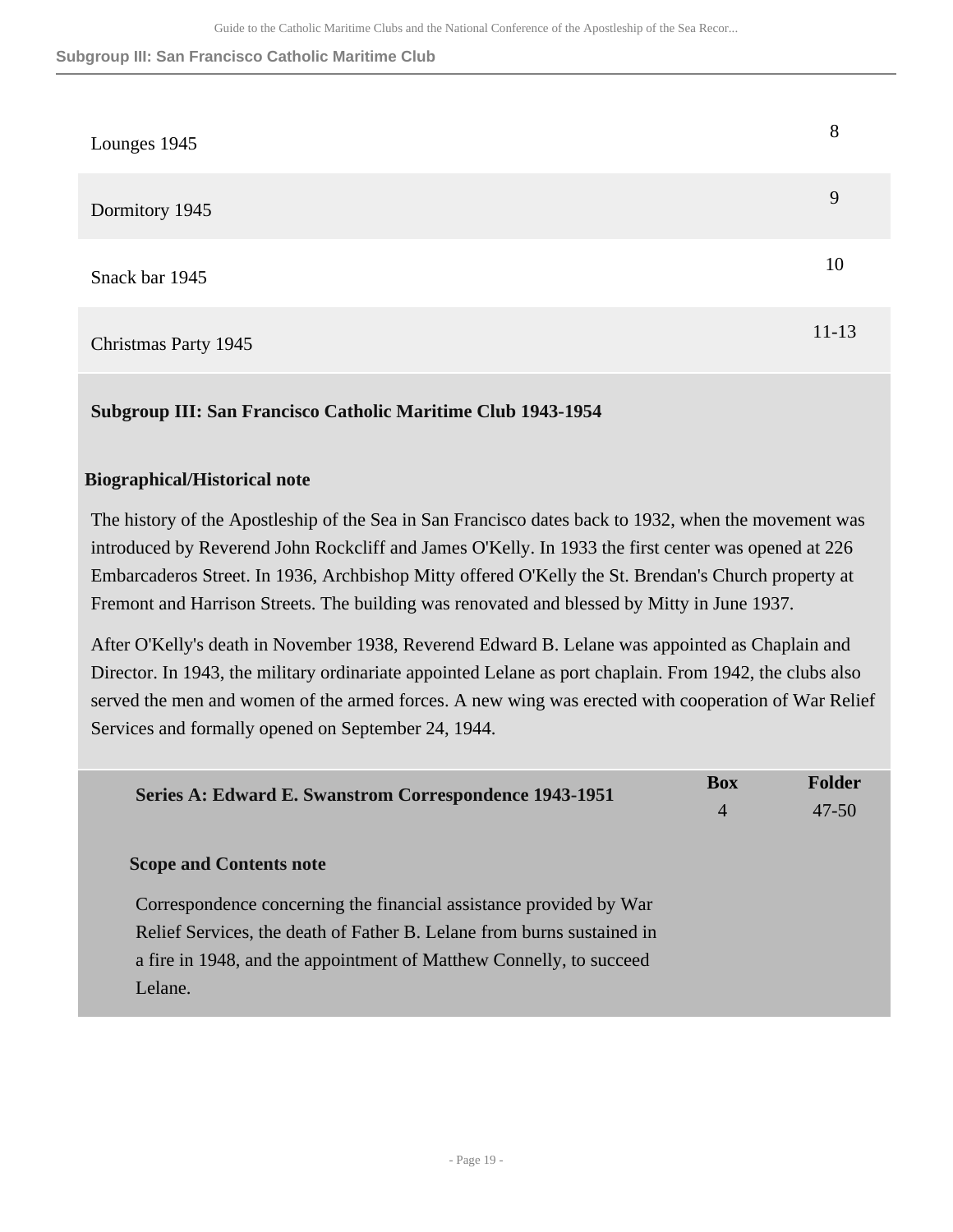# **Series B: NCWC-National Relief Service Office Memoranda**

| <b>Series B: NCWC-National Relief Service Office</b><br><b>Memoranda 1943-1957</b>                                                                                                                  | <b>Box</b><br>$\overline{4}$ | <b>Folder</b><br>51        |
|-----------------------------------------------------------------------------------------------------------------------------------------------------------------------------------------------------|------------------------------|----------------------------|
| <b>Scope and Contents note</b>                                                                                                                                                                      |                              |                            |
| Included are the records of authorization of Swanstrom to the<br>accounting department of War Relief Services to draw checks, under<br>Seamen's Service, to the San Francisco club.                 |                              |                            |
| <b>Series C: Shipping Instructions 1944-1947</b>                                                                                                                                                    | <b>Box</b><br>$\overline{4}$ | <b>Folder</b><br>52        |
| <b>Scope and Contents note</b>                                                                                                                                                                      |                              |                            |
| The material shipped includes books, seamen's recreational kits,<br>portable bookcases, and religious literature.                                                                                   |                              |                            |
| <b>Series D: Monthly Reports of Activities 1943-1947</b>                                                                                                                                            | <b>Box</b><br>$\overline{4}$ | <b>Folder</b><br>$53 - 55$ |
| <b>Scope and Contents note</b>                                                                                                                                                                      |                              |                            |
| Included with the monthly reports of activities are monthly narrative<br>reports, describing the social and religious aspects of the club.                                                          |                              |                            |
| <b>Series E: Budgets, Monthly Reports, and Requisition for</b><br>Funds 1943-1947, 1957                                                                                                             | <b>Box</b><br>$\overline{4}$ | <b>Folder</b><br>56-57     |
| Series F: Printed Material 1944-1945, 1951                                                                                                                                                          | <b>Box</b><br>$\overline{4}$ | <b>Folder</b><br>58        |
| <b>Scope and Contents note</b>                                                                                                                                                                      |                              |                            |
| Articles, draft of a radio broadcast on the Apostleship of the Sea of<br>San Francisco, invitations to the opening and dedication of the club,<br>and press releases of the activities of the club. |                              |                            |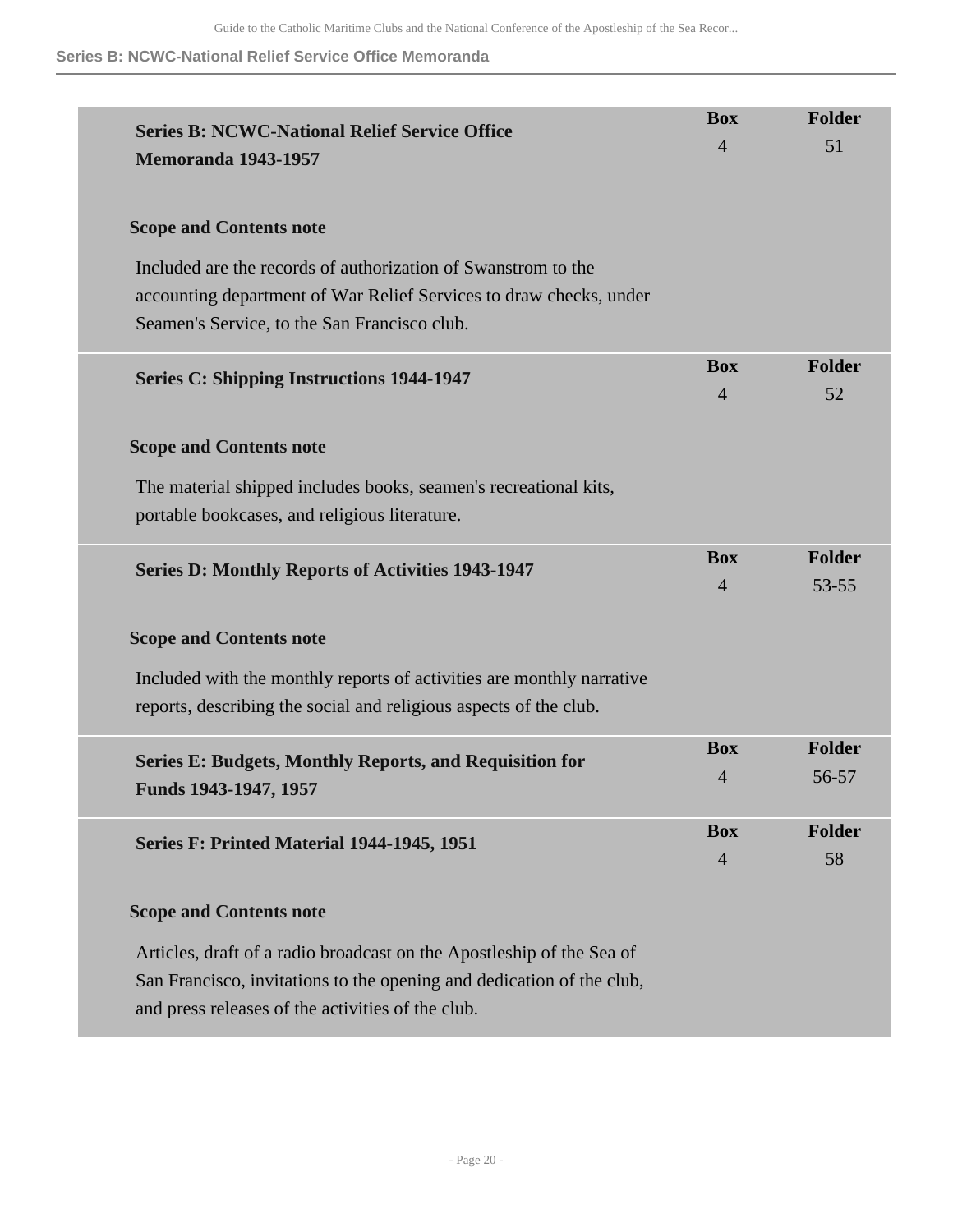**Series G: Clippings, Broadsides, and Bulletins**

| Series G: Clippings, Broadsides, and Bulletins 1944-1954                                                                                                                              | <b>Box</b> | Folder |
|---------------------------------------------------------------------------------------------------------------------------------------------------------------------------------------|------------|--------|
|                                                                                                                                                                                       | 4          | 59     |
| <b>Scope and Contents note</b><br>Clippings on news events of the club, two broadsides advertising the<br>club, and copies of <i>Rumpus Rumors'</i> bulletins, published by the club. |            |        |

# **Subgroup IV: San Pedro and Wilmington, California Catholic Maritime Club 1943-1951**

# **Biographical/Historical note**

Before World War II, the Society of St. Vincent de Paul undertook to sponsor the care of seamen, in cooperation with the Apostleship of the Sea in San Pedro, California. To facilitate this work, a building was purchased, remodeled, and opened in 1943. On September 16, 1943, it was agreed that the Society would enter into an agreement with War Relief Services to maintain and operate the center located at 413 South Beacon Street. In October 1944, another club was opened in the Wilmington area of the harbor of San Pedro.

| Series A: Edward E. Swanstrom Correspondence 1943-1951                  | <b>Box</b> | <b>Folder</b> |
|-------------------------------------------------------------------------|------------|---------------|
|                                                                         | 5          | $60 - 65$     |
| <b>Scope and Contents note</b>                                          |            |               |
| The correspondence concerns War Relief Services' funds allocated        |            |               |
| for San Pedro and Wilmington, the selection of chaplains and lay        |            |               |
| directors, religious literature for seamen and portable ship libraries. |            |               |
| <b>Series B: NCWC-National Relief Service Office</b>                    | <b>Box</b> | <b>Folder</b> |
| <b>Memoranda 1943-1951</b>                                              | 5          | 66-67         |
|                                                                         |            |               |
| <b>Scope and Contents note</b>                                          |            |               |
| Included are the records of authorization of Edward Swanstrom to        |            |               |
| the accounting department of War Relief Services, to draw check         |            |               |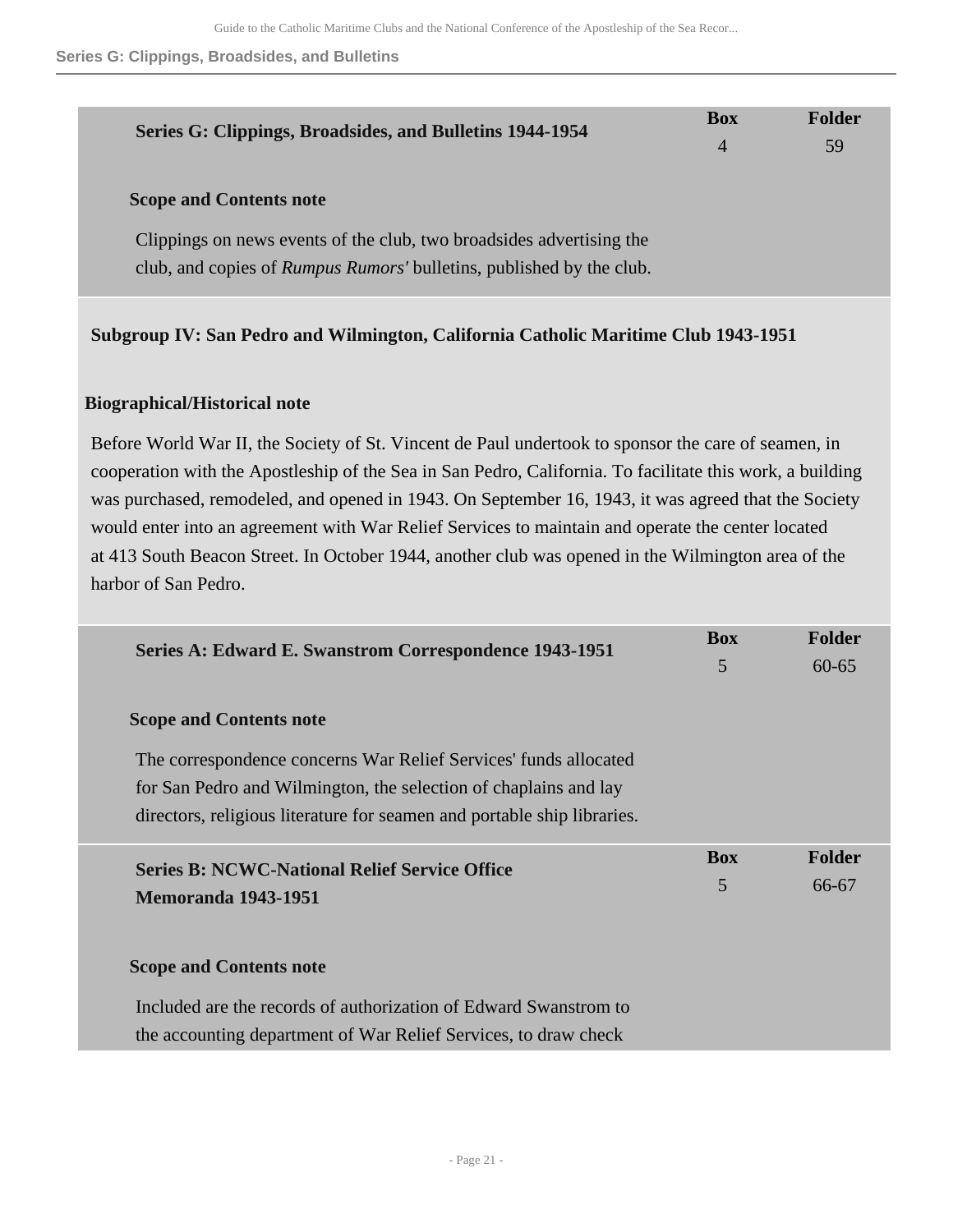# **Series C: Shipping Instructions**

| allocated under Seamen's Service, to the San Pedro and Wilmington<br>club.                                  |                 |                     |
|-------------------------------------------------------------------------------------------------------------|-----------------|---------------------|
| <b>Series C: Shipping Instructions 1944-1947</b>                                                            | <b>Box</b><br>5 | <b>Folder</b><br>68 |
| <b>Scope and Contents note</b>                                                                              |                 |                     |
| The material shipped includes seamen's recreational kits, books,<br>portable bookcases, and rosaries.       |                 |                     |
| <b>Series D: Budgets, Monthly Reports, and Requisition for</b>                                              | <b>Box</b>      | <b>Folder</b>       |
| <b>Funds 1943-1950</b>                                                                                      | 5               | 69-72               |
|                                                                                                             | <b>Box</b>      | <b>Folder</b>       |
| <b>Series E: Monthly Reports of Activities 1943-1950</b>                                                    | 5               | 73-76               |
| <b>Scope and Contents note</b>                                                                              |                 |                     |
| Included with the reports are compiled statistics indicating the                                            |                 |                     |
| numbers of seamen in attendance, program features, and interesting                                          |                 |                     |
| incidents. Also included are reports on the religious practices, ships                                      |                 |                     |
| visited by the chaplain, books, magazines, and religious articles                                           |                 |                     |
| distributed.                                                                                                |                 |                     |
| Series F: Porthole Bulletin 1948-1950                                                                       | <b>Box</b>      | <b>Folder</b>       |
|                                                                                                             | 5               | 77                  |
| <b>Scope and Contents note</b>                                                                              |                 |                     |
| The bulletin, <i>Porthole</i> , published by San Pedro and Wilmington                                       |                 |                     |
| club, provided entertainment and information to seamen. It included<br>articles, programs, and news events. |                 |                     |
|                                                                                                             | <b>Box</b>      | <b>Folder</b>       |
| Series G: Preamble and By-Laws, Reports, Articles, and<br><b>Photographs 1943-1950</b>                      | 5               | 78-79               |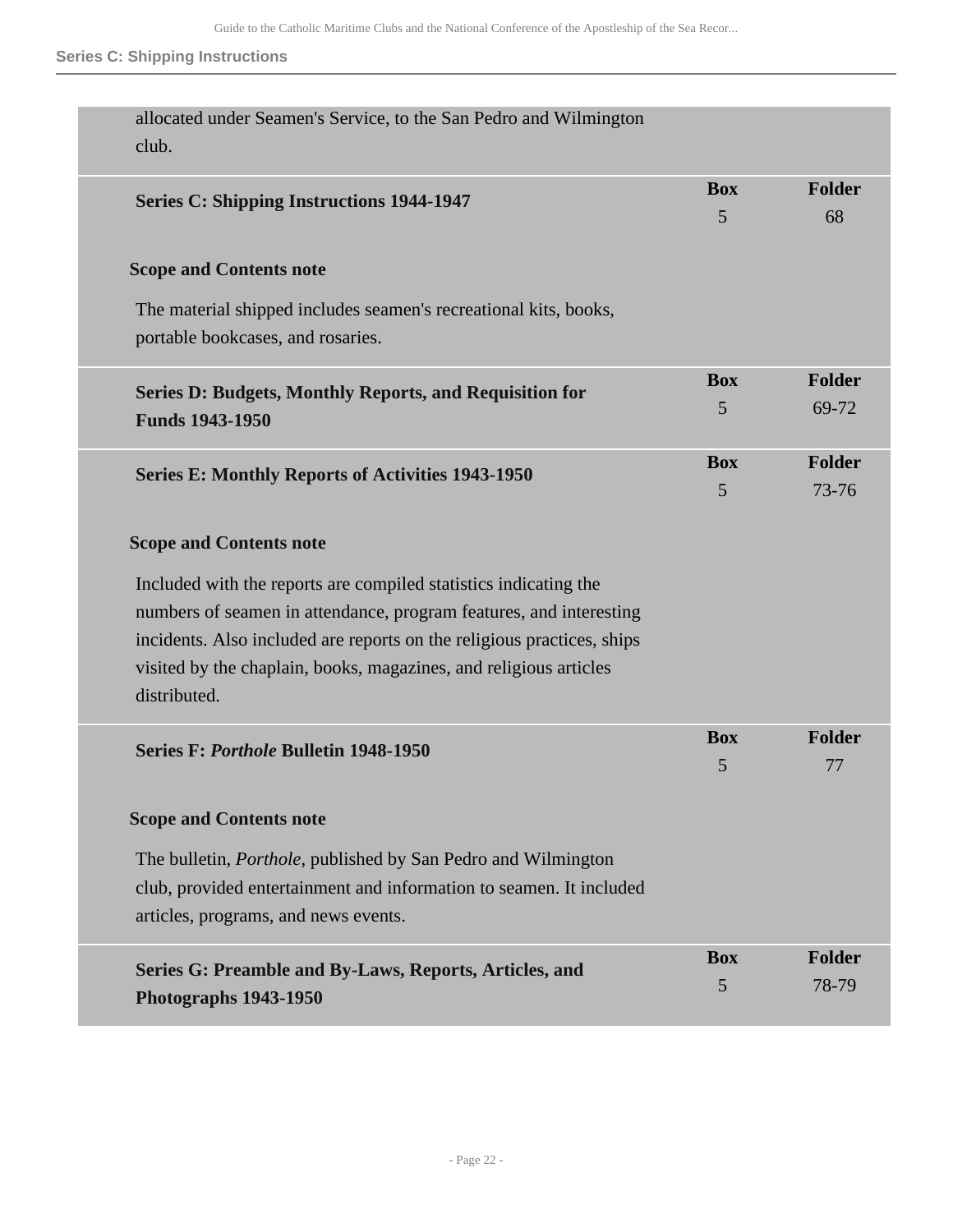#### **Scope and Contents note**

Preamble and by-laws for the San Pedro club; financial and charitable reports of the Society of St. Vincent de Paul; articles on community relations in a club, "San Vicente" ship visiting; and six photographs of the 1945 Halloween Party in Wilmington.

| Series H: Clippings 1944-1950 | Box | <b>Folder</b> |
|-------------------------------|-----|---------------|
|                               |     | 80-81         |

#### **Scope and Contents note**

Mostly clippings from Los Angeles papers on news events of San Pedro and Wilmington club.

# **Subgroup V: Brooklyn, NY Catholic Maritime Club 1943-1951**

# **Biographical/Historical note**

The Catholic Seamen's Institute of Brooklyn, located at Hicks and Rapelye Streets, was dedicated on October 3, 1943 by Bishop Thomas Molloy. The original Institute was founded by Father Alphonese Rickert. Reverend William Farrell was chosen as port chaplain and director. In 1943, the Diocese of Brooklyn, entered into an agreement with War Relief Services to maintain and operate the club.

| Series A: Edward E. Swanstrom Correspondence 1943-1952               | <b>Box</b> | <b>Folder</b> |  |
|----------------------------------------------------------------------|------------|---------------|--|
|                                                                      | 6          | 82-84         |  |
| <b>Scope and Contents note</b>                                       |            |               |  |
| Correspondence between Swanstrom and Reverend William Farrell,       |            |               |  |
| Port Chaplain, concerning budgetary requirements, monthly funds      |            |               |  |
| allocated to the club, and the supply of religious and non-religious |            |               |  |
| books. There are only few letters received from Farrell, probably    |            |               |  |
| because most of his answers were given by phone.                     |            |               |  |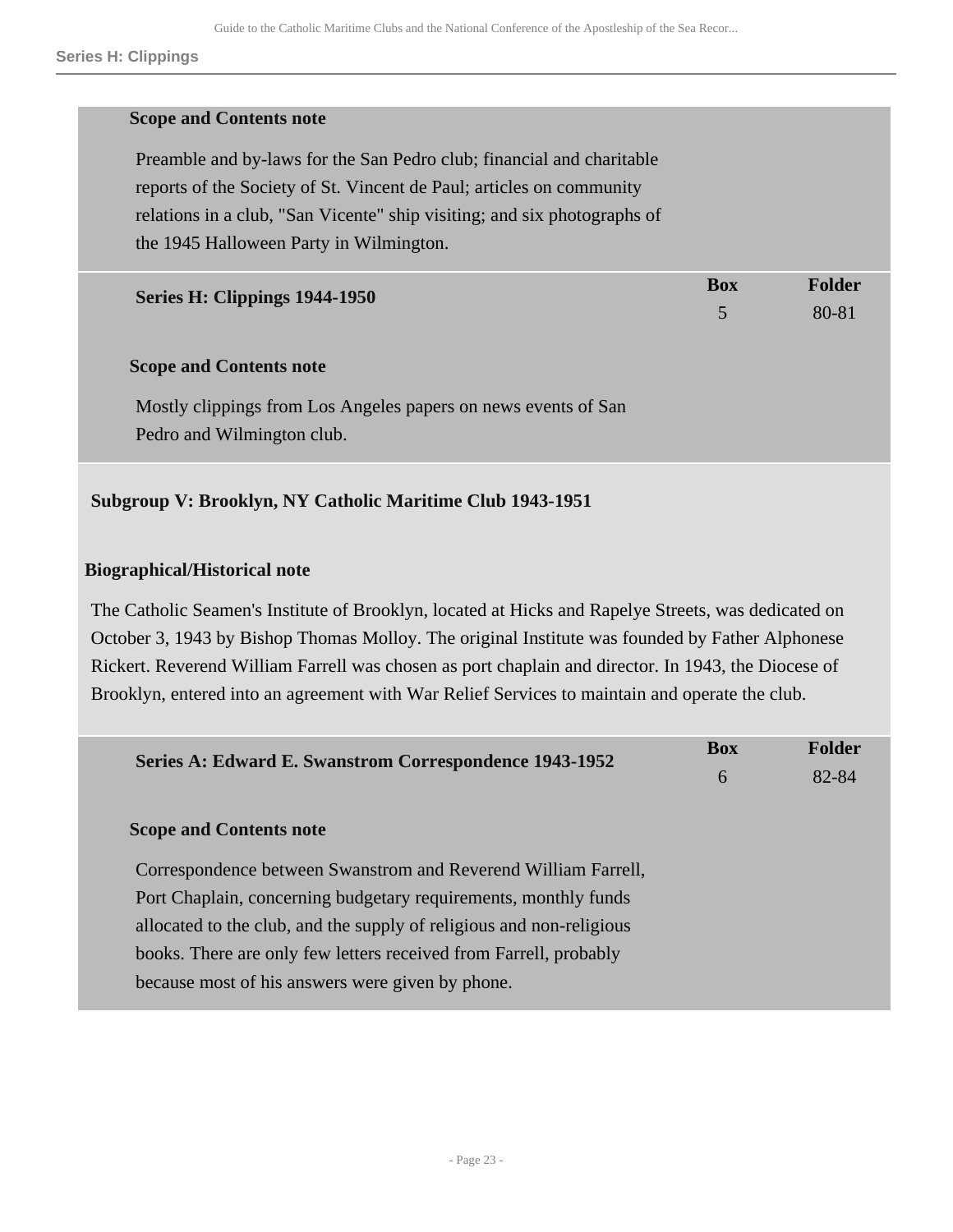# **Series B: NCWC-National Relief Service Office Memoranda**

| <b>Series B: NCWC-National Relief Service Office</b><br><b>Memoranda 1943-1948</b>                                                                                                                       | <b>Box</b><br>6 | <b>Folder</b><br>85 |
|----------------------------------------------------------------------------------------------------------------------------------------------------------------------------------------------------------|-----------------|---------------------|
| <b>Scope and Contents note</b>                                                                                                                                                                           |                 |                     |
| These memoranda are Swanstrom's authorization to the accounting<br>department of War Relief Services, to draw monthly checks allocated<br>under Seamen's Service, to William Farrell.                    |                 |                     |
| <b>Series C: Shipping Instructions 1944-1946</b>                                                                                                                                                         | <b>Box</b><br>6 | Folder<br>86        |
| <b>Scope and Contents note</b>                                                                                                                                                                           |                 |                     |
| The material shopped includes recreational kits, books, bookcases,<br>cards, and rosaries.                                                                                                               |                 |                     |
| <b>Series D: Budgets, Monthly Reports and Requisition for</b><br><b>Funds 1943-1944</b>                                                                                                                  | <b>Box</b><br>6 | Folder<br>87        |
| Series E: Booklets, Articles, Speech, Clippings, and<br>Photographs 1944-1945                                                                                                                            | <b>Box</b><br>6 | <b>Folder</b><br>88 |
| <b>Scope and Contents note</b>                                                                                                                                                                           |                 |                     |
| Includes a booklet on the services and facilities of Catholic Seamen's<br>Institute; McInernay, T.J., "Catholic Haven for Mariners", St.<br>Anthony's Messenger (November 1944); speech given by William |                 |                     |
| Farrell during the Twenty Fourth Annual Convention and American<br>Merchant Marine Conference, held at the Propeller Club; and four<br>clippings related to the death of William Farrell.                |                 |                     |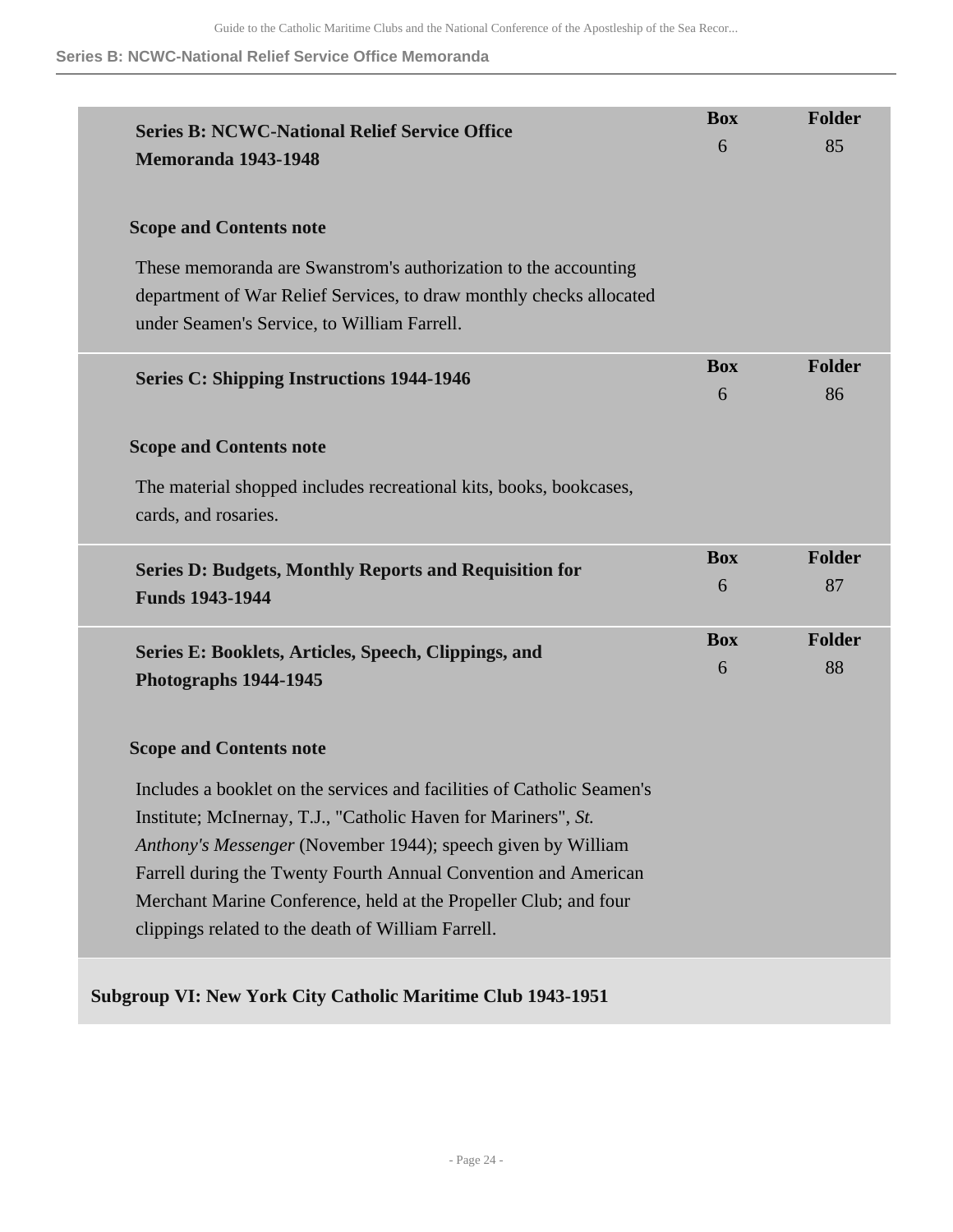#### **Scope and Contents note**

The Catholic Maritime Center, originally called the Shrine Church Recreation Center, was located at 485 West 22nd Street, New York City. It was dedicated and opened by Patrick Cardinal Hayes in 1935. With impetus given to its activities by the war, the Center was refurnished and re-equipped in 1943, and several new facilities added. Monsignor John J. O'Donnell, was the Director of the Center since its establishment in 1935. In 1943, the diocese of New York City, entered into an agreement with War Relief Services to maintain and operate the center.

| Series A: Correspondence 1943-1952                                                                                                                                                                                                                                                                                                                                                                  | <b>Box</b>      | Folder              |
|-----------------------------------------------------------------------------------------------------------------------------------------------------------------------------------------------------------------------------------------------------------------------------------------------------------------------------------------------------------------------------------------------------|-----------------|---------------------|
|                                                                                                                                                                                                                                                                                                                                                                                                     | 6               | 89-90               |
| <b>Scope and Contents note</b>                                                                                                                                                                                                                                                                                                                                                                      |                 |                     |
| The correspondence consists mostly of letters sent from Swanstrom<br>to O'Donnell. O'Donnell responded with only three letters, he likely<br>found it easier to correspondence through phone, since both offices<br>were in New York. Most of the correspondence concern the funds<br>allocated by NCWC for the club, budget requests, and distribution of<br>literature among the Merchant Marine. |                 |                     |
| <b>Series B: NCWC-National War Relief Service Office</b><br><b>Memoranda 1943-1949</b>                                                                                                                                                                                                                                                                                                              | <b>Box</b><br>6 | <b>Folder</b><br>91 |
| <b>Scope and Contents note</b>                                                                                                                                                                                                                                                                                                                                                                      |                 |                     |
| Included are Swanstrom's monthly records of authorization to the                                                                                                                                                                                                                                                                                                                                    |                 |                     |
| accounting department of War Relief Services, to draw checks, under                                                                                                                                                                                                                                                                                                                                 |                 |                     |
| Seamen's Service, of funds allocated to John O'Donnell.                                                                                                                                                                                                                                                                                                                                             |                 |                     |
| <b>Series C: Shipping Instructions 1944-1946</b>                                                                                                                                                                                                                                                                                                                                                    | <b>Box</b>      | Folder              |
|                                                                                                                                                                                                                                                                                                                                                                                                     | 6               | 92                  |
| <b>Scope and Contents note</b>                                                                                                                                                                                                                                                                                                                                                                      |                 |                     |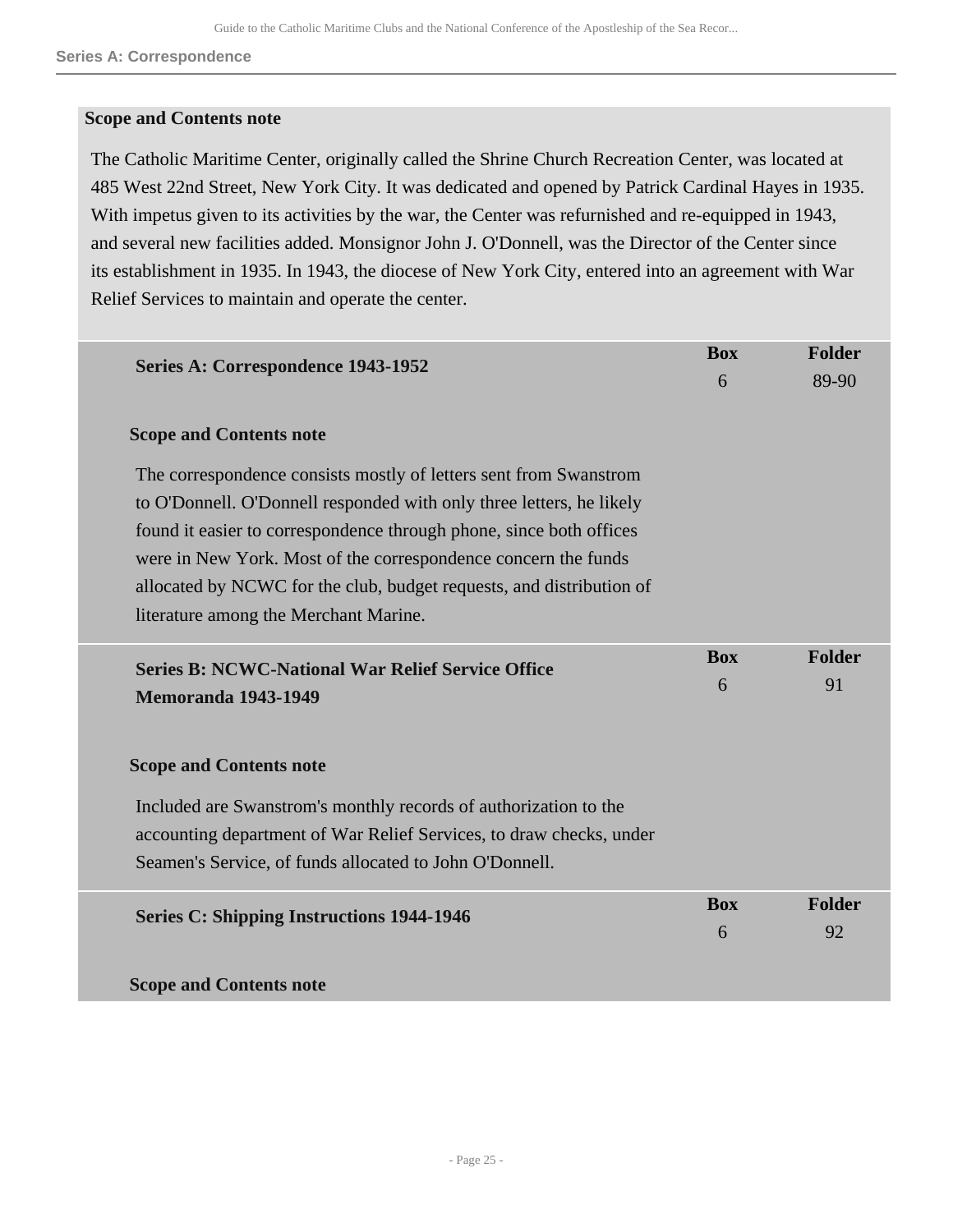#### **Series D: Monthly Report of Activities**

| The material shipped includes seamen's recreational kits, books, and<br>portable bookcases.                                                                                                                          |            |               |
|----------------------------------------------------------------------------------------------------------------------------------------------------------------------------------------------------------------------|------------|---------------|
| <b>Series D: Monthly Report of Activities 1943-1948</b>                                                                                                                                                              | <b>Box</b> | Folder        |
|                                                                                                                                                                                                                      | 6          | 93-94         |
| <b>Scope and Contents note</b><br>Included with monthly reports of activities are monthly narrative<br>reports on numerous interesting incidents involving seamen, prepared<br>by the welfare director, Frank Kelly. |            |               |
| <b>Series E: Budgets, Monthly Reports and Requisition for</b>                                                                                                                                                        | <b>Box</b> | <b>Folder</b> |
| <b>Funds 1943-1948</b>                                                                                                                                                                                               | 6          | 95-96         |
|                                                                                                                                                                                                                      |            |               |

# **Subgroup VII: Newport News, Virginia Catholic Maritime Clubs**

# **Biographical/Historical note**

Early in January 1944 the ground work for the establishment of a club in Newport News, Virginia, was realized through the efforts of Most Reverend Peter L. Ireton, Bishop of Richmond; Reverend William McGill, Pastor of St. Vincent's Church, Newport News; Reverend Leo J. Ryan, Pastor of the Sacred Heart Cathedral, Norfolk, Virginia; Reverend Albert P. Campbell, assistant of St. Vincent's Church. In 1944, a building was rented, renovated, and opened as Newport News Catholic Maritime Club. The club, a two story building, was located at 2506 Huntington Avenue, Newport News. War Relief Services provided funds for the operation and the services of William V. Kearnes as director of the club.

**Series A: Correspondence 1944-1952** 

# **Scope and Contents note**

Swanstrom correspondence concerns the opening of the Newport News club and Swanstrom's role in the renting, alteration, administration, and the funding of the club's operation by club. The Prendergast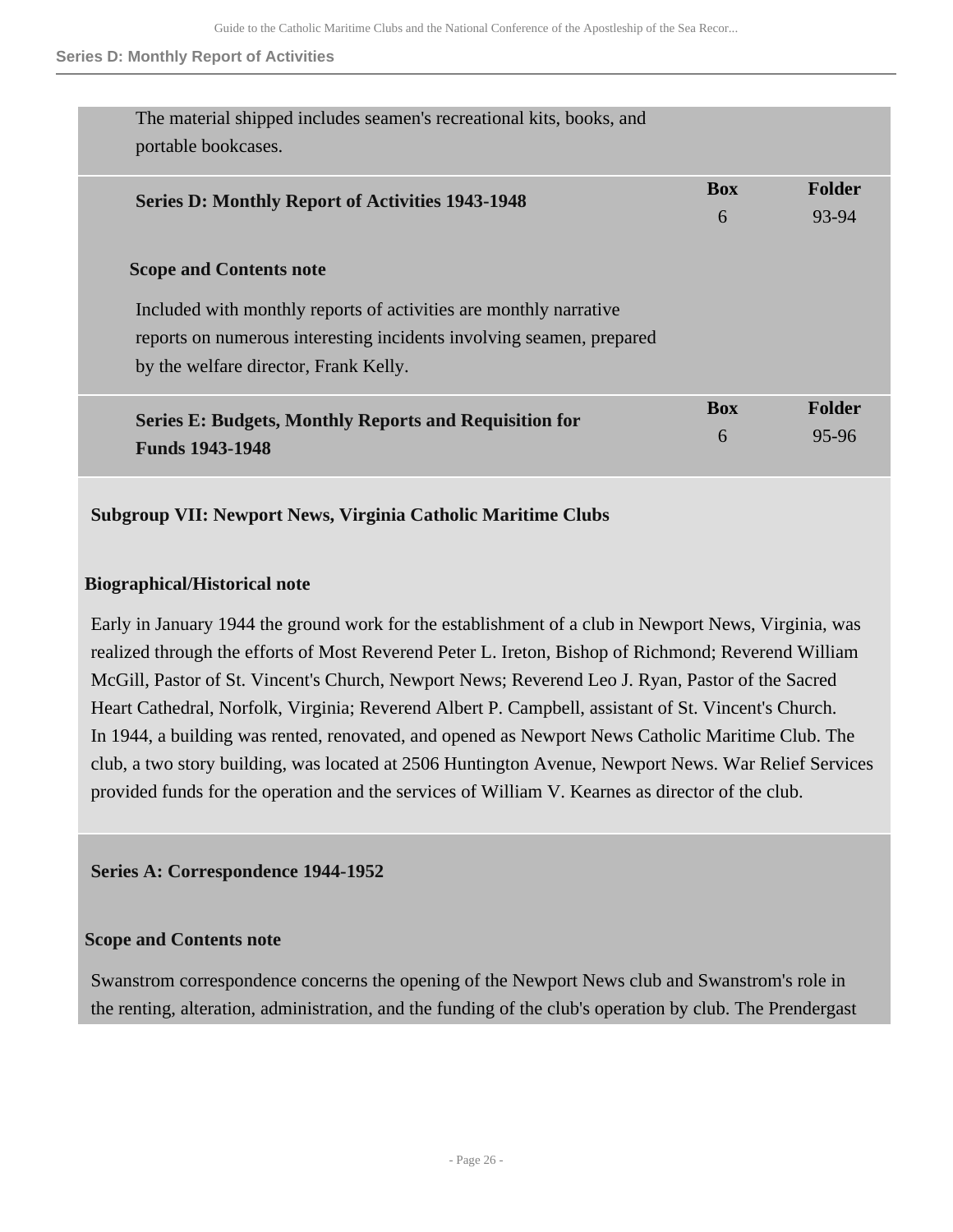# **Series B: NCWC-National Relief Service Office Memoranda**

| correspondence is mostly with the War Relief Services Department of Supply, and William Kean<br>regarding the shipment of Ping-Pong balls, radios, towels, sheets, rosaries, and literature to the club. |                |        |
|----------------------------------------------------------------------------------------------------------------------------------------------------------------------------------------------------------|----------------|--------|
|                                                                                                                                                                                                          | <b>Box</b>     | Folder |
| Edward E. Swanstrom-Letters Received 1944                                                                                                                                                                | $\overline{7}$ | 97     |
| Edward E. Swanstrom-Letters Received 1945                                                                                                                                                                | $\overline{7}$ | 98     |
| Edward E. Swanstrom-Letters Received 1946-1951                                                                                                                                                           | $\overline{7}$ | 99     |
| Edward E. Swanstrom-Letters Sent 1944                                                                                                                                                                    | $\overline{7}$ | 100    |
| Edward E. Swanstrom-Letters Sent 1945                                                                                                                                                                    | $\overline{7}$ | 101    |
| Edward E. Swanstrom-Letters Sent 1946-1947                                                                                                                                                               | $\overline{7}$ | 102    |
| Edward E. Swanstrom-Letters Sent 1948-1952                                                                                                                                                               | $\overline{7}$ | 103    |
| Michael Prendergast-Letters Received 1945-1951                                                                                                                                                           | $\overline{7}$ | 104    |
| Michael Prendergast-Letters Sent 1945-1951                                                                                                                                                               | 7              | 105    |

# **Series B: NCWC-National Relief Service Office Memoranda**

# **Scope and Contents note**

These memoranda are Swanstrom's authorization to the accounting department of War Relief Services, to draw monthly checks allocated under Seamen's Service, to Albert Campbell.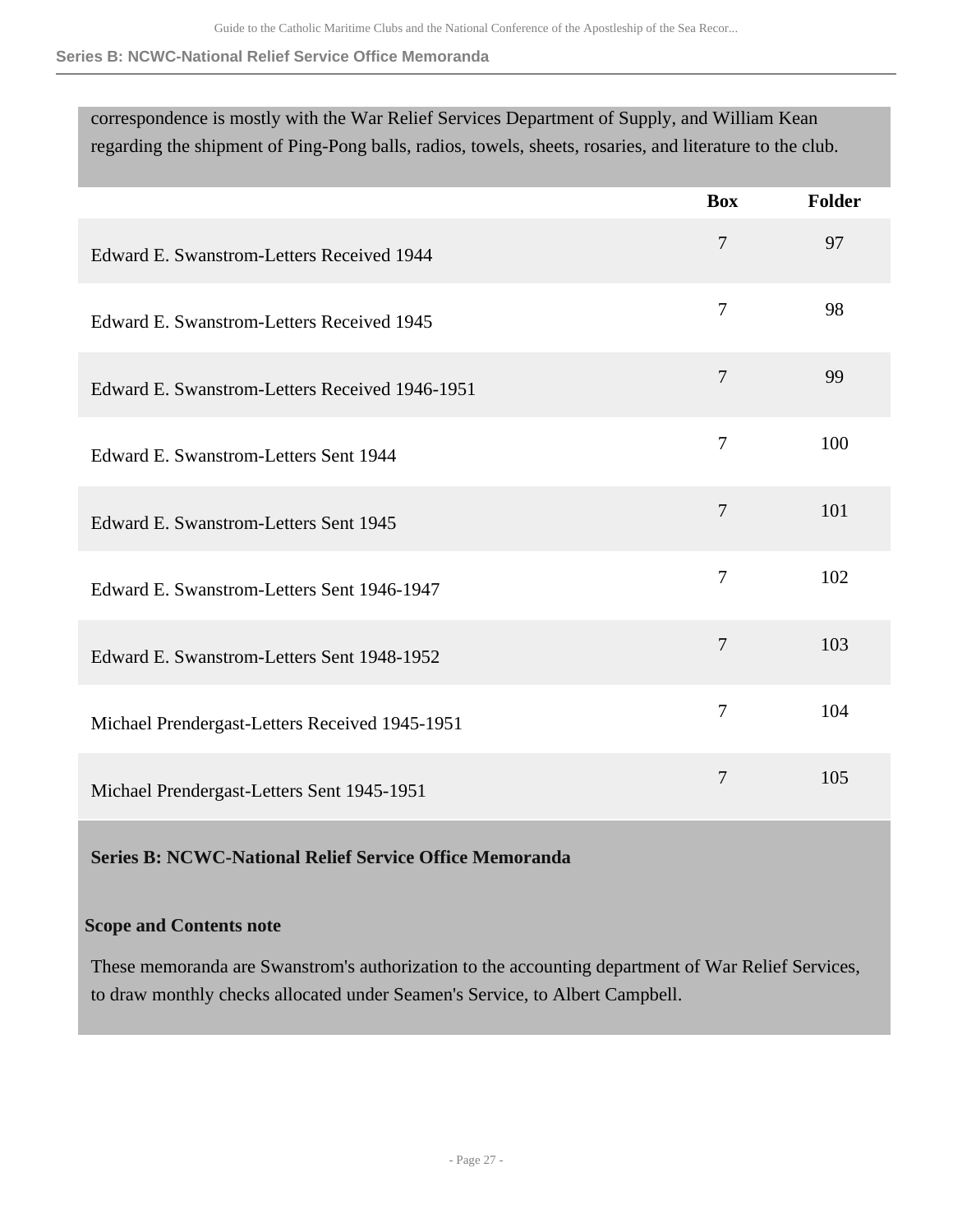#### **Series C: Shipping Instructions**

#### **Series C: Shipping Instructions 1944-1951**

#### **Scope and Contents note**

The material shipped includes religious literature, rosaries, recreational material, books, portable bookcases, sheets, and towels.

#### **Series D: Minutes, Clippings, Printed Material, and Photographs 1944-1953**

# **Scope and Contents note**

The records of this series include the minutes of the Executive Committee and the Advisory Committee, clippings on the opening and other news events, photographs, and printed materials.

|                                                                                                  | <b>Box</b>     | <b>Folder</b> |
|--------------------------------------------------------------------------------------------------|----------------|---------------|
| <b>Minutes 1944-1945</b>                                                                         | 7              | 108           |
| Clippings 1944-1953                                                                              | 7              | 109           |
| Narrative Reports on the Opening, Facilities, accommodation, and<br>programs of the club undated | 7              | 110           |
| Photographs of the Club, Albert P. Campbell, and seamen undated                                  | 7              | 111           |
| <b>Series E: Monthly Reports of Activities 1944-1948</b>                                         | <b>Box</b>     | <b>Folder</b> |
|                                                                                                  | $\overline{7}$ | 112-113       |
| <b>Scope and Contents note</b>                                                                   |                |               |
| Included with the reports are the monthly narrative reports by the                               |                |               |
| director of the club, William Kearse.                                                            |                |               |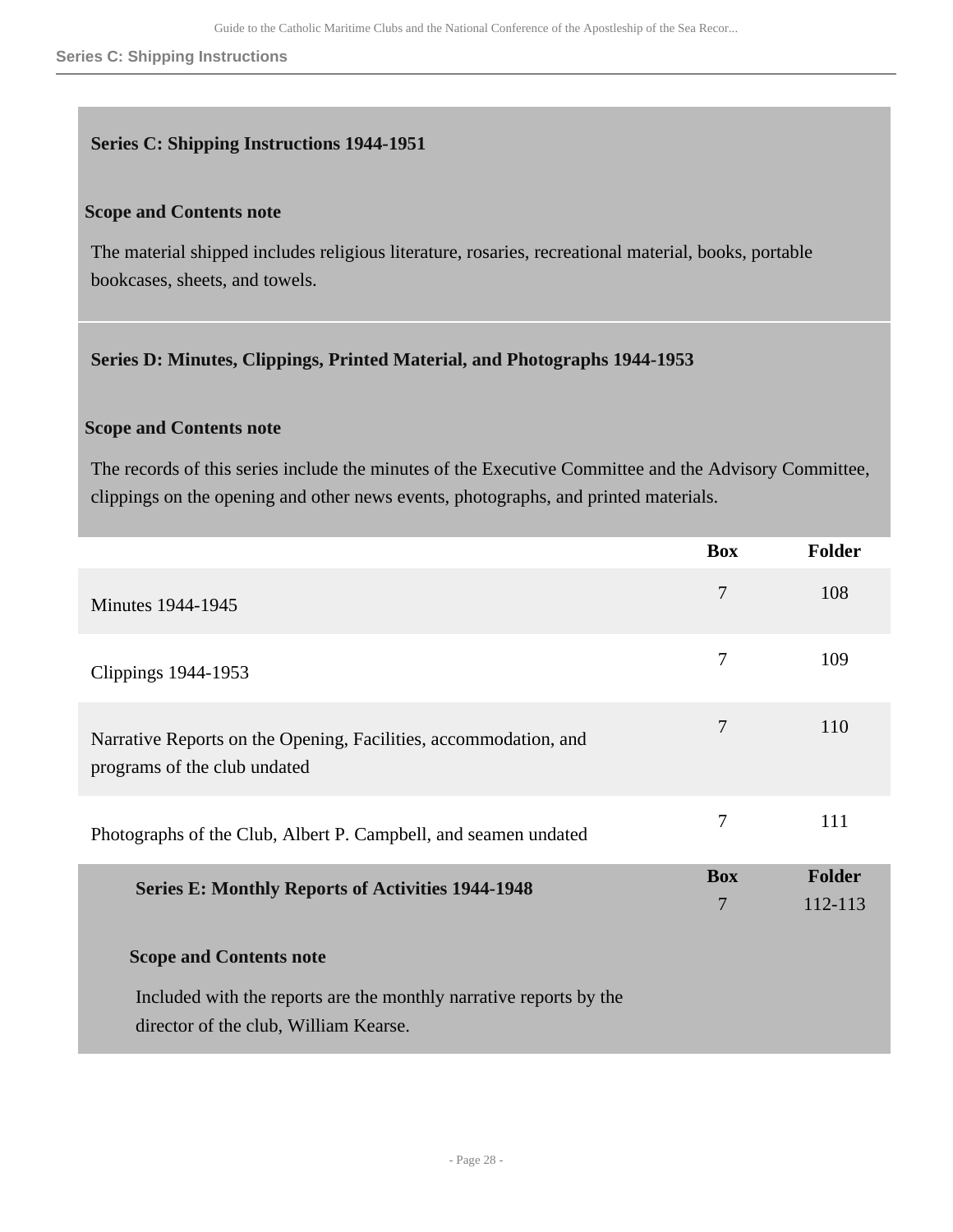#### **Series F: Budget Allotment, Monthly Reports, Requisition for Funds, and Re...**

| <b>Series F: Budget Allotment, Monthly Reports, Requisition for</b>                                                                                                                                                    | <b>Box</b> | <b>Folder</b> |
|------------------------------------------------------------------------------------------------------------------------------------------------------------------------------------------------------------------------|------------|---------------|
| <b>Funds, and Reports of Audit 1944-1949</b>                                                                                                                                                                           | 7          | 114-116       |
| <b>Scope and Contents note</b><br>Included with the budget allotment by War Relief Services estimated<br>budget and requisition for funds by the club, are there reports of audit<br>by accounting firms for the club. |            |               |

# **Subgroup VIII: Seattle, Washington Catholic Maritime Club 1943-1951**

# **Scope and Contents note**

The Diocese of Seattle had long been a leader in the Apostleship of the Sea programs. With the outbreak of World War II, a club for Merchant Marines was given over to the use of the armed forces. Then, in the fall of 1943, Bishop Gerald Shaughnessy, decided to open a new center for Merchant Marines in conjunction with War Relief Services. Quarters for a new club were leased on the second floor of a building located on the second floor of a building, located at Westlake Avenue and Olive Way, in downtown Seattle. An advisory committee was formed with Charles N. Smith as chairman for the purpose of supervising the alterations and furnishing of the center. In June 1944, Edward Balfe was appointed director. On September 1944, the new center was formally dedicated by Bishop Shaughnessy.

| Series A: Edward E. Swanstrom Correspondence 1943-1951                   | <b>Box</b><br>8 | <b>Folder</b><br>117-123 |
|--------------------------------------------------------------------------|-----------------|--------------------------|
| <b>Scope and Contents note</b>                                           |                 |                          |
| Correspondence between Swanstrom, the bishops, and chancellors           |                 |                          |
| of the Diocese of Seattle, and directors of the club, concerning the     |                 |                          |
| search for a suitable location for the seamen's club, its operation and  |                 |                          |
| administration, the distribution of literature, and financial assistance |                 |                          |
| provided by War Relief Service.                                          |                 |                          |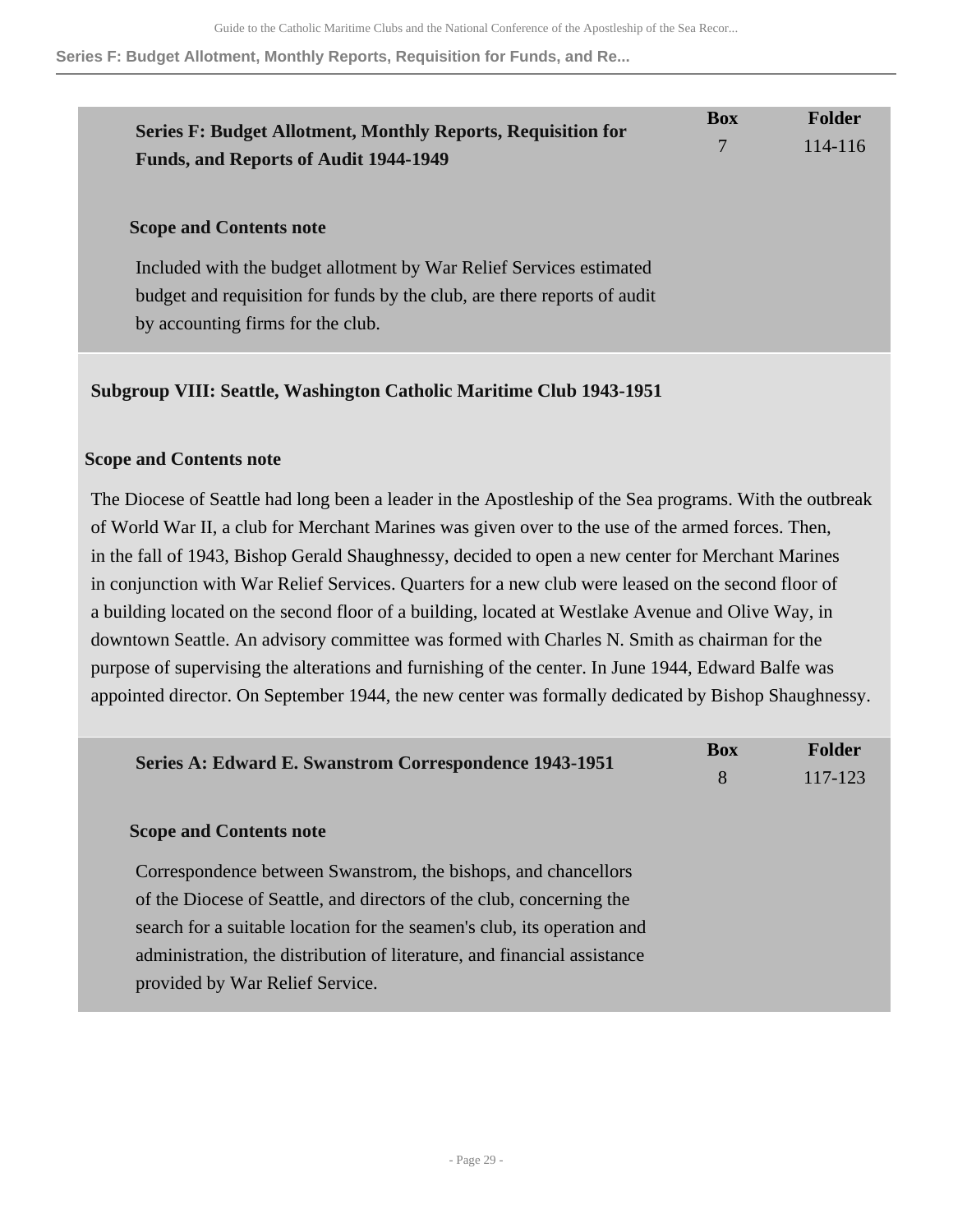# **Series B: NCWC-National Relief Service Office Memoranda**

| <b>Series B: NCWC-National Relief Service Office</b><br><b>Memoranda 1943-1951</b>                                                                                                 | <b>Box</b><br>8 | <b>Folder</b><br>124     |
|------------------------------------------------------------------------------------------------------------------------------------------------------------------------------------|-----------------|--------------------------|
| <b>Scope and Contents note</b>                                                                                                                                                     |                 |                          |
| These memoranda are Swanstrom's authorization to the accounting<br>department of War Relief Services, to draw monthly checks allocated<br>under Seamen's Service, to Seattle club. |                 |                          |
| <b>Series C: Shipping Instructions 1944-1948</b>                                                                                                                                   | <b>Box</b><br>8 | <b>Folder</b><br>125     |
| <b>Scope and Contents note</b>                                                                                                                                                     |                 |                          |
| The material shipped includes seamen's kit, books, bookcases,<br>religious literature, and rosaries.                                                                               |                 |                          |
| <b>Series D: Minutes 1947</b>                                                                                                                                                      | <b>Box</b><br>8 | <b>Folder</b><br>126     |
| <b>Scope and Contents note</b>                                                                                                                                                     |                 |                          |
| These are the minutes of the Stella Maris Women's League, Merchant<br>Seamen's council meetings, and the Operation Committee of the club.                                          |                 |                          |
| <b>Series E: Budgets, Monthly Reports and Requisition for</b><br><b>Funds 1943-1948</b>                                                                                            | <b>Box</b><br>8 | <b>Folder</b><br>127     |
| <b>Series F: Monthly Reports of Activities 1944-1947</b>                                                                                                                           | <b>Box</b><br>8 | <b>Folder</b><br>128-129 |
| <b>Scope and Contents note</b>                                                                                                                                                     |                 |                          |
| Included with the monthly report of activities, are narrative reports<br>prepared by the director of the club.                                                                     |                 |                          |
| Series G: Printed Material, Clippings, and Broadside 1944-1952                                                                                                                     | <b>Box</b>      | <b>Folder</b>            |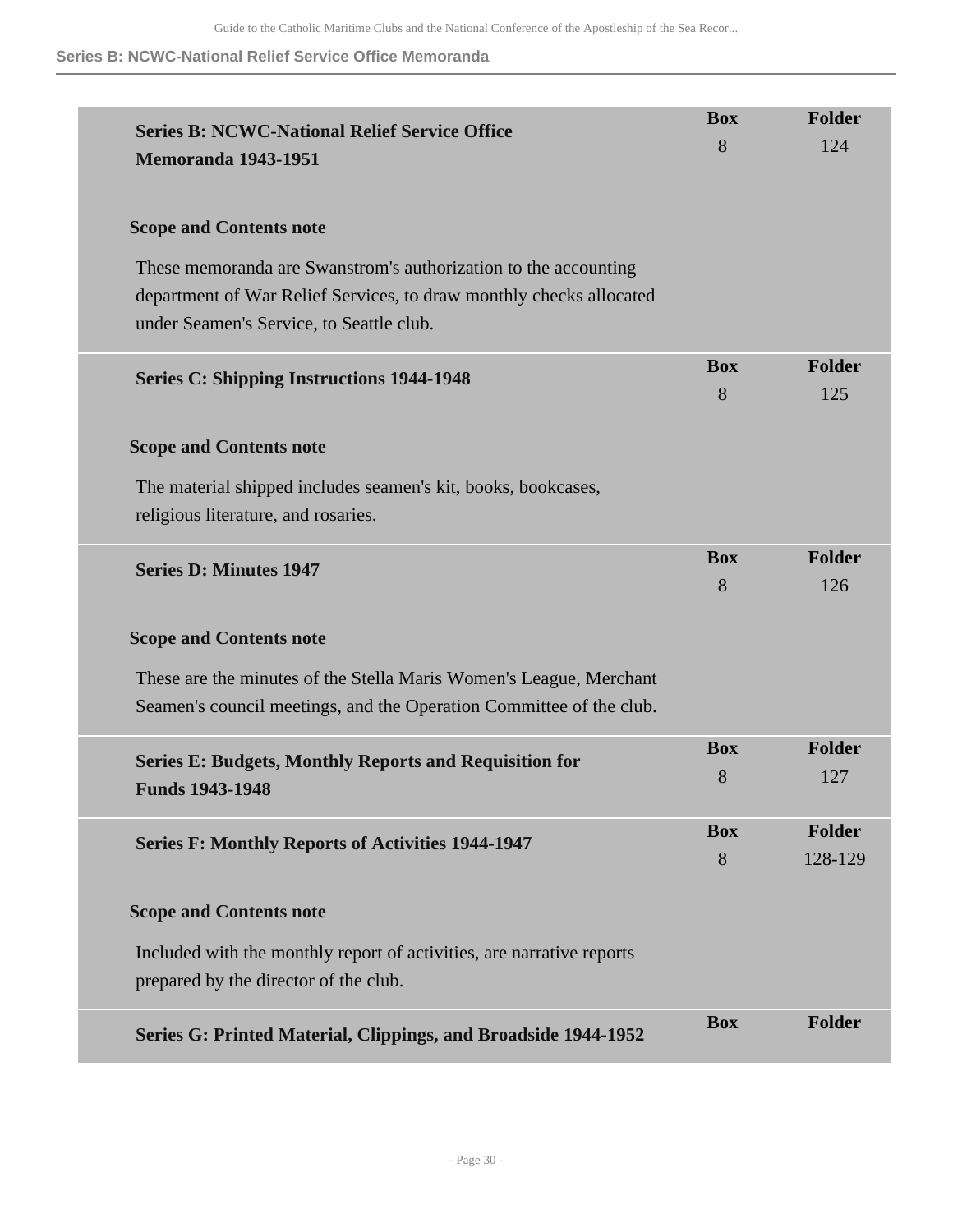| <b>Scope and Contents note</b>                                                                                                                                                                                                                                                             | 8          | 130-131 |
|--------------------------------------------------------------------------------------------------------------------------------------------------------------------------------------------------------------------------------------------------------------------------------------------|------------|---------|
| Included with the printed material is a speech by Edward Balfe, club<br>director, given at a luncheon meeting of the National Conference of<br>Catholic Charities, Seamen's Club, Brooklyn; article on "The Catholic<br>Church and the Merchant Marine", by Walter D. Fisher; clippings on |            |         |
| news events at the club, and a broadside.                                                                                                                                                                                                                                                  |            |         |
|                                                                                                                                                                                                                                                                                            | <b>Box</b> | Folder  |
| Series H: Photographs 1944-1946                                                                                                                                                                                                                                                            | 8          | 132     |
| <b>Scope and Contents note</b>                                                                                                                                                                                                                                                             |            |         |
| There are 24 photographs, mostly 9x7 prints showing the exterior<br>and interior of the club, anniversary party, Communion Breakfast,                                                                                                                                                      |            |         |
| Thanksgiving dinner, Halloween dance, and important visitors.                                                                                                                                                                                                                              |            |         |
| Includes images of Stephen S. Selak, Edward E. Balfe, Gerald                                                                                                                                                                                                                               |            |         |
| Shaughnessy, Charles N. Smith, Mrs.R.C. Schank, Reverend Conners,                                                                                                                                                                                                                          |            |         |
| William Frey, Jane Freeley, Father Moore, Phyllis Stokdale, and                                                                                                                                                                                                                            |            |         |
| Edward Flanagan.                                                                                                                                                                                                                                                                           |            |         |

# **Subgroup IX: Portland, Oregon Catholic Maritime Club 1943-1952**

# **Biographical/Historical note**

In 1944, Archbishop Edward Howard asked Reverend Jerome Schmitz to expand the facilities of the Apostleship of the Sea in Portland. Schmitz, director of the Catholic Charities in the Archdiocese, was also pastor of a church known as the Catholic Downtown Chapel, located at West Fifth Street and Burnside Avenue. In 1948, the space under the Downtown Chapel was remodeled and opened as Portland's Catholic Seamen's Club.

| Series A: Edward E. Swanstrom Correspondence 1943-1952 | <b>Box</b>   | Folder  |
|--------------------------------------------------------|--------------|---------|
|                                                        | $\mathbf{q}$ | 133-136 |
|                                                        |              |         |
| <b>Scope and Contents note</b>                         |              |         |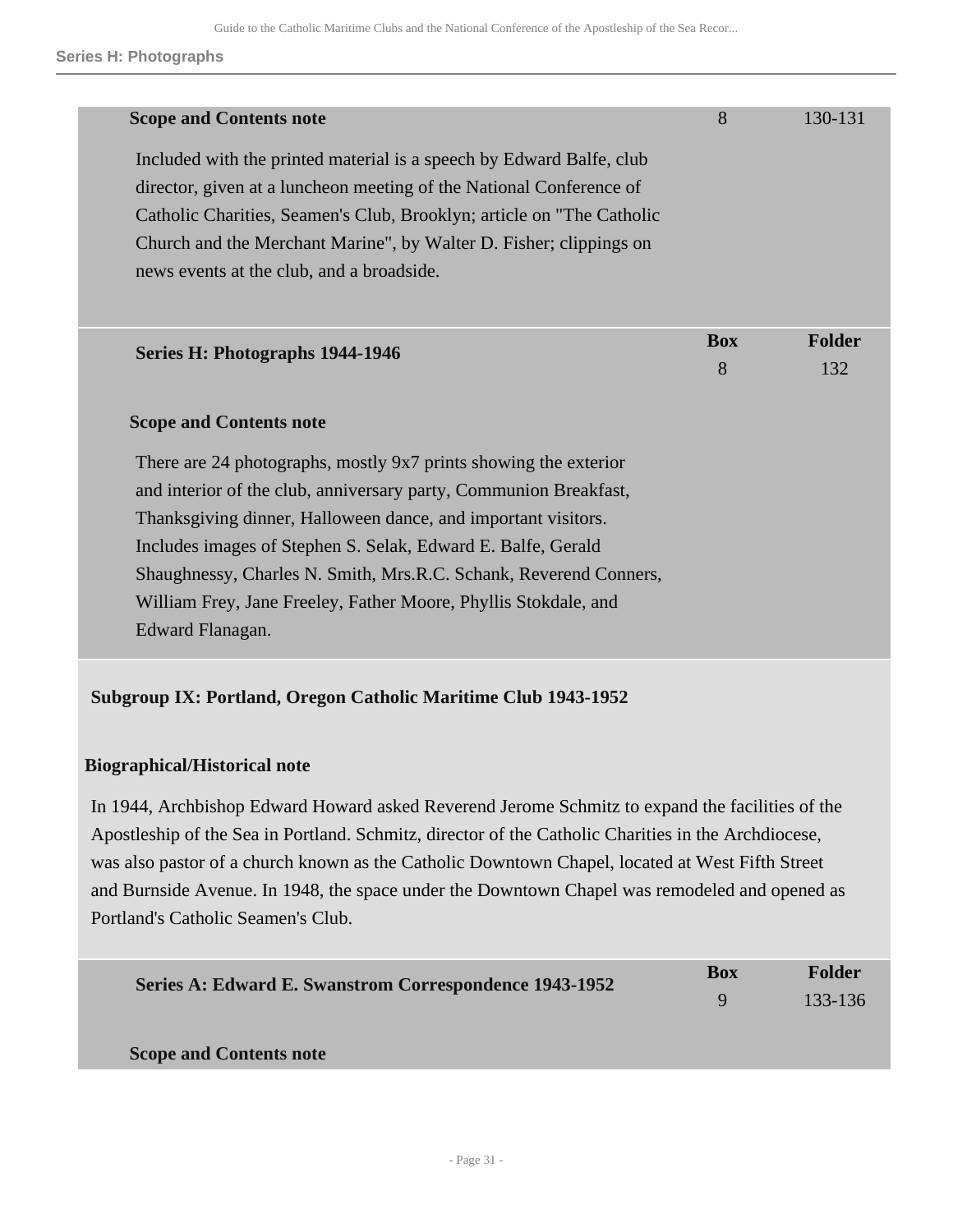# **Series B: NCWC-National Relief Service Office Memoranda**

| Correspondence between Swanstrom and Schmitz regarding the             |            |               |
|------------------------------------------------------------------------|------------|---------------|
| problems encountered with the inception of a program for seamen,       |            |               |
| the difficulty to appoint a full-time chaplain, and the opening and    |            |               |
| dedication of the club. Included is correspondence concerning the      |            |               |
| limited financial assistance provided by War Relief Services, which in |            |               |
| 1950 was continued by the Administration Board of Bishops' Funds.      |            |               |
| <b>Series B: NCWC-National Relief Service Office</b>                   | <b>Box</b> | Folder        |
| <b>Memoranda 1944-1951</b>                                             | 9          | 137           |
|                                                                        |            |               |
| <b>Scope and Contents note</b>                                         |            |               |
| These memoranda are Swanstrom's authorization to the accounting        |            |               |
| department of War Relief Services, to draw monthly checks allocated    |            |               |
| under Seamen's Service, to Schmitz.                                    |            |               |
|                                                                        | <b>Box</b> | Folder        |
| <b>Series C: Shipping Instructions 1944-1947</b>                       | 9          | 138           |
|                                                                        |            |               |
| <b>Scope and Contents note</b>                                         |            |               |
| The material shipped includes rosaries and books.                      |            |               |
| Series D: Budget Allotment, Articles of Incorporation and By-          | <b>Box</b> | <b>Folder</b> |
| Laws, Architectural Plan, and Clippings 1944-1948                      | 9          | 139           |
|                                                                        |            |               |
| <b>Scope and Contents note</b>                                         |            |               |
| This miscellaneous series includes budget allotment; three copies      |            |               |
| of the Articles of Incorporation and By-Laws; architectural plan for   |            |               |
| alterations to Downtown Chapel for the club; and two clippings from    |            |               |
| the local papers on the opening of the club.                           |            |               |
|                                                                        |            |               |
| Subgroup X: Mobile, Alabama Catholic Maritime Club 1943-1958           |            |               |
|                                                                        |            |               |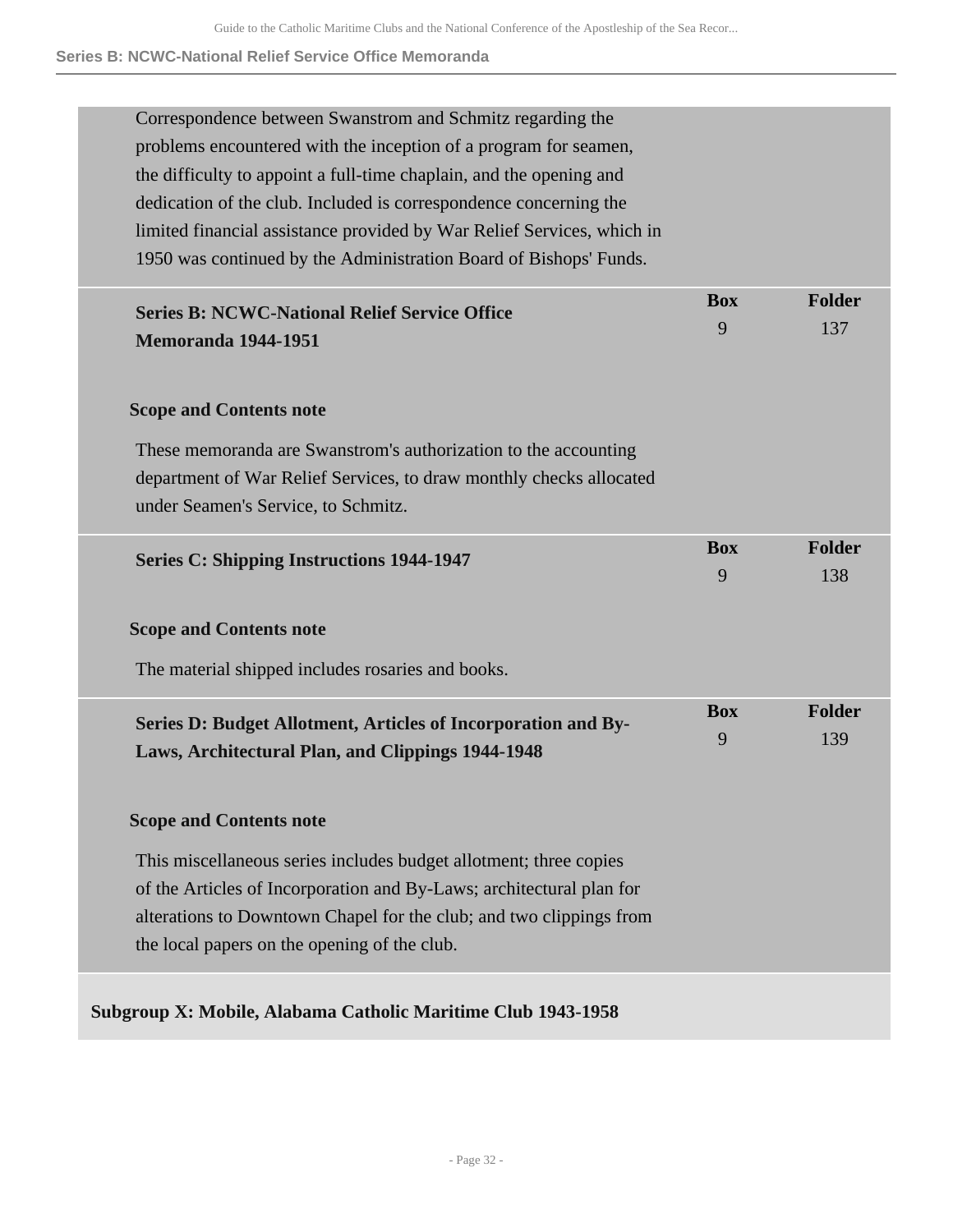#### **Biographical/Historical note**

For many years in Mobile, Alabama, various organizations, such as the Catholic Volunteers and the Society of St. Vincent de Paul, worked with seamen at the port. In 1942, Father Henry McGill came to the Diocese of Mobile from Ireland. Upon his arrival, he was made port chaplain. In 1945, Bishop Thomas Toolen of Mobile invited War Relief services to equip a building and direct a program of aid for seamen in that port city. The club opened in March 1945. Two representatives of the National Catholic Welfare Conference served in Mobile, Michael Prendergast and Gerald Strang.

#### **Series A: Correspondence 1943-1956**

#### **Scope and Contents note**

Swanstrom correspondence deal with locating, purchasing, and renovating the building. Included is the correspondence with Thomas Toolen, Reverend McGill, Michael Prendergast, and Gerald Strang. The Strang correspondence comprises the bulk of correspondence and included information about the monthly financial and activities reports, giving detailed personal narrative on the entire operation of the club.

Other correspondence includes letters written by Michael Predergast to Edward O'Connor; a letter from John J. Carey regarding the estimated cost of alterations and additions to a building purchased at Conti and Clairborne Streets; letters by Strang ordering religious articles and other materials for the club; letters from seamen, expressing gratitude; and copies of letters from O'Boyle to McGill with statements of checks mailed.

|                                                | <b>Box</b> | <b>Folder</b> |
|------------------------------------------------|------------|---------------|
| Edward E. Swanstrom-Letters Received 1943-1959 | 10         | 140-147       |
| Edward E. Swanstrom-Letters Sent 1943-1958     | 10         | 148-152       |
| Other Correspondence 1944-1951                 | 10         | 153           |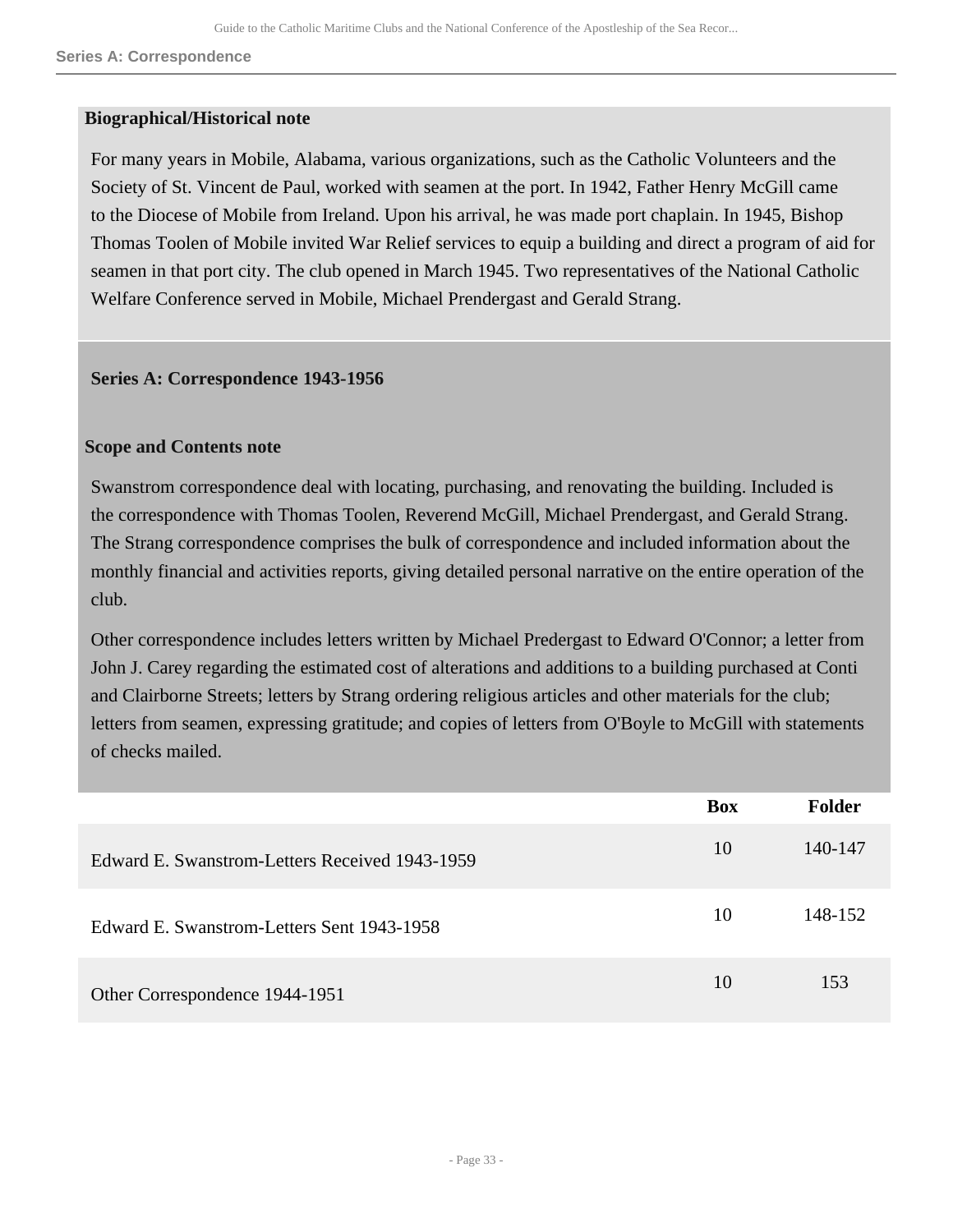### **Series B: NCWC-National Relief Service Office Memoranda**

| <b>Series B: NCWC-National Relief Service Office</b><br><b>Memoranda 1944-1951</b>                                                                                                 | <b>Box</b><br>10 | <b>Folder</b><br>154     |
|------------------------------------------------------------------------------------------------------------------------------------------------------------------------------------|------------------|--------------------------|
| <b>Scope and Contents note</b>                                                                                                                                                     |                  |                          |
| These memoranda are Swanstrom's authorization to the accounting<br>department of War Relief Services, to draw monthly checks allocated<br>under Seamen's Service, to Henry McGill. |                  |                          |
| <b>Series C: Shipping Instructions 1944-1948</b>                                                                                                                                   | <b>Box</b><br>11 | <b>Folder</b><br>155     |
| <b>Scope and Contents note</b>                                                                                                                                                     |                  |                          |
| The material shipped includes portable bookcases, books, records,<br>ping-pong sets, religious books, rosaries, medals, cards, typewriters,<br>sheets, and towels.                 |                  |                          |
| <b>Series D: Budgets, Monthly Reports and Requisition for</b><br><b>Funds 1944-1952</b>                                                                                            | <b>Box</b><br>11 | Folder<br>156-160        |
| <b>Scope and Contents note</b>                                                                                                                                                     |                  |                          |
| Included are detailed reports on monthly expenditures. Also included                                                                                                               |                  |                          |
| are the Snack Bar and dormitory accounts and the Financial Report<br>entitled "Receipts and Disbursements from 1944-1957."                                                         |                  |                          |
| <b>Series E: Monthly Reports of Activities, U.S. Marine Hospital</b><br><b>Reports, and Chaplain's Reports 1944-1959</b>                                                           | <b>Box</b><br>11 | <b>Folder</b><br>161-164 |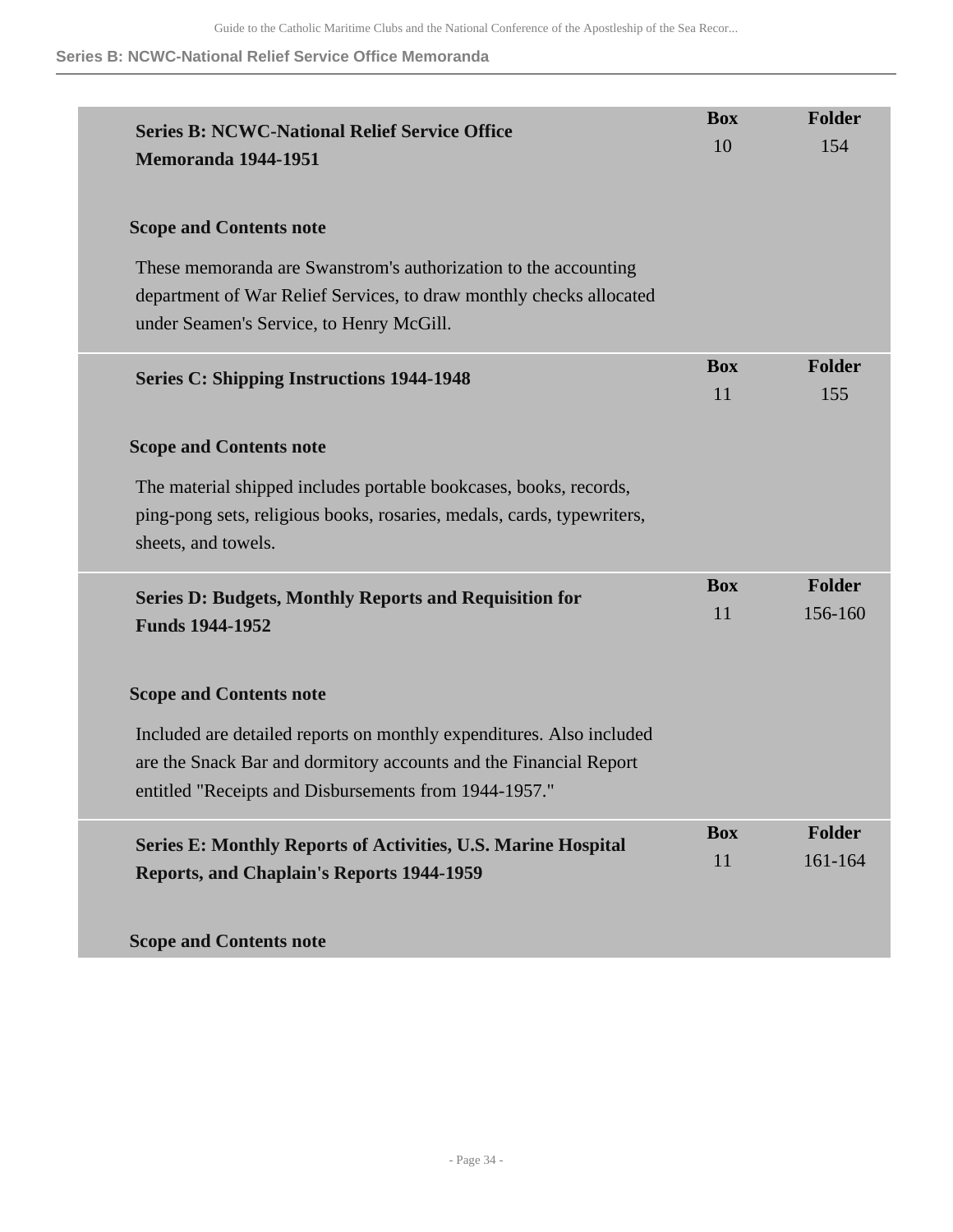# **Series F: Architectural Drawings and Specifications**

| In addition to the service at the club, the chaplain and the club's<br>director provided spiritual and social services for seamen at Mobile's |            |               |
|-----------------------------------------------------------------------------------------------------------------------------------------------|------------|---------------|
| Marine Hospital.                                                                                                                              |            |               |
|                                                                                                                                               | <b>Box</b> | <b>Folder</b> |
| <b>Series F: Architectural Drawings and Specifications 1944</b>                                                                               | 12         | 165           |
| <b>Scope and Contents note</b>                                                                                                                |            |               |
| Included are two architectural drawings and a proposal for National                                                                           |            |               |
| Catholic Welfare Conference, regarding the specifications, alterations,                                                                       |            |               |
| and additions to the building at Conti and Clairborne Streets.                                                                                |            |               |
| Series G: By-Laws, Programs, Reports, and Rules 1945-1947                                                                                     | <b>Box</b> | <b>Folder</b> |
|                                                                                                                                               | 12         | 166           |
| <b>Scope and Contents note</b>                                                                                                                |            |               |
| Included is the Certificate of Incorporation and by-laws, programs                                                                            |            |               |
| for the formal opening and dedication of the club, the program for                                                                            |            |               |
| the first anniversary, two factual reports on the resources of the club,                                                                      |            |               |
| dormitory rules, and other articles.                                                                                                          |            |               |
|                                                                                                                                               | <b>Box</b> | <b>Folder</b> |
| <b>Series H: Clippings and Broadsides 1944-1959</b>                                                                                           | 12         | 167           |
| <b>Scope and Contents note</b>                                                                                                                |            |               |
| Clippings from Mobile's newspapers about the services and                                                                                     |            |               |
| accommodations provided by the club as well as newsworthy club                                                                                |            |               |
| related events. Included are two broadsides welcoming Merchant                                                                                |            |               |
| Seamen.                                                                                                                                       |            |               |
| Series I: Photographs 1944-1946                                                                                                               | <b>Box</b> | <b>Folder</b> |
|                                                                                                                                               | 12         | 168           |
| <b>Scope and Contents note</b>                                                                                                                |            |               |
|                                                                                                                                               |            |               |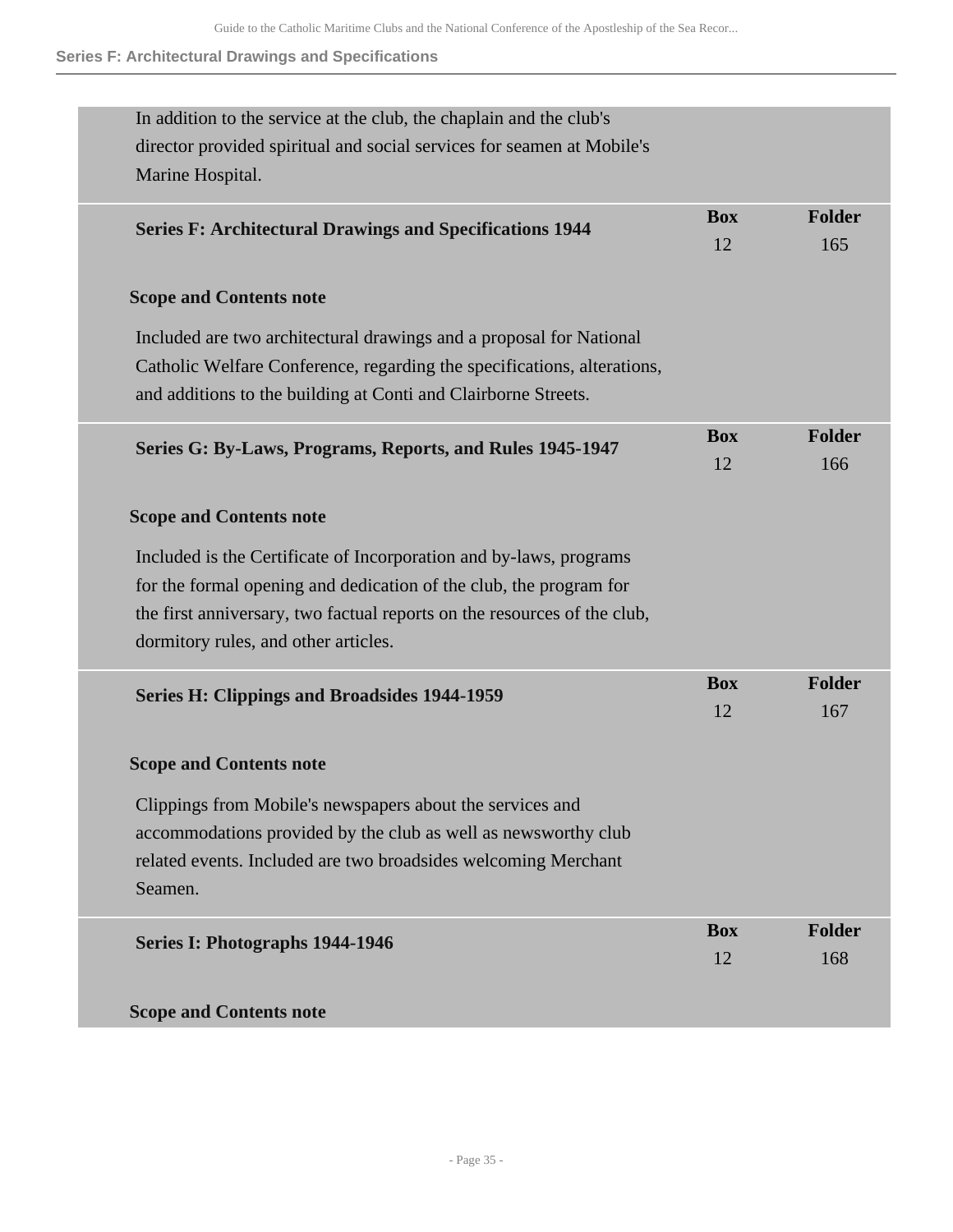#### **Subgroup XI: Curacao, Netherlands, West Indies Catholic Maritime Club**

There are 29 photographs, all 9x7 prints, showing the exterior of the club before it was renovated, the interior of the facility after renovation, the Mardi Gras, and Halloween Ball, and important club visitors. The photographs include Gerald Strang, Rear Admiral Charles L. Brand, Emeory S. Land, Lt. Comdr. W.H. Roe, Mayor Megginson, Doris Walker, Charles Mickler, Jim Folsom, and McGill.

# **Subgroup XI: Curacao, Netherlands, West Indies Catholic Maritime Club 1943-1947**

# **Biographical/Historical note**

In 1943, Curacao's Apostleship of the Sea rendered services to 51,731 seamen, nearly 20,000 of whom were from the United States. Since services provided to American seamen was substantial and costly, War Relief Services responded with monthly financial assistance.

| <b>Series A: Edward E. Swanstrom Correspondence 1943-1948</b>         | <b>Box</b> | <b>Folder</b> |
|-----------------------------------------------------------------------|------------|---------------|
|                                                                       | 13         | 170-171       |
| <b>Scope and Contents note</b>                                        |            |               |
| Correspondence between Reverend Swanstrom and Reverend J.B.           |            |               |
| Van der Meer, O.P., in regards to the National Catholic Welfare       |            |               |
| Conference's monthly financial payments, and shipping and             |            |               |
| distribution of literature among Merchant Seamen, and the purchase of |            |               |
| land in Curacao in order to expand the Apostleship of the Sea.        |            |               |
| <b>Series B: Treasurer Letters 1944-1946</b>                          | <b>Box</b> | <b>Folder</b> |
|                                                                       | 13         | 172           |
| <b>Scope and Contents note</b>                                        |            |               |
| Copies of letters of authorization to lawyers Trust Company of New    |            |               |
| York, to remit sums of money from the funds of War Relief Services    |            |               |
| to Reverend Van der Meer.                                             |            |               |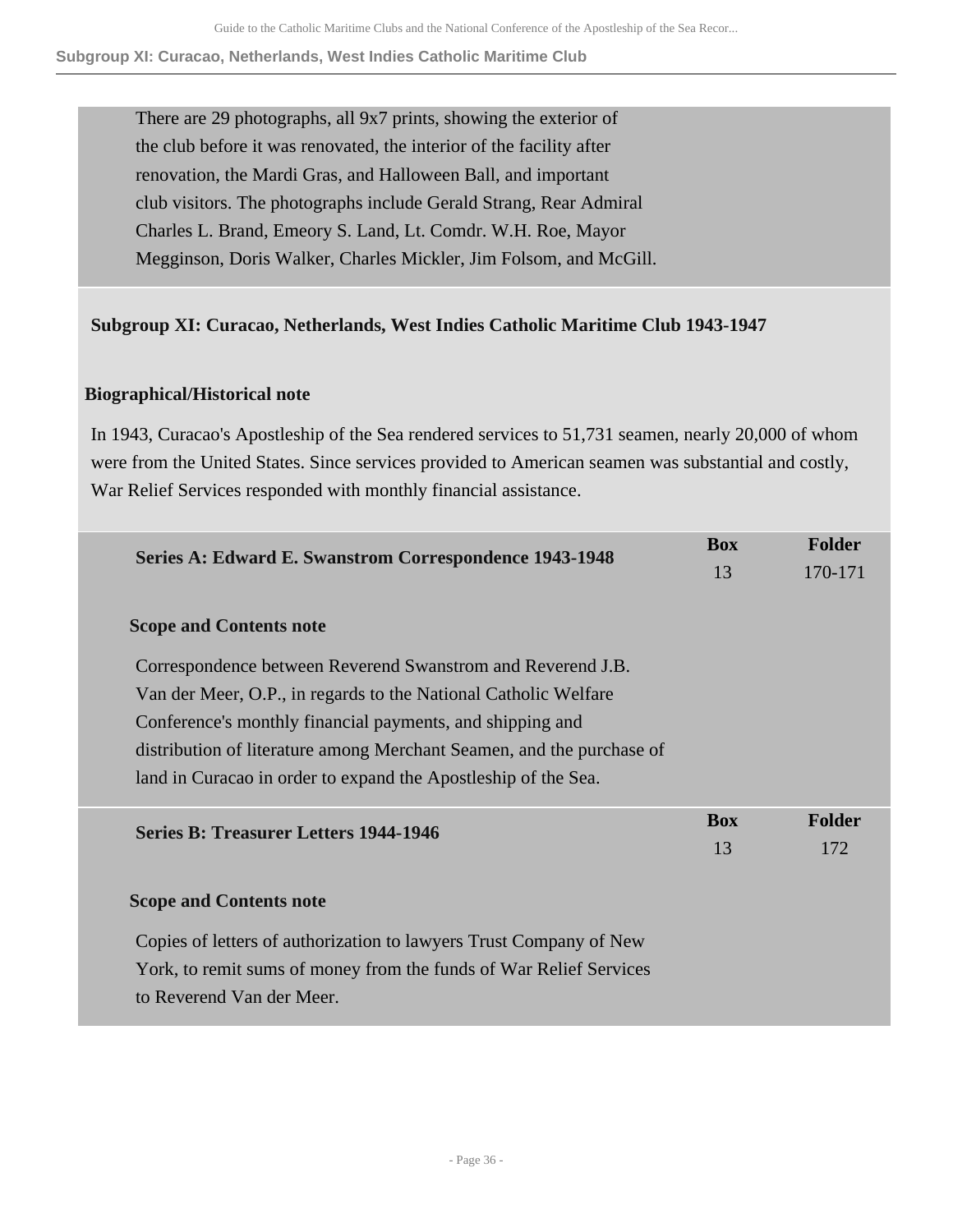#### **Series C: Budget Allotments, Monthly Reports, and Requisition for Funds**

| <b>Series C: Budget Allotments, Monthly Reports, and Requisition</b><br>for Funds 1943-1946                                                                                                                                                                                                                                                                     | <b>Box</b><br>13 | <b>Folder</b><br>173 |
|-----------------------------------------------------------------------------------------------------------------------------------------------------------------------------------------------------------------------------------------------------------------------------------------------------------------------------------------------------------------|------------------|----------------------|
| <b>Series D: Monthly Reports of Activities 1943-1946</b>                                                                                                                                                                                                                                                                                                        | <b>Box</b><br>13 | Folder<br>174        |
| <b>Scope and Contents note</b>                                                                                                                                                                                                                                                                                                                                  |                  |                      |
| Included is the annual report for 1944.                                                                                                                                                                                                                                                                                                                         |                  |                      |
| <b>Series E: Shipping Instructions 1944-1945</b>                                                                                                                                                                                                                                                                                                                | <b>Box</b><br>13 | Folder<br>175        |
| <b>Scope and Contents note</b><br>Included with the shipments are books, and copies of My Seamen's<br>Missal.                                                                                                                                                                                                                                                   |                  |                      |
| Series F: Licenses 1944-1945                                                                                                                                                                                                                                                                                                                                    | <b>Box</b><br>13 | Folder<br>176        |
| <b>Scope and Contents note</b>                                                                                                                                                                                                                                                                                                                                  |                  |                      |
| Licenses granted to War Relief Services by the Treasury Department<br>of the United States in order to remit funds to Reverend Van der Meer.<br>Included is a letter from April 30, 1945, regarding two cases of non-<br>technical books shipped to Van der Meer, along with the bill of lading,<br>insurance certificate, and invoice of the shipping company. |                  |                      |

**Subgroup XII: Montevideo, Uruguay Catholic Maritime Club 1945-1958** 

# **Biographical/Historical note**

The Apostleship of the Sea at Montevideo has been in existence since 1932. In the 1940s, the port chaplain was Reverend William Grant, who was financially limited to provide service to seamen. The assistance rendered was made possible through scanty donations he was able to raise. In view of this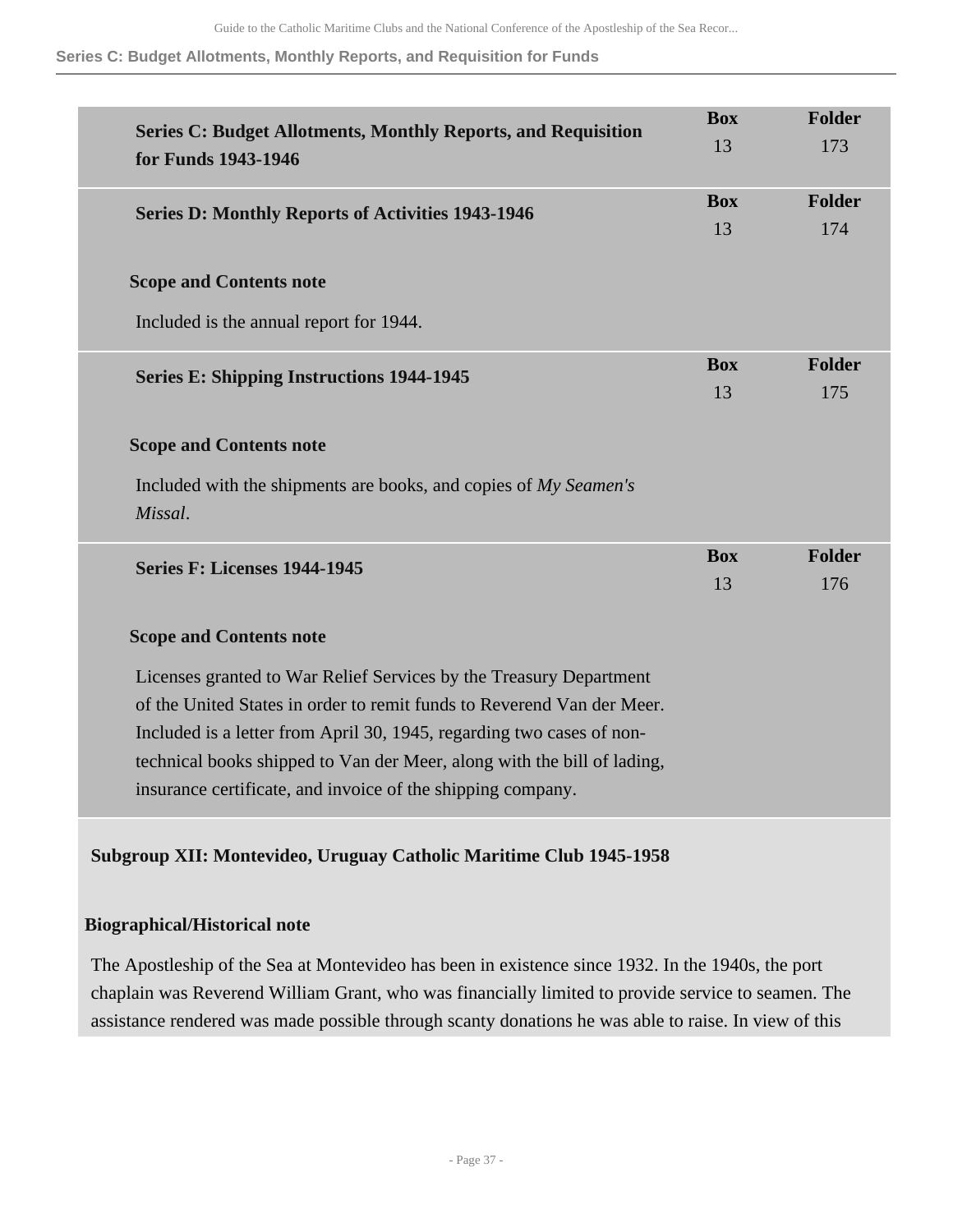**Series A: Edward E. Swanstrom Correspondence**

need, and since a good part of his efforts were devoted to the interest of American seamen, in 1945, War Relief Services began sending monthly payments to Reverend Grant for this work.

| Series A: Edward E. Swanstrom Correspondence 1945-1958                                                                                                                                                                                                                                                                                                                                                                                                                                                                                                                                                                                                                  | <b>Box</b>       | Folder               |
|-------------------------------------------------------------------------------------------------------------------------------------------------------------------------------------------------------------------------------------------------------------------------------------------------------------------------------------------------------------------------------------------------------------------------------------------------------------------------------------------------------------------------------------------------------------------------------------------------------------------------------------------------------------------------|------------------|----------------------|
|                                                                                                                                                                                                                                                                                                                                                                                                                                                                                                                                                                                                                                                                         | 13               | 177-183              |
| <b>Scope and Contents note</b>                                                                                                                                                                                                                                                                                                                                                                                                                                                                                                                                                                                                                                          |                  |                      |
| Correspondence between Swanstrom and Reverend William Grant<br>concerning monthly payments made by National Catholic Welfare<br>conference, the financial predicament of the club, the purchase of<br>property for a new club, and the visit of Reverend Grant to the United<br>States in order to acquire funds for the new club. Included is the<br>correspondence regarding Mass stipends from the United States to<br>Grant, and to the priests assisting him, as well as for the priests he was<br>visiting on poor missions. The letters of Grant are all hand-written and<br>difficult to read, a few of the letters were prepared into type at a later<br>date. |                  |                      |
| <b>Series B: Treasurer Letters 1945-1948</b>                                                                                                                                                                                                                                                                                                                                                                                                                                                                                                                                                                                                                            | <b>Box</b><br>13 | <b>Folder</b><br>184 |
| <b>Scope and Contents note</b>                                                                                                                                                                                                                                                                                                                                                                                                                                                                                                                                                                                                                                          |                  |                      |
| Copies of the Treasurer's letters of authorization to Lawyer's Trust<br>Company of New York, to transfer funds allocated to Grant, and to<br>charge it to the regular account of War Relief Services.                                                                                                                                                                                                                                                                                                                                                                                                                                                                   |                  |                      |
| <b>Series C: War Relief Services-National Catholic Welfare</b><br><b>Conference Office Memoranda 1947-1956</b>                                                                                                                                                                                                                                                                                                                                                                                                                                                                                                                                                          | <b>Box</b><br>13 | <b>Folder</b><br>185 |
| <b>Scope and Contents note</b>                                                                                                                                                                                                                                                                                                                                                                                                                                                                                                                                                                                                                                          |                  |                      |
| These memoranda are the record of War Relief Services monthly                                                                                                                                                                                                                                                                                                                                                                                                                                                                                                                                                                                                           |                  |                      |
| checks, drawn under Seamen's Service, for William Grant.                                                                                                                                                                                                                                                                                                                                                                                                                                                                                                                                                                                                                |                  |                      |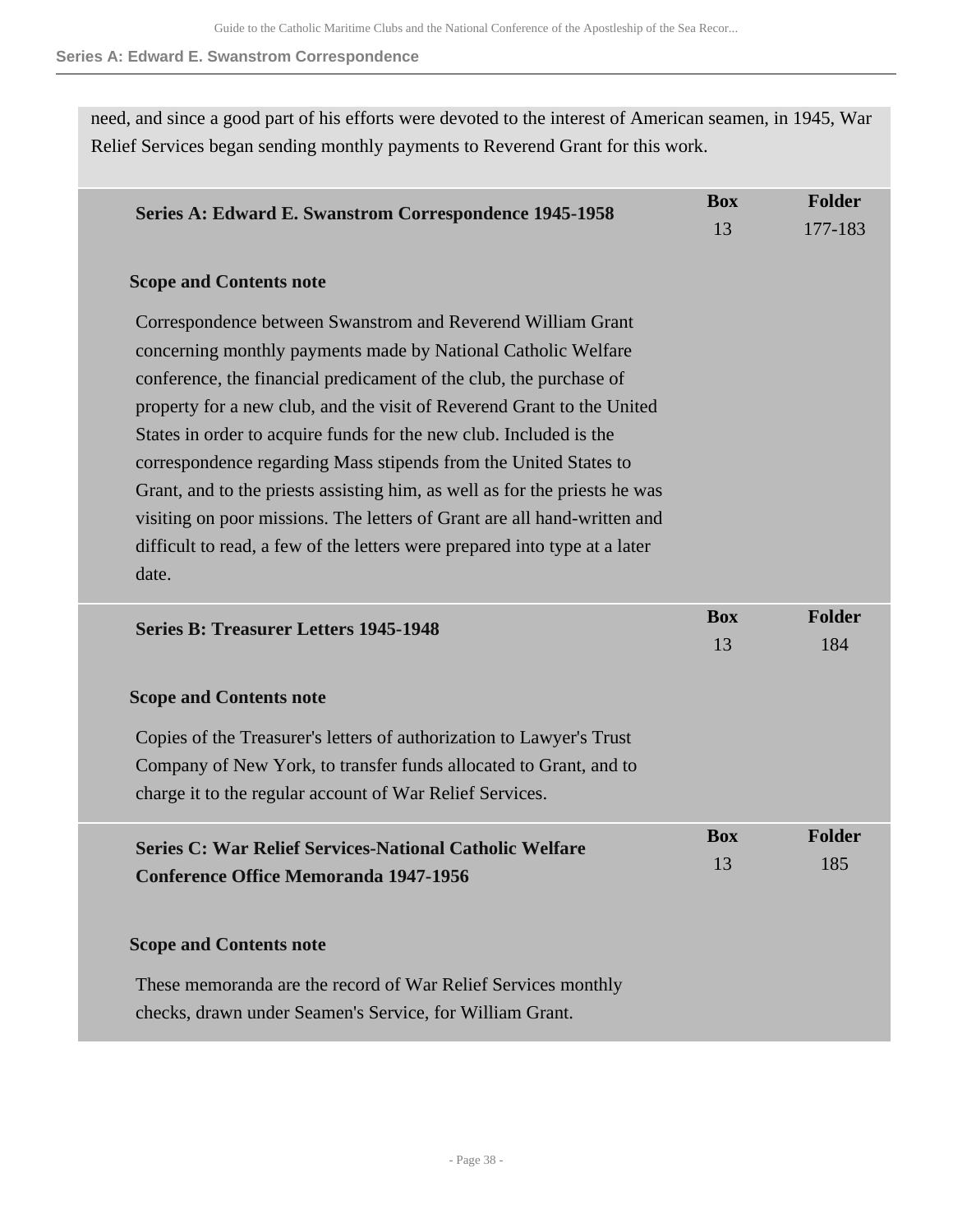#### **Series D: Memoranda and Clippings**

| <b>Series D: Memoranda and Clippings 1945-1948</b>                                                                                                                                                                                                                                                                                                                                                    | <b>Box</b>       | <b>Folder</b> |
|-------------------------------------------------------------------------------------------------------------------------------------------------------------------------------------------------------------------------------------------------------------------------------------------------------------------------------------------------------------------------------------------------------|------------------|---------------|
|                                                                                                                                                                                                                                                                                                                                                                                                       | 13               | 186           |
| <b>Scope and Contents note</b>                                                                                                                                                                                                                                                                                                                                                                        |                  |               |
| Copy of a memorandum prepared by Grant, regarding the expiration<br>of the club's building lease and his preference for purchasing rather<br>then renting a building in the future. Clippings from local English and<br>Spanish newspapers, with articles about the Apostleship of the Sea of<br>Montevideo, the cruisers entering the harbor, and the dedication of the<br>new premises of the club. |                  |               |
| Series E: Photographs 1945-1948                                                                                                                                                                                                                                                                                                                                                                       | <b>Box</b><br>13 | <b>Folder</b> |
|                                                                                                                                                                                                                                                                                                                                                                                                       |                  | 187           |
| <b>Scope and Contents note</b>                                                                                                                                                                                                                                                                                                                                                                        |                  |               |
| Included are 16 photographs of the cruisers, Fargo, Little Rock,<br>and <i>Uganda</i> entering the harbor of Montevideo, sailors visiting<br>the Apostleship of the Sea, and the formal inauguration of the new<br>premises of Montevideo's club. Photographs include images of                                                                                                                       |                  |               |
| William Grant, Ambassador William Dacoson, George Wilside, and<br><b>Edward Swanstrom.</b>                                                                                                                                                                                                                                                                                                            |                  |               |
| Subgroup XIII: Halifax, Canada Catholic Maritime Club 1943-1945                                                                                                                                                                                                                                                                                                                                       |                  |               |

## **Biographical/Historical note**

During World War II, the Netherlands government established a Maritime Merchant Navy's Chaplain Service. One of the chaplain was stationed in Halifax, Canada. These records deal with the financial help and literature provided by War relief services to the chaplain of the Netherlands seamen.

| Series A: Edward E. Swanstrom Correspondence 1943-1945 | Box | Folder  |
|--------------------------------------------------------|-----|---------|
|                                                        |     | 188-189 |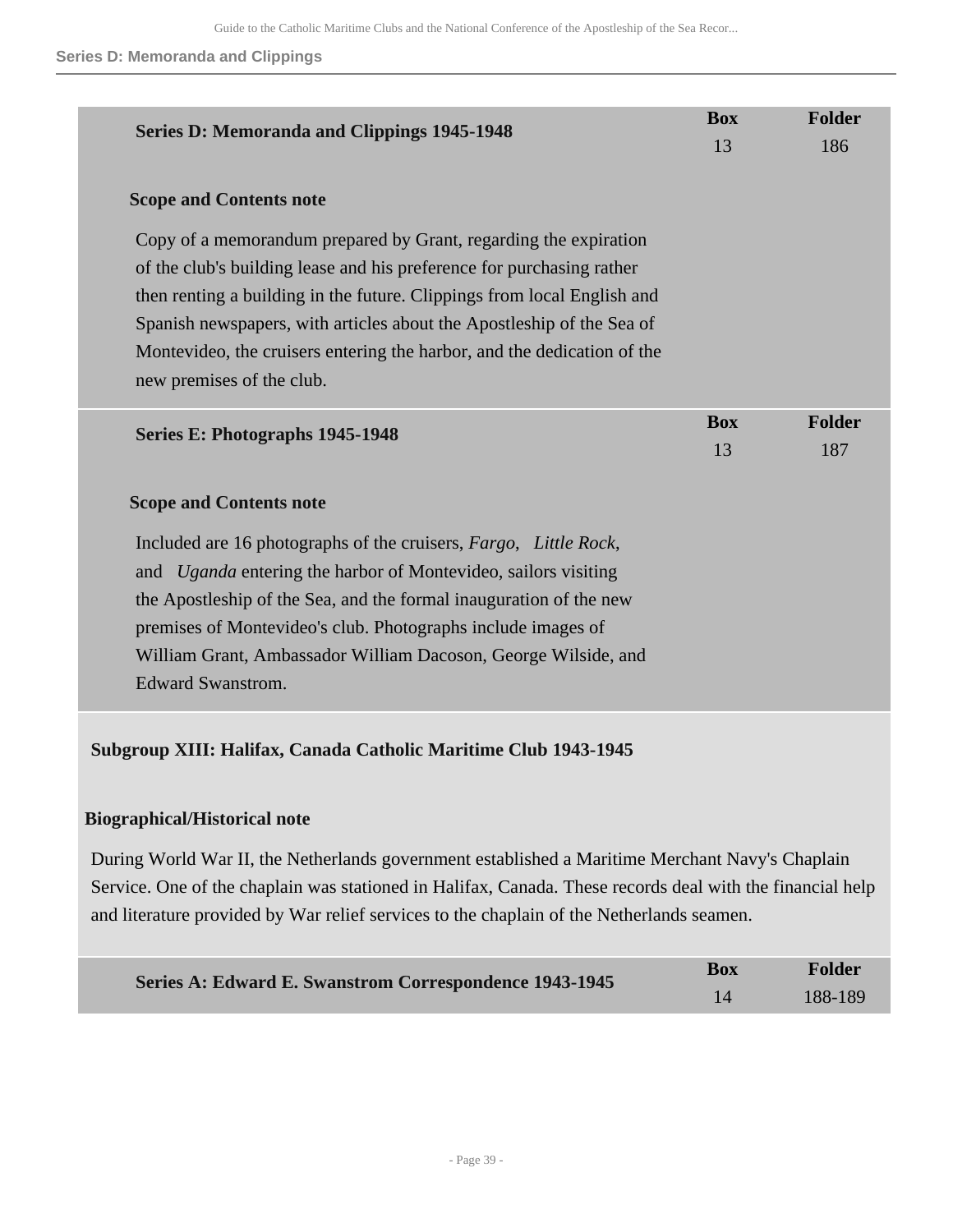#### **Series B: War Relief Services Office Memoranda**

| <b>Scope and Contents note</b>                                     |            |               |
|--------------------------------------------------------------------|------------|---------------|
| Correspondence between Swanstrom and J.H. Van Gent, Chaplain       |            |               |
| to the Netherlands' seamen, concerning National Catholic Welfare   |            |               |
| Conference financial support, supply of books, pamphlets, and      |            |               |
| religious articles.                                                |            |               |
| <b>Series B: War Relief Services Office Memoranda 1943-1945</b>    | <b>Box</b> | <b>Folder</b> |
|                                                                    | 14         | 190           |
| <b>Scope and Contents note</b>                                     |            |               |
| These memoranda are the records of the War Relief Services monthly |            |               |
| checks, drawn under Seamen's Service for John Van Gent.            |            |               |
| Series C: Budget Allotments, Monthly Reports, and Requisition of   | <b>Box</b> | <b>Folder</b> |
| <b>Funds 1943-1945</b>                                             | 14         | 191           |
| <b>Series D: Monthly Reports of Activities 1943-1944</b>           | <b>Box</b> | <b>Folder</b> |
|                                                                    |            | 192           |
| <b>Series E: Shipping Instructions 1944</b>                        | <b>Box</b> | <b>Folder</b> |
|                                                                    | 14         | 193           |

## **Subgroup XIV: Kingdom of the Netherlands Catholic Maritime Club 1943-1948**

## **Biographical/Historical note**

During the war there were about 16,000 Dutch seamen in the Merchant Marine. The Netherlands government appointed chaplains for these seamen in order to provide social and religious guidance. The liaison chaplain in the United States was Reverend N. Geldens. Owing to a paucity of Dutch priests, Gelden searched for assistants who would take care of the Dutch sailors in those harbors where Dutch shipping docked. War Relief Services helped defray the costs incurred for the services to Dutch seamen.

| Series A: Edward E. Swanstrom Correspondence 1943-1947 | Box | <b>Folder</b> |
|--------------------------------------------------------|-----|---------------|
|                                                        |     | 194-195       |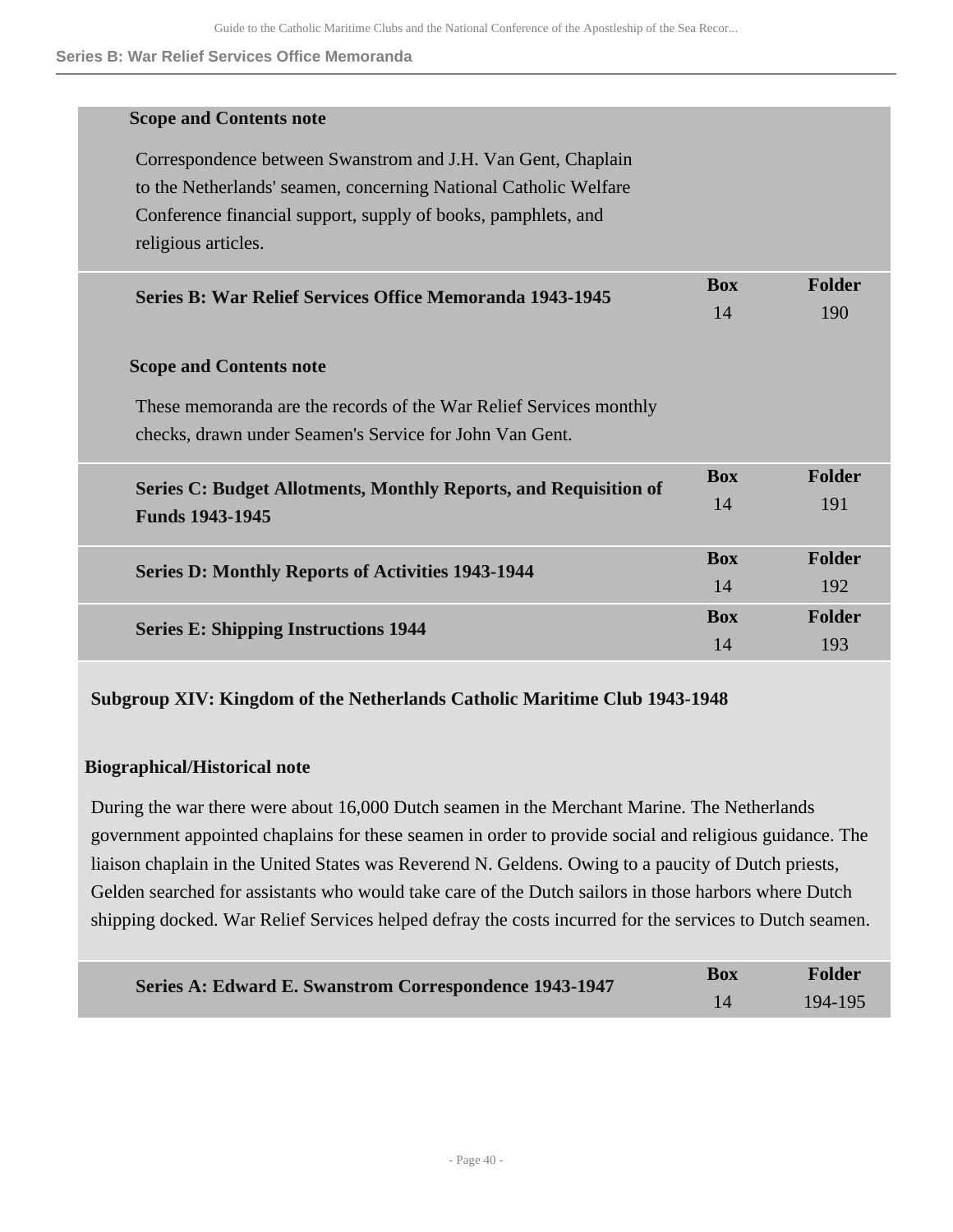#### **Series B: Shipping Instructions**

## **Scope and Contents note**

Correspondence, primarily between Swanstrom and Geldens, concerning the names of priests that helped Geldens assist Dutch seamen; shipments of bookcases, books, Dutch prayer books, and the financial support provided by the National Catholic Welfare Conference. Also included is the correspondence regarding the donation of \$10,000 by the National Catholic Welfare Conference to the Apostleship of the Sea of the Netherlands, to repair and reequip the seamen's clubs at Amsterdam and Rotterdam, damaged during the war.

| <b>Series B: Shipping Instructions 1944-1948</b> | Box        | Folder |
|--------------------------------------------------|------------|--------|
|                                                  | 14         | 196    |
| <b>Series C: Printed Material 1943-1946</b>      | <b>Box</b> | Folder |
|                                                  | $1\Delta$  | 197    |

### **Scope and Contents note**

Included is a pamphlet, "Victims of Injustice" in Dutch with English translation; a brief history of the Apostleship of Sea in Holland; and a report on the Netherlands government appointments of chaplains for Dutch sailors.

## **Subgroup XV: British Isle Catholic Maritime Club 1944-1946**

## **Scope and Contents note**

During World War II, United States organizations sending money for relief abroad had to do so through the Red Cross of America. Since many Catholic and non-Catholic groups were not entirely please with the disposal of their funds by the Red Cross, they sent representatives to Europe to gain first-hand knowledge.

Francis Matthews was the Catholic representative from the United States. During his visit to England, he met the Archbishop of Liverpool, and through him was able to verify the work done by the Apostleship of the Sea for the sailors of the United Nations. He brought back with him a first-hand account of the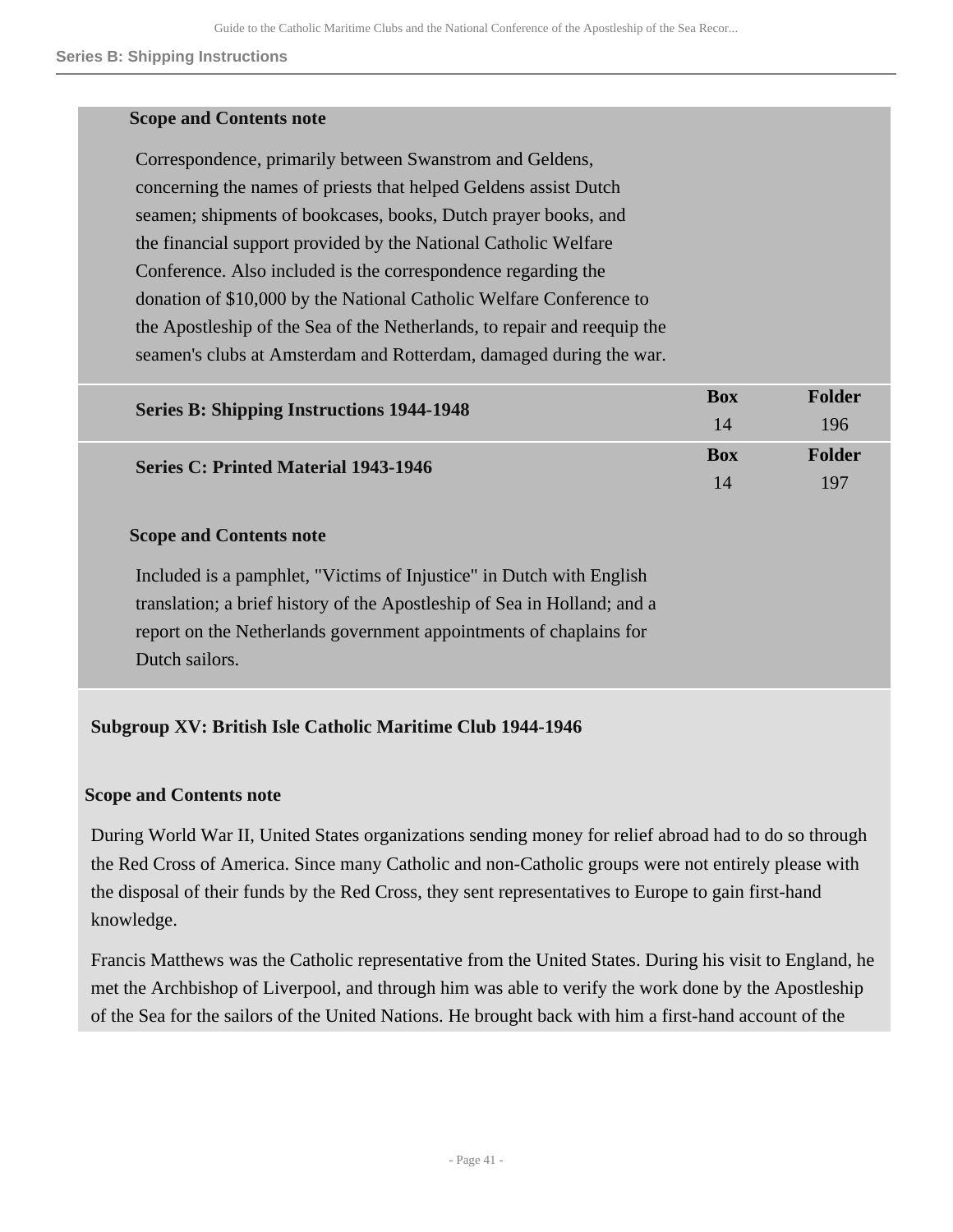**Series A: Edward E. Swanstrom Correspondence**

work being done in England and Wales, and especially at Atlantic House, Liverpool, which he visited in 1943.

Having received the report of Francis Matthews the National Catholic Welfare Conference sent their representative, Bruce M. Mohler, to establish contacts with Catholic organizations in England and other European countries. On March 25, 1944, discussions took place between Mohler and Father George Waring, Chaplain of the National Board of the Apostleship of the Sea, in England and Wales. During this visit, Mohler also had an interview with the Archbishop of Liverpool. As a result of these meetings, Mohler cabled Swanstrom to forward any money available.

The clubs assisted in the Britsh Isles were located in the following ports: Barrow-in-Furness, Belfast, Birkenhead, Covcliff, Cork, Dublin, Glasgow, Greenock, Hull, Leith, Liverpool, London, Lowestoft, Newcastle-on-Tyne, Salford, South Shields, Southampton, and Waterford.

| <b>Series A: Edward E. Swanstrom Correspondence 1943-1946</b>          | <b>Box</b> | <b>Folder</b> |
|------------------------------------------------------------------------|------------|---------------|
|                                                                        |            | 198-199       |
| <b>Scope and Contents note</b>                                         |            |               |
| The correspondence is with George Waring, Chaplain to the National     |            |               |
| Board of the Apostleship of the Sea, England and Wales, and            |            |               |
| Arthur Gannon, Secretary General of the Apostleship of the Sea         |            |               |
| International Council. The correspondence with Waring deals with       |            |               |
| the visit of Francis Matthews, Bruce Mohler, and the distribution of   |            |               |
| funds provided by the National Catholic Welfare Conference to the      |            |               |
| Apostleship of the Sea in England and Wales. Included is a letter      |            |               |
| related to allocation of grants; and summaries of the work done by the |            |               |
| Apostleship of the Sea in England. The correspondence with Gannon      |            |               |
| pertains to the work, organization and expansion of the Apostleship of |            |               |
| the Sea.                                                               |            |               |
| <b>Series B: Treasurer Letters 1944-1946</b>                           | <b>Box</b> | <b>Folder</b> |
|                                                                        | 14         | 200           |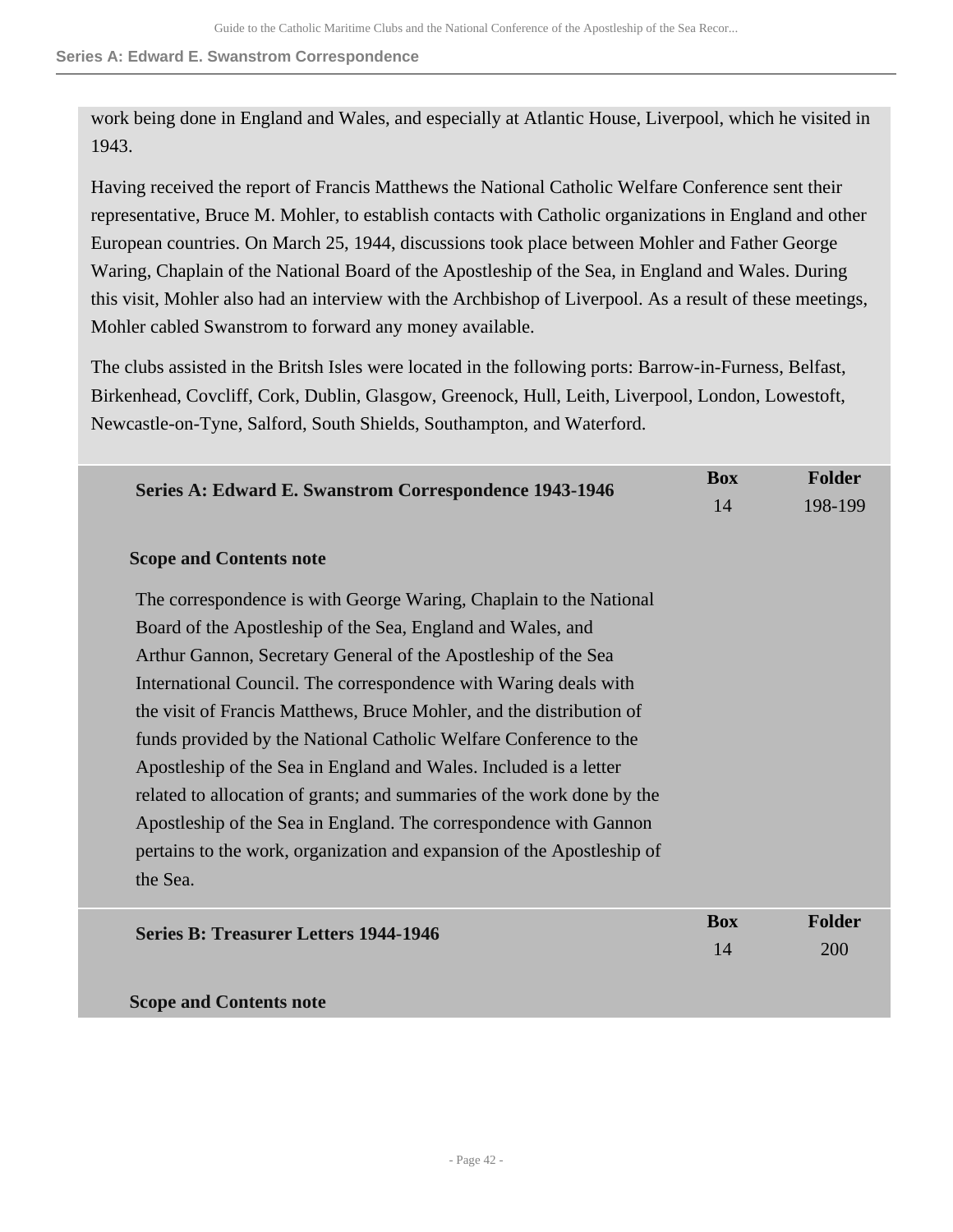**Series C: Budget Allotments, Memoranda, Reports, and Apostleship of the Se...**

| Copies of the Treasurer's letters of authorization to Lawyers Trust<br>Company of New York, to transfer funds allocated to George Waring,<br>Liverpool, England.                                                                                                                                                                                                                                                                                                                                                                                                                                                                                             |                  |                      |
|--------------------------------------------------------------------------------------------------------------------------------------------------------------------------------------------------------------------------------------------------------------------------------------------------------------------------------------------------------------------------------------------------------------------------------------------------------------------------------------------------------------------------------------------------------------------------------------------------------------------------------------------------------------|------------------|----------------------|
| Series C: Budget Allotments, Memoranda, Reports, and<br>Apostleship of the Sea International Council Bulletins 1943-1949                                                                                                                                                                                                                                                                                                                                                                                                                                                                                                                                     | <b>Box</b><br>14 | <b>Folder</b><br>201 |
| <b>Scope and Contents note</b>                                                                                                                                                                                                                                                                                                                                                                                                                                                                                                                                                                                                                               |                  |                      |
| This series consists of budget allotment's for England in 1944 and<br>1945, a memo concerning National Catholic Welfare Council Grants<br>to the Apostleship of the Sea of England and Wales, including a list<br>of cities with maritime centers; annual reports of the Atlantic House,<br>Liverpool; a report on the principal ports of England and Wales, and<br>the recognition that the success of the work done by the Apostleship<br>of the Sea and its branches throughout England and Wales was to a<br>large extent, due to the contributions received each month; and the<br>Apostleship of the Sea International Council News Service Bulletins. |                  |                      |
| <b>Subgroup XVI: Tricomales, Ceylon Catholic Maritime Club 1945</b>                                                                                                                                                                                                                                                                                                                                                                                                                                                                                                                                                                                          | <b>Box</b><br>14 | Folder<br>202        |
| <b>Scope and Contents note</b>                                                                                                                                                                                                                                                                                                                                                                                                                                                                                                                                                                                                                               |                  |                      |
| Included is a letter date March 15, 1945 from Reverend R.M.<br>Vanderbussche, pastor of St. Mary's Cathedral, Tricomales, Ceylon<br>(present day Sri Lanka), writing on the suggestion of Arthur Gannon to<br>Reverend Edward E. Swanstrom, and asking for financial help for the<br>seamen's club of Tricomales; a copy of a letter from Monsignor O'Boyle<br>ordering Lawyers Trust company of New York, to transfer the sum of<br>two thousand dollars to Vanderbussche, and a cable of acknowledgement<br>for the money received.                                                                                                                        |                  |                      |
|                                                                                                                                                                                                                                                                                                                                                                                                                                                                                                                                                                                                                                                              |                  |                      |

**Record Group B: National Catholic Apostleship of the Sea Conference 1947-1979**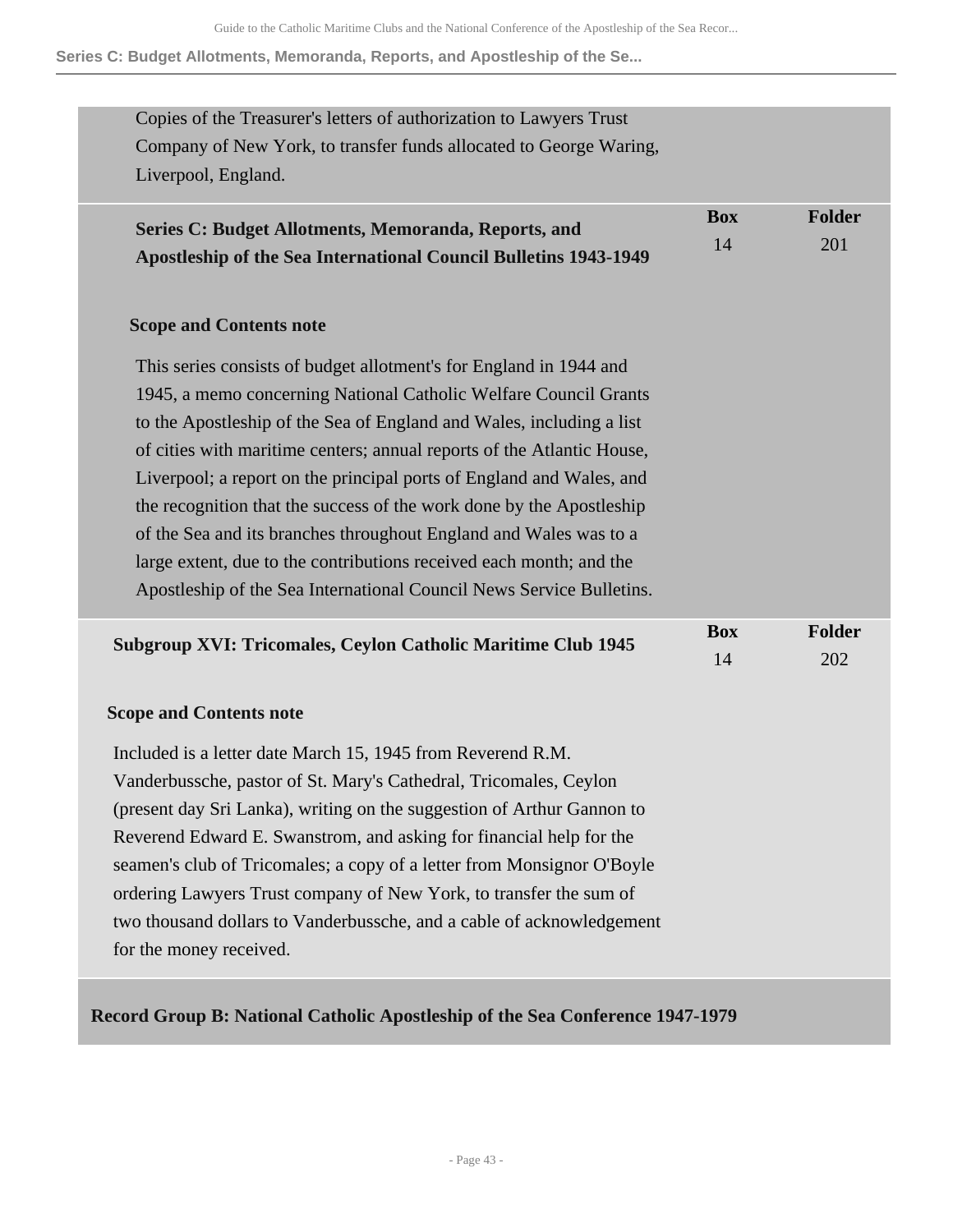**Subgroup I: National Catholic Apostleship of the Sea Conference**

## **Scope and Contents note**

This group covers the years 1947-1979, and documents the inception and development of the apostleship of the sea as the National Organization directing and coordinating the mission to seamen in the United States.

# **Subgroup I: National Catholic Apostleship of the Sea Conference 1945-1979**

## **Scope and Contents note**

The records described in this subgroup span the years of 1947-1979, and document the inception and development of the Apostleship of the Sea in the United States. The material, which encompasses a very broad range of documents, measures approximately 13 cubic feet, and comprises the bulk of the entire collection. The records have been identified, separated from other items, and arranged into series. Except for the correspondence, no one series seems to be complete.

The records reflect not only the Catholic Church's national concern to bring social and spiritual help to seamen, but also sheds light on the vigorous leadership of Thomas McDonough, first secretary of the Apostleship of the Sea, Robert E. Tracy, the first Episcopal Promoter, and James P. Keating, who succeeded McDonough.

## **Series A: Correspondence 1945-1972**

## **Arrangement note**

Arranged by correspondent, then chronologically, then by incoming and outgoing correspondence.

Reverend Thomas McDonough Correspondence 1945-1972

|                 | <b>Box</b> | <b>Folder</b> |
|-----------------|------------|---------------|
| Mixed materials | 18         | 221-227       |
|                 | <b>Box</b> | <b>Folder</b> |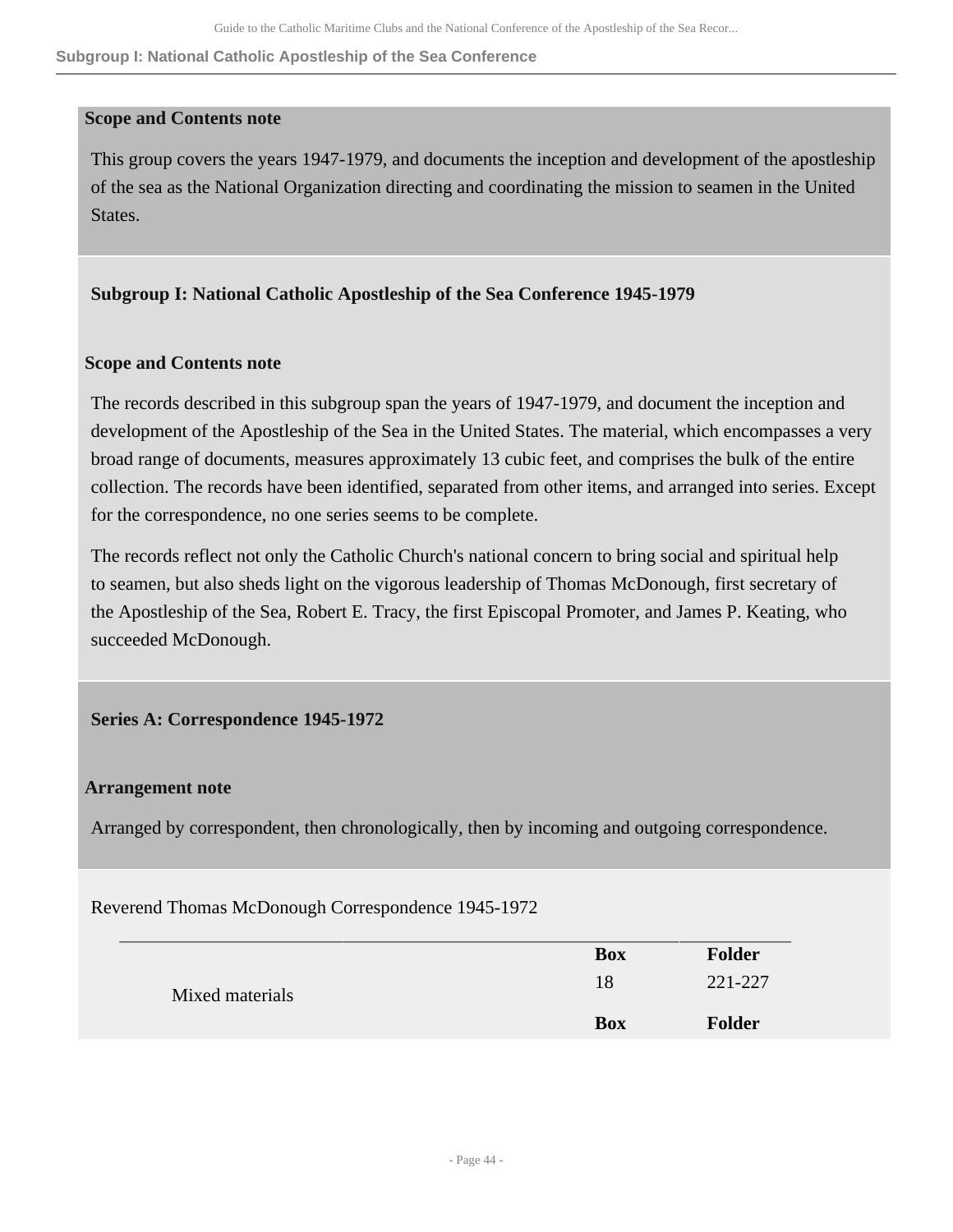**Series A: Correspondence**

|                 |                  | <b>Box</b> | Folder |
|-----------------|------------------|------------|--------|
| Mixed materials | 23               | 255-259    |        |
|                 | <b>Box</b>       | Folder     |        |
| Mixed materials |                  |            |        |
|                 | 15               | 203-210    |        |
|                 | <b>Box</b>       | Folder     |        |
| Mixed materials | 21               | 248-254    |        |
|                 | <b>Box</b>       | Folder     |        |
| Mixed materials | 22               | 248-254    |        |
|                 | <b>Box</b>       | Folder     |        |
| Mixed materials | 16               | 211-213    |        |
|                 | <b>Box</b>       | Folder     |        |
| Mixed materials |                  | 228-235    |        |
|                 | <b>Box</b><br>19 | Folder     |        |
| Mixed materials |                  |            |        |
|                 | 20               | 236-241    |        |
|                 | <b>Box</b>       | Folder     |        |
| Mixed materials | 17               | 214-220    |        |
|                 |                  |            |        |

27 276-286

Edward E. Swanstrom Correspondence with Reverend Thomas McDonough 1948-1958, 1966, 1972

## **Scope and Contents note**

Swanstrom exercised considerable influence in the establishment of the Apostleship of the Sea (AOS); in fact, he was the moderator at the first meeting in 1947. As Director of War Relief Services-National Catholic Welfare Conference, he provided funds from 1947-1951 for the expenses of the National Office. Swanstrom was kept informed of all activities and development of AOS, by McDonough. Included with the correspondence are letters of acknowledgement of monthly checks by the National Office, a 1948 report on the Catholic Maritime Clubs on the west Coast by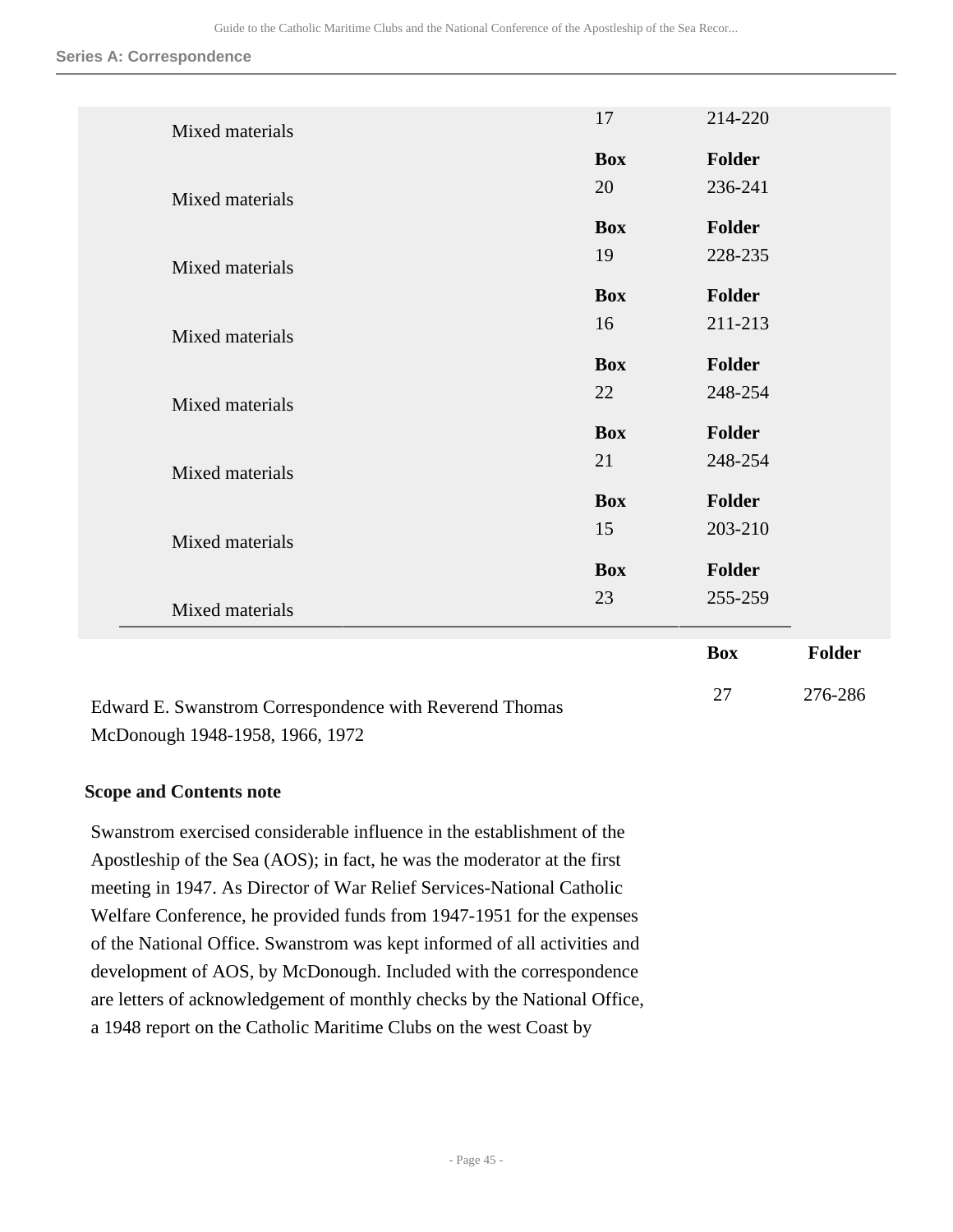#### **Series A: Correspondence**

McDonough, proceedings of Annual Meetings and information on port chaplains and other news pertaining to the Apostleship of the Sea.

| L. Abel Caillouet Correspondence 1952-1960                                                                                                                                                                                                                                                                                                                                                                                                                                                                                                                                                                           | 28 | 287     |
|----------------------------------------------------------------------------------------------------------------------------------------------------------------------------------------------------------------------------------------------------------------------------------------------------------------------------------------------------------------------------------------------------------------------------------------------------------------------------------------------------------------------------------------------------------------------------------------------------------------------|----|---------|
| <b>Scope and Contents note</b>                                                                                                                                                                                                                                                                                                                                                                                                                                                                                                                                                                                       |    |         |
| In 1952, the Most Reverend L. Abel Caillouet, auxiliary Bishop of New<br>Orleans, became the first Episcopal Moderator. After eights years, in<br>1960, he resigned. Although he was Episcopal Moderator for eight years,<br>there is very little correspondence within the collection. The letters deal<br>with the Apostleship of the Sea Sunday, the emblem of the AOS and the<br>ship visiting by port chaplains. Also included are two memoranda from<br>McDonough, one on the AMIC Headquarters in Rome, and the other a<br>trip to Philadelphia discuss the Apostleship of the Sea with Archbishop<br>O'Hara. |    |         |
| Reverend Thomas McDonough Correspondence with Most Reverend Leo<br>R. Smith 1961-1963                                                                                                                                                                                                                                                                                                                                                                                                                                                                                                                                | 28 | 288-289 |
| <b>Scope and Contents note</b>                                                                                                                                                                                                                                                                                                                                                                                                                                                                                                                                                                                       |    |         |
| In 1961, Leo R. Smith succeeded Caillouet as Episcopal Moderator.<br>In 1963, while in Rome, Smith died. The correspondence between<br>McDonough and Smith concerns mainly the coordination and<br>administration of the Apostleship of the Sea.                                                                                                                                                                                                                                                                                                                                                                     |    |         |
| Most Reverend Robert E. Tracy Correspondence 1964-1975                                                                                                                                                                                                                                                                                                                                                                                                                                                                                                                                                               | 28 | 290-303 |
| <b>Scope and Contents note</b>                                                                                                                                                                                                                                                                                                                                                                                                                                                                                                                                                                                       |    |         |
| Bishop Tracy corresponded with bishops, port chaplains, and members<br>of the National Conference of Catholic Bishops. The correspondence                                                                                                                                                                                                                                                                                                                                                                                                                                                                            |    |         |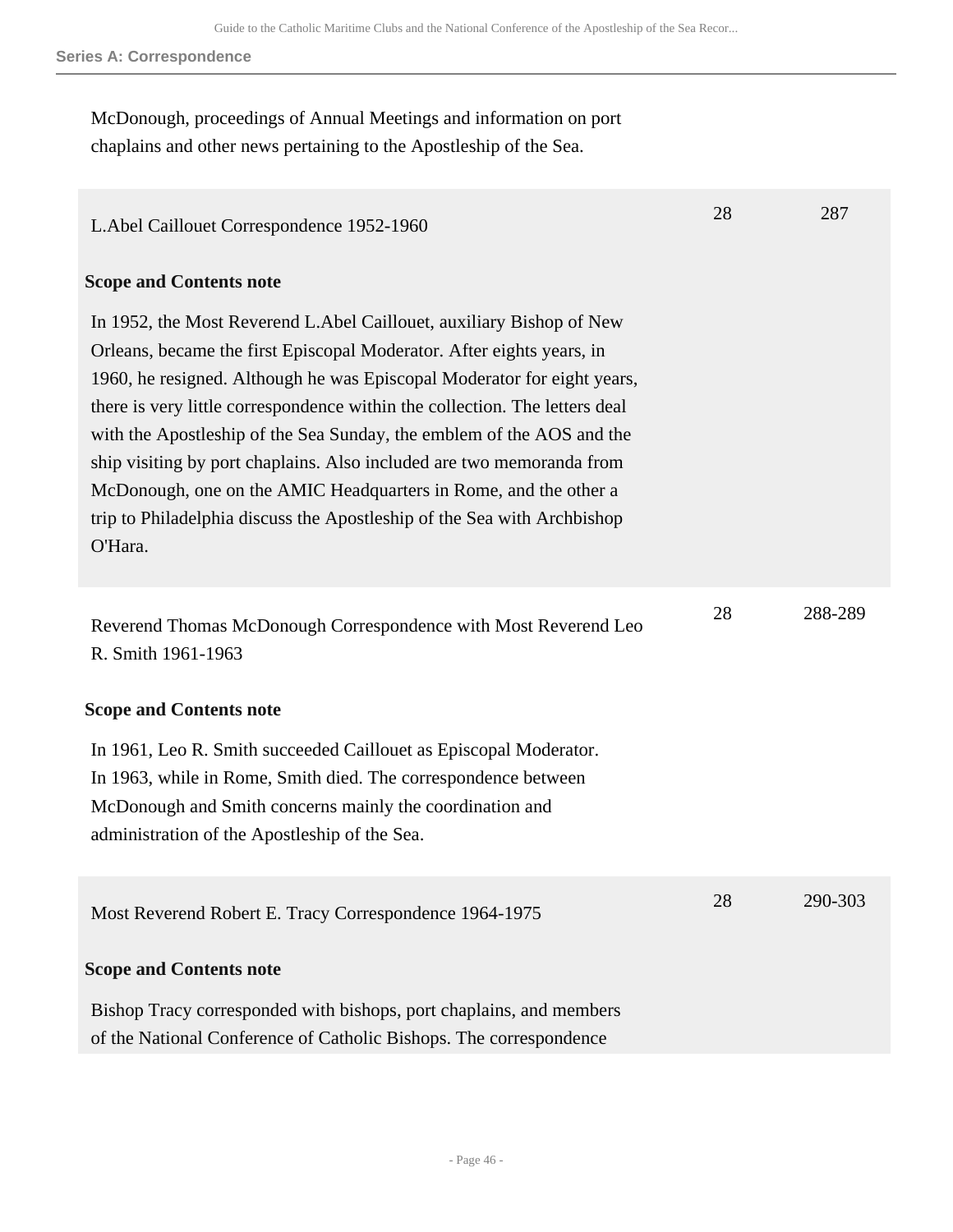| concerns the procuring or renewing the faculties and privileges for port<br>chaplains. When a priest is designated port chaplain, the Bishop informs<br>both the Episcopal Promoter then secures the necessary faculties and<br>privileges from the Apostolic Delegate in Washington, granted by the<br>Pontifical Commission. Also included in the correspondence are budget<br>proposals to the National Catholic Conference of Catholic Bishops on<br>behalf of the maritime clubs; Annual meetings and ad hoc Committee on<br>Migrants, Seamen, and Travelers. Most of the letters sent and received are<br>photostatic copies.                                                                                                                                                                                                                                                                                       |    |         |
|---------------------------------------------------------------------------------------------------------------------------------------------------------------------------------------------------------------------------------------------------------------------------------------------------------------------------------------------------------------------------------------------------------------------------------------------------------------------------------------------------------------------------------------------------------------------------------------------------------------------------------------------------------------------------------------------------------------------------------------------------------------------------------------------------------------------------------------------------------------------------------------------------------------------------|----|---------|
| Reverend Thomas McDonough Correspondence with Most Reverend<br>Robert E. Tracy 1964-1972                                                                                                                                                                                                                                                                                                                                                                                                                                                                                                                                                                                                                                                                                                                                                                                                                                  | 29 | 304-310 |
| <b>Scope and Contents note</b>                                                                                                                                                                                                                                                                                                                                                                                                                                                                                                                                                                                                                                                                                                                                                                                                                                                                                            |    |         |
| The correspondence concerns the administration of all matters pertaining<br>to the Apostleship of the Sea. Included is correspondence regarding<br>subsidies for the National Office, Maritime financial grants to the<br>maritime clubs from the United States Catholic Conference, International<br>Congresses, Annual Meetings, and port chaplains. Also included is<br>correspondence pertaining to problems affecting clubs, Leges (Laws)<br>governing the Apostleship of the Sea, and correspondence discussing the<br>desire of the Scalabrini Order to open an Italian Seamen's Club in New<br>York City. Additionally, there is correspondence concerning a 1965 report<br>by Francis Frayne, of the Permanent Bureau of the Apostleship of the<br>Sea in Rome, critical of the Seamen's Programs in the United States; and<br>the closing of the National Office in New Orleans upon McDonough's<br>retirement. |    |         |
| Reverend James P. Keating Correspondence with Most Reverend Robert<br>E. Tracy 1972-1975                                                                                                                                                                                                                                                                                                                                                                                                                                                                                                                                                                                                                                                                                                                                                                                                                                  | 29 | 311-313 |
| <b>Scope and Contents note</b>                                                                                                                                                                                                                                                                                                                                                                                                                                                                                                                                                                                                                                                                                                                                                                                                                                                                                            |    |         |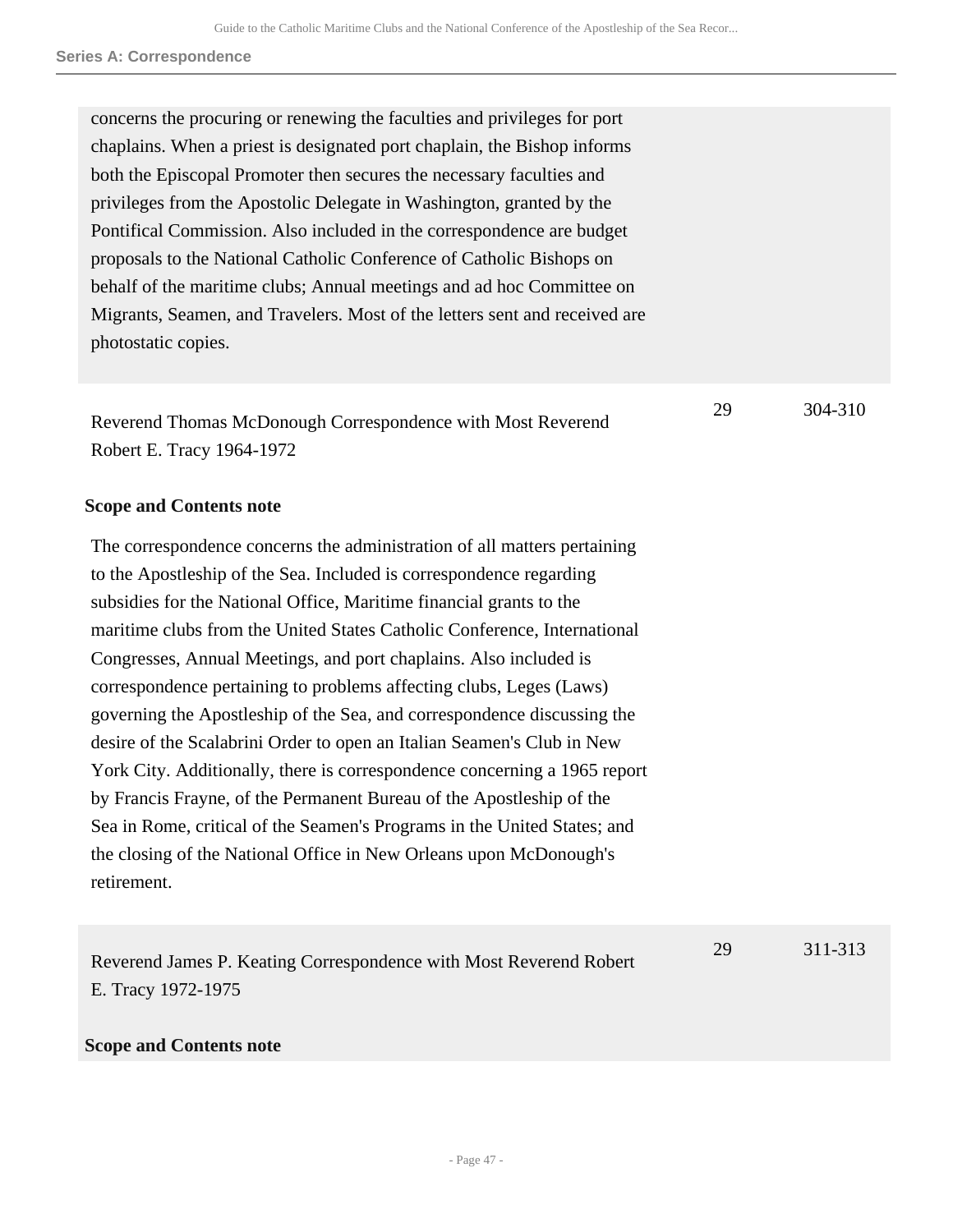| The correspondence between Reverend Keating and the Most Reverend<br>Tracy deals with Annual Meetings, Administrative Meetings, chaplain's<br>training programs in Houston, port chaplains, and reports. Also included<br>is correspondence concerning grants to the maritime clubs and the<br>Apostleship of the Sea Headquarters by the National Catholic Conference<br>of Bishops, and grants by the National Board of Catholic Daughters of<br>America to the Apostleship of the Sea. |            |               |
|-------------------------------------------------------------------------------------------------------------------------------------------------------------------------------------------------------------------------------------------------------------------------------------------------------------------------------------------------------------------------------------------------------------------------------------------------------------------------------------------|------------|---------------|
| Most Reverend Rene H. Gracide Correspondence 1975-1979                                                                                                                                                                                                                                                                                                                                                                                                                                    | 29         | 314-315       |
| <b>Scope and Contents note</b>                                                                                                                                                                                                                                                                                                                                                                                                                                                            |            |               |
| Mostly photostatic copies of letters sent, concerning priests chosen as port<br>chaplains, subsidies to chaplains from the Episcopal Promoter, the training<br>of chaplains at the Houston International Seamen's Center and new norms<br>and facilities.                                                                                                                                                                                                                                 |            |               |
| Reverend James P. Keating Correspondence with Most Reverend Rene H.<br>Gracide 1973-1979                                                                                                                                                                                                                                                                                                                                                                                                  | 29         | 316-319       |
| <b>Scope and Contents note</b>                                                                                                                                                                                                                                                                                                                                                                                                                                                            |            |               |
| The correspondence pertains to the administration and operation of the<br>Apostleship of the Sea.                                                                                                                                                                                                                                                                                                                                                                                         |            |               |
|                                                                                                                                                                                                                                                                                                                                                                                                                                                                                           | <b>Box</b> | <b>Folder</b> |
| Series B: Constitution and By-Laws 1954-1976                                                                                                                                                                                                                                                                                                                                                                                                                                              | 29         | 320           |

## **Scope and Contents note**

This series consists of three copies of the Constitution and By-Laws of the National Catholic Apostleship of the Sea Conference adapted at the Ninth Annual Meeting in Pittsburgh, Pennsylvania, November 9, 1954; a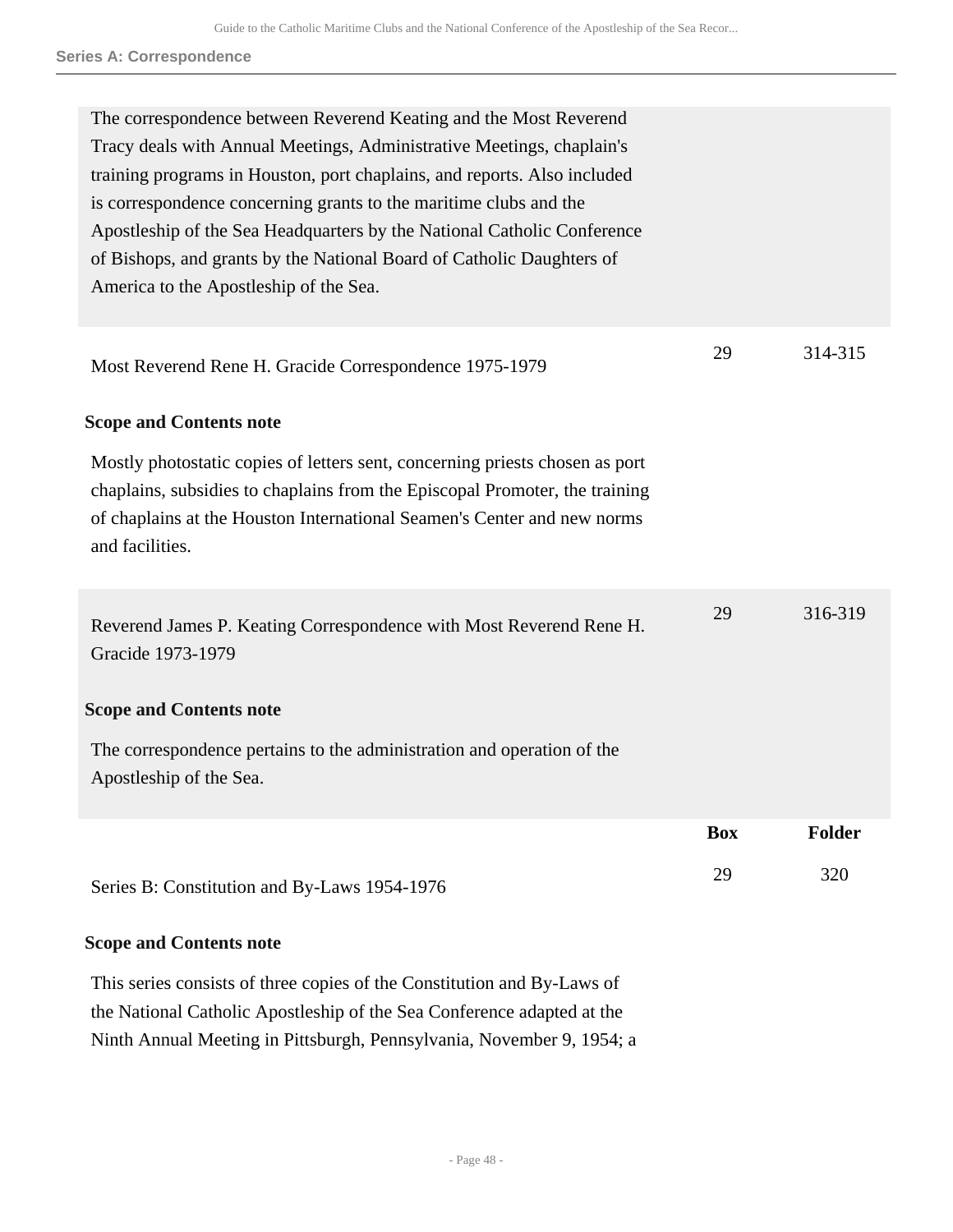photostatic copy of the Constitution and By-Laws revised and proposed to the membership at the 28th Annual Meeting in Chicago, September 16, 1973; and a copy of the new constitution proposed in 1976.

## **Series C: Annual Meetings 1947-1976**

## **Scope and Contents note**

In response to an invitation dated August 21, 1946, and sent to all port chaplains, club directors, and anyone known to be actively interested in the ACS; eight priests and five laymen gathered at the Catholic Seamen's Institute in Brooklyn, N.Y. for a workshop meeting, January 7-9, 1947. Father Edward E. Swanstrom, Executive Director of War Relief Services-NCWC, presided.

The purposes of the meeting were: to study the spiritual and temporal needs of Merchant Seamen; to promote and further the development of the AOS; and to strengthen, unify and to further develop the programs already being carried on through the CMCs and other Catholic Seamen's groups. During the meeting the Rev. Thomas A. McDonough, Port Chaplain of New Orleans, was elected Secretary of the AOS. The meeting was very successful and it was proposed that the association continue by way of Annual Meetings and regional meetings, when feasible.

This series consists of the Proceedings of Annual Meetings of the AOS. The first meeting, held on January 9, 1947, in Brooklyn, New York was followed by a second meeting that year held in New Orleans, LA, on October 13th. A meeting has taken place each successive year; for 1961 the meeting was held in Mobile, Alabama, but the proceedings are missing. Although this collection was accessioned in 1980, the last proceedings are of the year 1976.

Included with the proceedings of the years 1973 to 1976, are Rev. Keating's records of correspondence, organizations and programs. These documents are listed and described. The meetings of 1963 and 1965, were held jointly with the Canadian Apostleship of the Sea, and those of 1967 and 1969, with the Apostleship of the Sea of Canada and Mexico. In 1972, the 50th year of Papal Approbation of the AOS, the 15th World Congress was held in Rome. Since 1972 was also the 25th anniversary of the establishment of the American Conference of the AOS and the 27th National Meeting, National Promoter, Bishop Tracy, gave his approval to hold the National Meeting in Rome, on September 12th.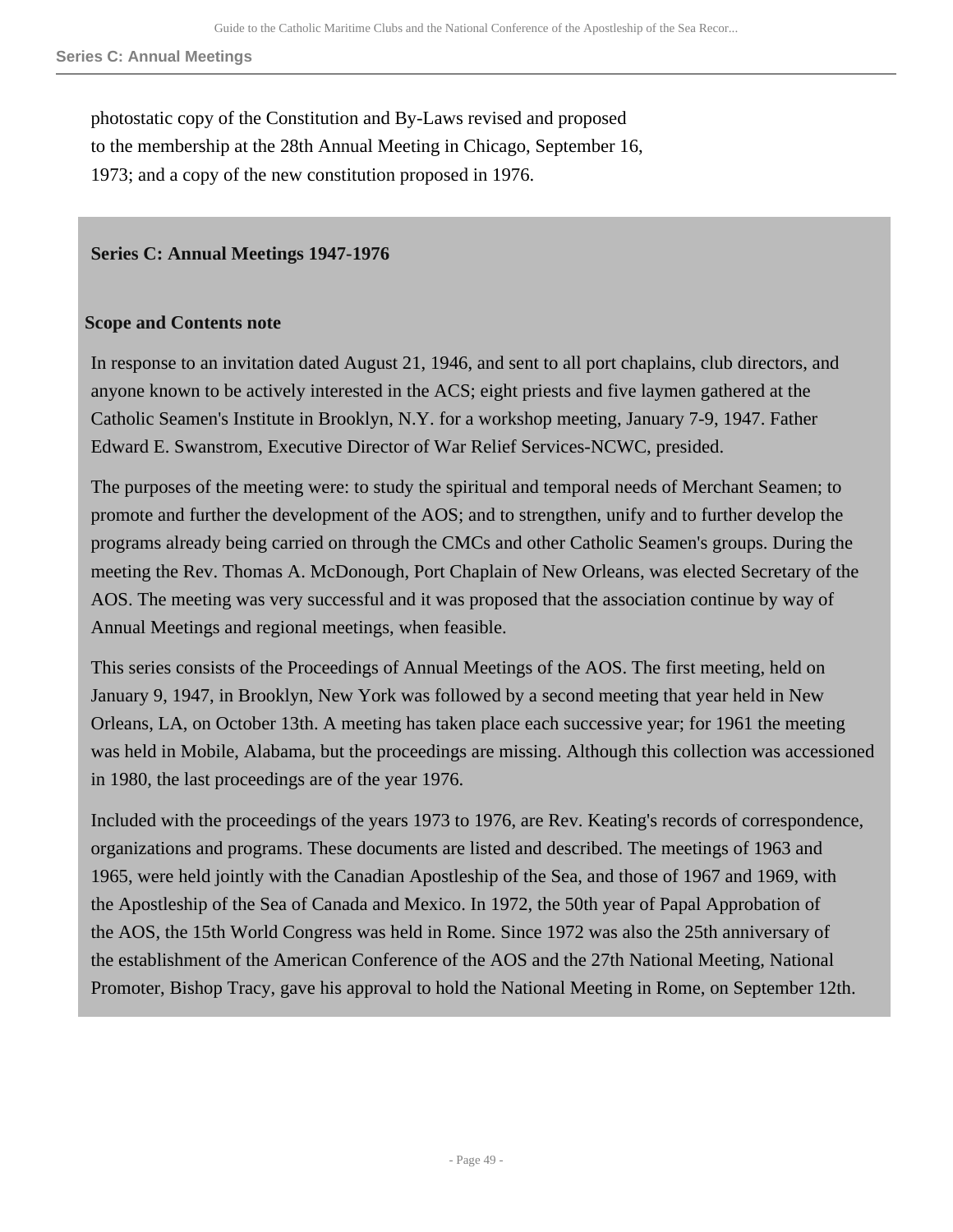Guide to the Catholic Maritime Clubs and the National Conference of the Apostleship of the Sea Recor...

**Series C: Annual Meetings**

There are no proceedings of the meeting, except a folder with several documents. In 1976, there was an Inter-American Conference of the AOS of the United States, Canada and Mexico.

The proceedings, chronologically arranged, include the names of the participants at the meetings; the National Directors' report re the state of the AOS, and correlated information regarding Maritime Clubs' activities and efforts; message and report by the Episcopal Promoter; budgets and finances; reports by individual clubs re specific details of port chaplains and directors; discussions and speeches by important guests on various aspects of the maritime world; the formulation and adoption of Constitution and By-Laws; minutes and resolutions.

|                                                                                                                                                                                                                                                               | <b>Box</b> | <b>Folder</b> |
|---------------------------------------------------------------------------------------------------------------------------------------------------------------------------------------------------------------------------------------------------------------|------------|---------------|
| 1st Annual Meeting, January 7-9, 1947, Brooklyn, New York.; 2nd Annual<br>Meeting, October 9-13, 1947, New Orleans, LA.; 3rd Annual Meeting,<br>October 9-12, 1948, Boston, Mass.; 4th Annual Meeting, November 17-18,<br>1949, Atlantic City, N.J. 1947-1949 | 30         | 321           |
| 5th Annual Meeting, November 3-4, 1950, Washington, D.C.; 6th Annual<br>Meeting, September 6-7, 1951, Detroit, MI. 1950-1951                                                                                                                                  | 30         | 322           |
| 7th Annual Meeting, September 11-12, 1952, Cleveland, Ohio; 8th Annual<br>Meeting, October 1-3, 1953, St. Louis, Missouri. 1952-1953                                                                                                                          | 30         | 323           |
| 9th Annual Meeting, November 7-9, 1954, Pittsburgh, PA; 10th Annual<br>Meeting, October 10-13, 1955, Buffalo, NY; 11th Annual Meeting,<br>September 23-26, 1956, San Francisco, CA. 1954-1956                                                                 | 30         | 324           |
| 12th Annual Meeting, October 7-10, 1957, New Orleans, LA; 13th Annual<br>Meeting, November 17-20, 1958, Philadelphia, PA 1957-1958                                                                                                                            | 30         | 325           |
| 14th Annual Meeting, November 23-25, 1959, Chicago, Ill.; 15th Annual<br>Meeting, September 26-29, 1960, Seattle, Washington 1959-1960                                                                                                                        | 31         | 326           |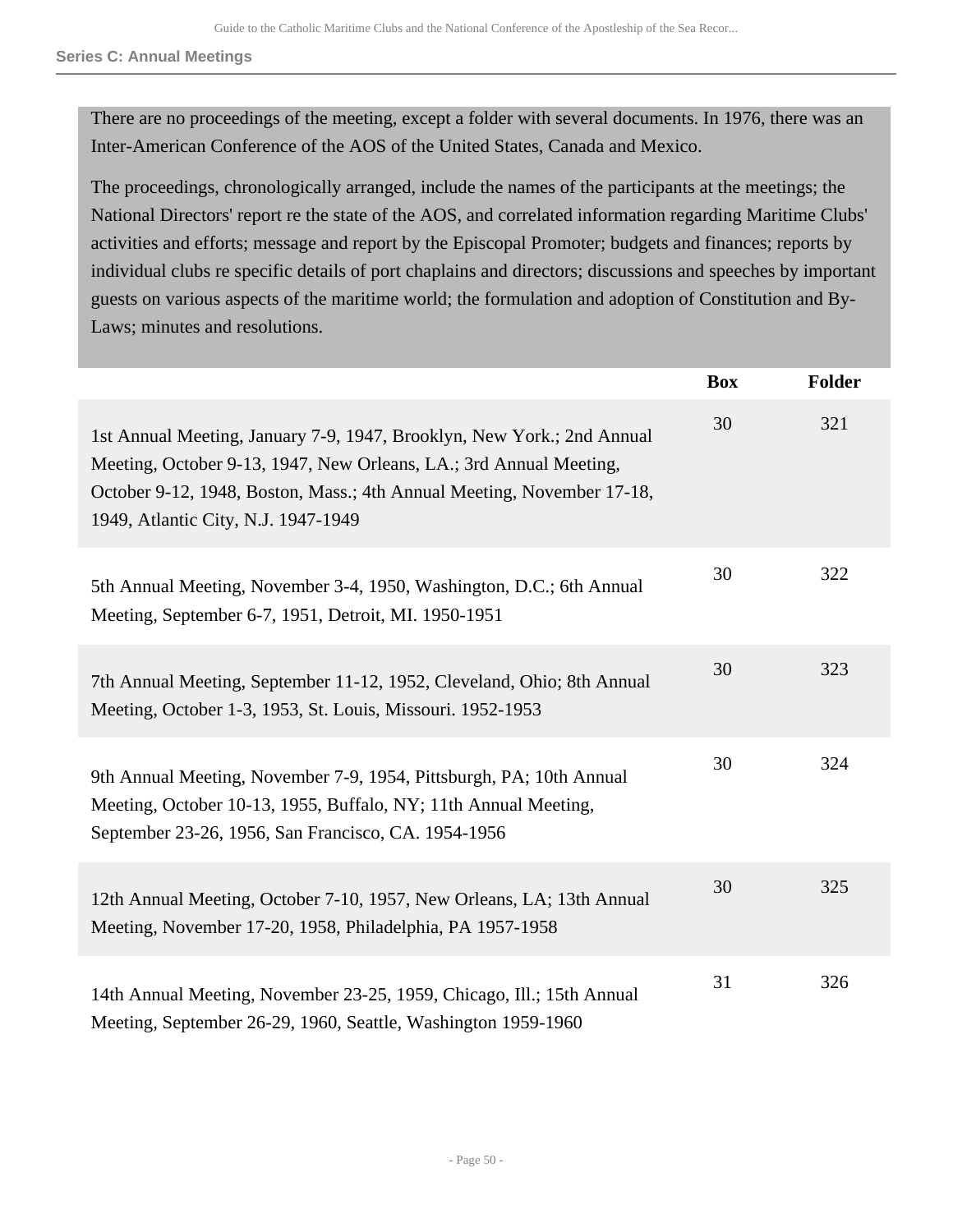| 17th Annual Meeting, September 17-20, 1962, Baltimore, MD.; 18th<br>Annual Meeting, National Catholic Apostleship of the Sea Conference,<br>July 8-11, 1963, Montreal, Canada; 19th Annual Meeting, National<br>Catholic Apostleship of the Sea Conference, June 29-July 1, 1964, San<br>Pedro, CA 1962-1964                                                                                                      | 31 | 327 |
|-------------------------------------------------------------------------------------------------------------------------------------------------------------------------------------------------------------------------------------------------------------------------------------------------------------------------------------------------------------------------------------------------------------------|----|-----|
| 20th Annual Meeting, National Catholic Apostleship of the Sea<br>Conference, April 20-22, 1965, Baton Rouge, LA; 21st Annual Meeting,<br>National Catholic Apostleship of the Sea Conference, April 25-27, 1966,<br>Detroit, Michigan; 22nd Annual Meeting, National Catholic Apostleship of<br>the Sea Conference, April 17-19, 1967, Cleveland, Ohio 1965-1967                                                  | 31 | 328 |
| 23rd Annual Meeting, National Catholic Apostleship of the Sea<br>Conference, U.S.A. and National Catholic Apostleship of the Sea<br>Conference, Canada and Mexico, May 13-15, 1968, Houston, Texas; 24th<br>Annual Meeting, National Catholic Apostleship of the Sea Conference,<br>U.S.A. and National Catholic Apostleship of the Sea Conference, Canada<br>and Mexico, May 19-22, 1969, New York, NY 1968-1969 | 31 | 329 |
| 25th Annual Meeting, National Catholic Apostleship of the Sea<br>Conference, October 12-14, 1970, Mobile, Alabama; 26th Annual<br>Meeting, National Catholic Apostleship of the Sea Conference, September<br>13-16, 1971, San Francisco, CA. 1970-1971                                                                                                                                                            | 31 | 330 |
| 27th Annual Meeting, National Catholic Apostleship of the Sea<br>Conference, September 11-14, 1972, Rome, Italy 1972                                                                                                                                                                                                                                                                                              | 31 | 331 |
| 28th Annual Meeting, National Catholic Apostleship of the Sea Conference, September 16-19, 1973,<br>Chicago, Ill. 1973                                                                                                                                                                                                                                                                                            |    |     |

**Box Folder**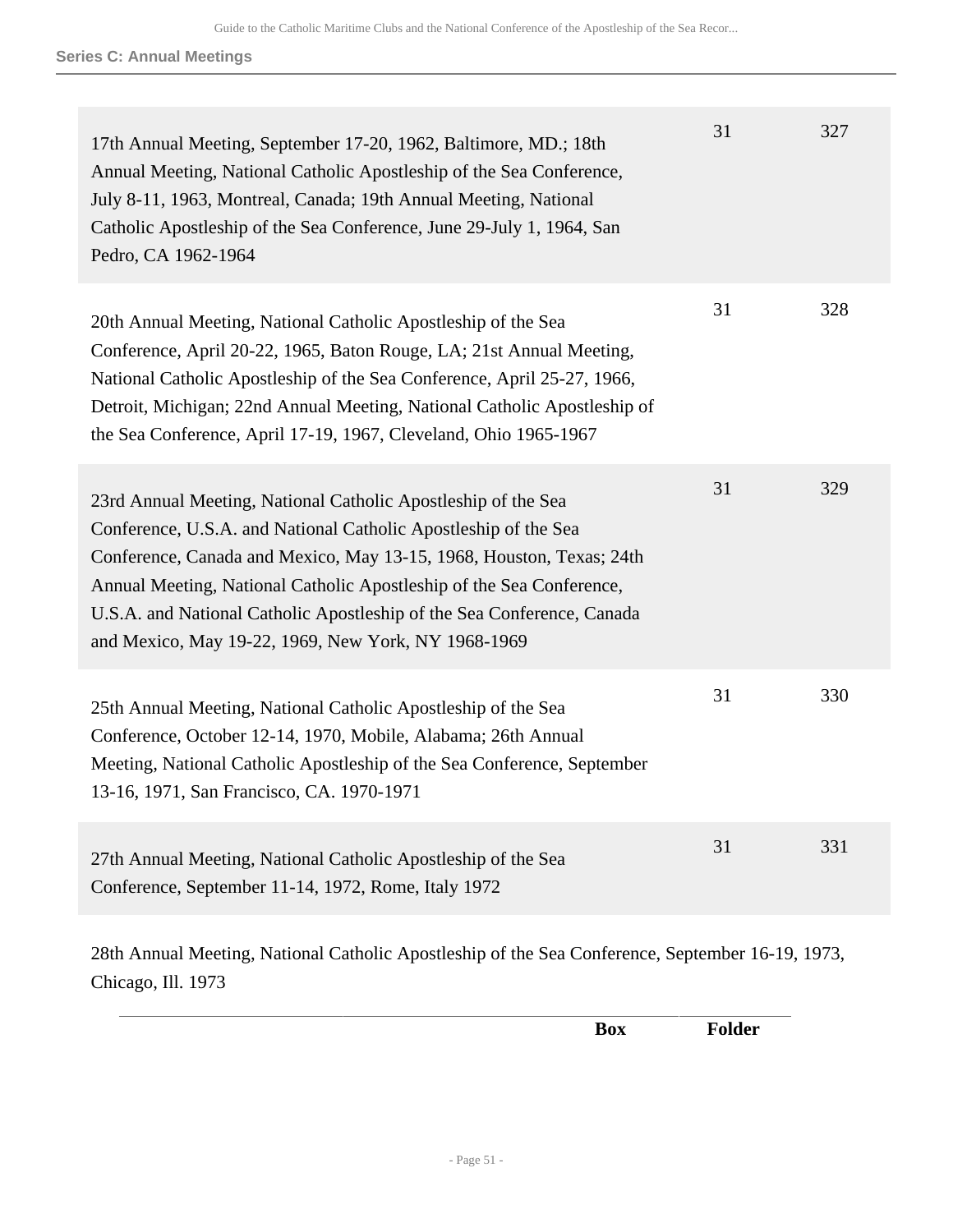#### **Series D: Regional Meetings**

| Mixed materials                                                                                                      | 31               | 332                      |         |
|----------------------------------------------------------------------------------------------------------------------|------------------|--------------------------|---------|
|                                                                                                                      | <b>Box</b><br>32 | <b>Folder</b><br>333-338 |         |
| Mixed materials                                                                                                      |                  |                          |         |
|                                                                                                                      |                  | <b>Box</b>               | Folder  |
| 29th Annual Meeting, National Catholic Apostleship of the Sea<br>Conference, October 28-30, 1974, Miami, FL 1974     |                  | 32                       | 339-340 |
| 30th Annual Meeting, National Catholic Apostleship of the Sea<br>Conference, October 13-14, 1975, Boston, Mass. 1975 |                  | 32                       | 341     |

31st Annual Meeting, Inter-American Conference of the Apostleship of the Sea, September 24, 1976, Emeryville, California 1976

|                 | <b>Box</b> | <b>Folder</b> |
|-----------------|------------|---------------|
| Mixed materials | 32         | 342-343       |
|                 | <b>Box</b> | <b>Folder</b> |
| Mixed materials | 33         | 344-349       |

## **Series D: Regional Meetings 1971-1973**

#### **Scope and Contents note**

These documents are the records of the Great Lakes and the St. Lawrence Seaway Port Chaplain's Regional Workshop, the first was held on January 12-13, 1971 in Chicago, Illinois; the second, on June 25-26, 1972 in Chicago, Ill.; and the third Regional Workshop on April 10-11, 1973 in Buffalo, New York.

The meetings, sponsored by the National Catholic Apostleship of the Sea Conference, and organized by Rev. Keating and Rev. McDonough, had an interfaith character. Protestant chaplains working for seamen in the Great Lakes area, joined with Catholic priests, to exchange ideas, discuss cooperation and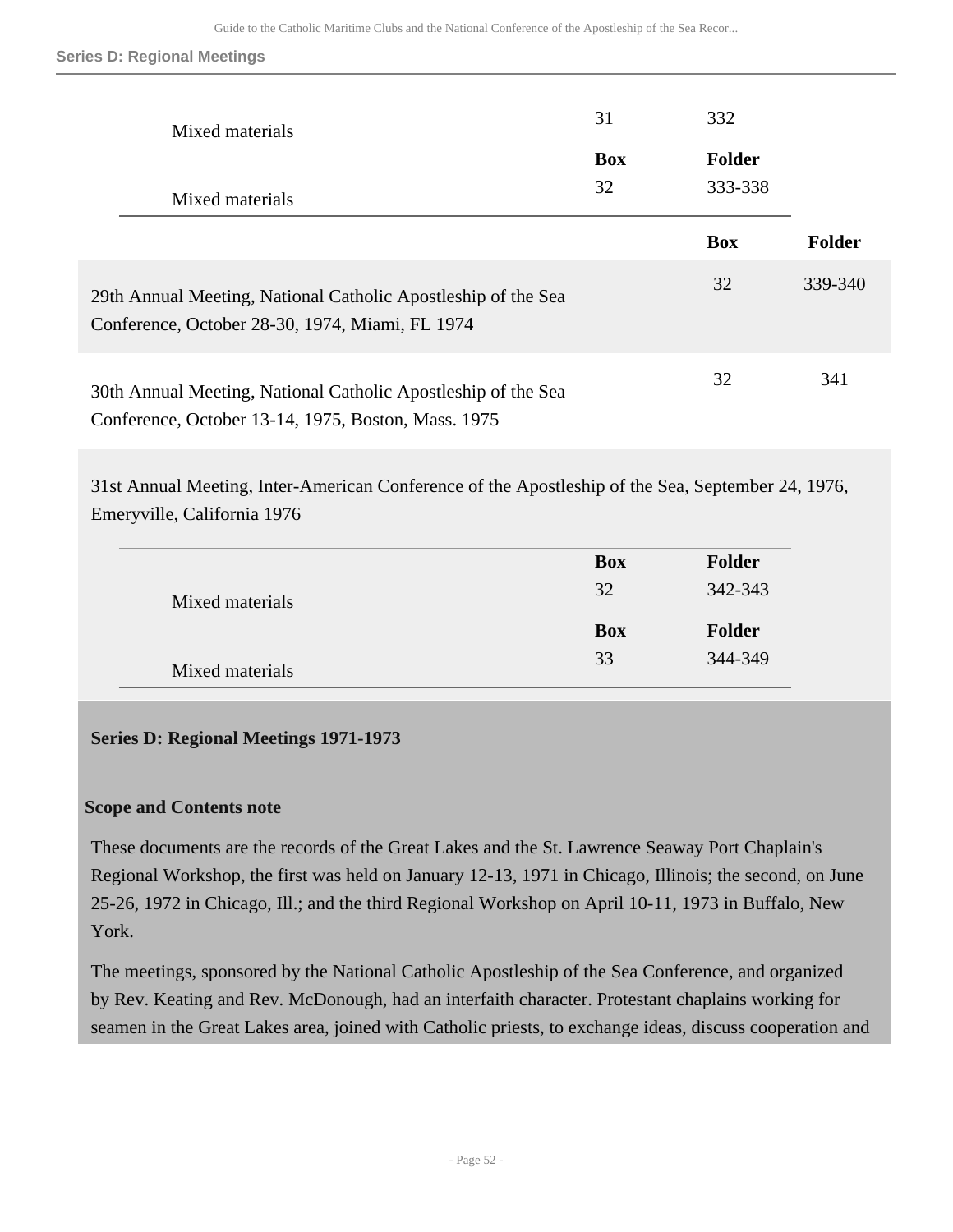#### **Series E: Administrative Committee Meetings**

teamwork for the benefit of seamen. Also joining the meetings were Canadian chaplains from the ports of Toronto, Halifax, and Montreal. The records consist of correspondence, lists of participants, press releases, programs, speeches, seminars, questions and answers, clippings, photographs and resumes.

|                                                                                                                                                        | <b>Box</b> | <b>Folder</b> |
|--------------------------------------------------------------------------------------------------------------------------------------------------------|------------|---------------|
| First Meeting of Great Lakes Port Chaplains and Lay Leaders Related to<br>Seamen's Ministry. January 12-13, 1971, Chicago, Illinois 1971               | 33         | 350           |
| Second Regional Workshop of Great Lakes Port Chaplains and Lay<br>Leaders Related to Seamen's Ministry, January 25-26, 1972, Chicago,<br>Illinois 1972 | 33         | 351           |
| Third Regional Workshop of the Great Lakes, St. Lawrence Seaway and<br>North Atlantic Coast, April 10-11, 1973, Buffalo, New York 1973                 | 33         | 352           |
| <b>Series E: Administrative Committee Meetings 1955-1975</b>                                                                                           |            |               |
|                                                                                                                                                        | <b>Box</b> | <b>Folder</b> |
|                                                                                                                                                        | 22         | 252           |

| Administrative Committee Meeting, October 10-13, 1955; 33rd and<br>34th Administrative Committee Meetings, September 13-16, 1971, San<br>Francisco, California; Meeting of the Episcopal Commission of the AOS,<br>November 14, 1972, Washington, D.C. 1955, 1971-1972 | 33 | 353 |
|------------------------------------------------------------------------------------------------------------------------------------------------------------------------------------------------------------------------------------------------------------------------|----|-----|
| Administrative Board Meeting, Baton Rouge, Louisiana 1973                                                                                                                                                                                                              | 33 | 354 |
| Administrative Board Meeting, Chicago, Illinois 1973                                                                                                                                                                                                                   | 33 | 355 |
|                                                                                                                                                                                                                                                                        |    |     |

Administrative Board Meeting, Baton Rouge, Louisiana 1973 33 356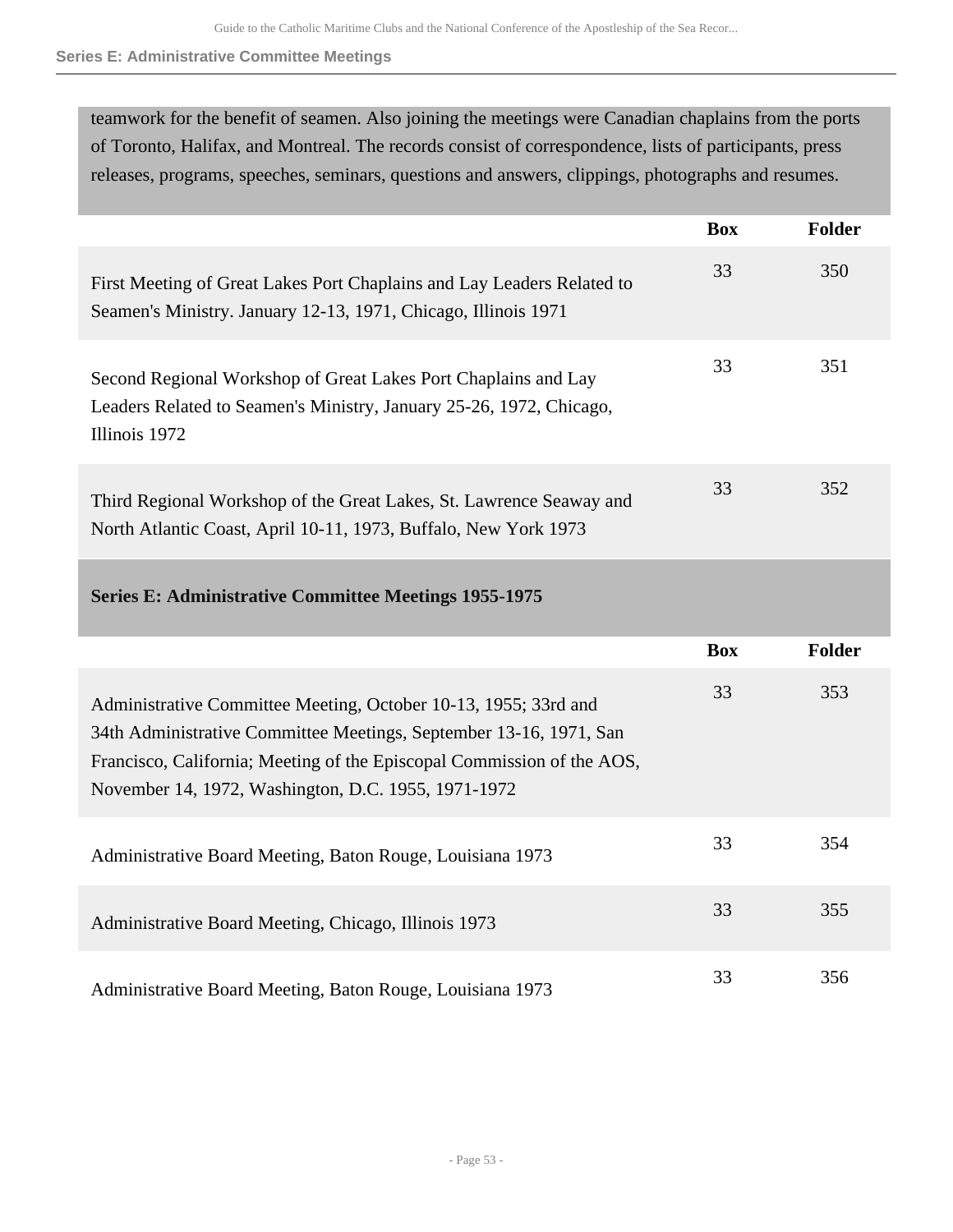**Series F: National Catholic Apostleship of the Sea Annual Reports**

| Administrative Board Meeting, Baton Rouge, Louisiana 1974                                                                                                                                                                                                                                                                                                                                | 33               | 357                      |
|------------------------------------------------------------------------------------------------------------------------------------------------------------------------------------------------------------------------------------------------------------------------------------------------------------------------------------------------------------------------------------------|------------------|--------------------------|
| Administrative Board Meeting, Seymour, Wisconsin 1974                                                                                                                                                                                                                                                                                                                                    | 33               | 358                      |
| Administrative Board Meeting, Miami, Florida 1974                                                                                                                                                                                                                                                                                                                                        | 33               | 359                      |
| Administrative Board Meeting, Houston, Texas 1975                                                                                                                                                                                                                                                                                                                                        | 34               | 360                      |
| Administrative Board Meeting, Seymour, Wisconsin 1975                                                                                                                                                                                                                                                                                                                                    | 34               | 361                      |
| Administrative Board Meeting, Oak Lawn, Illinois 1976                                                                                                                                                                                                                                                                                                                                    | 34               | 362                      |
| Series F: National Catholic Apostleship of the Sea Annual<br><b>Reports 1952-1976</b>                                                                                                                                                                                                                                                                                                    | <b>Box</b><br>34 | <b>Folder</b><br>363-364 |
| <b>Scope and Contents note</b>                                                                                                                                                                                                                                                                                                                                                           |                  |                          |
| Annual reports, prepared by the Secretary of the AOS, reviews and<br>reports on the maritime movement in the catholic church for the<br>spiritual care of merchant seamen in the United States: Apostleship of                                                                                                                                                                           |                  |                          |
| the Sea, U.S.A.                                                                                                                                                                                                                                                                                                                                                                          |                  |                          |
| The yearly reports, covering the period 1952-1973, and 1976, present<br>a detailed account of the AOS objectives and accomplishments in<br>reference to: annual meetings, chaplains club directors, directories,<br>international relations, international meetings, eucharistic privileges<br>for seamen, port, statistical reports, financial reports, and national<br>office reports. |                  |                          |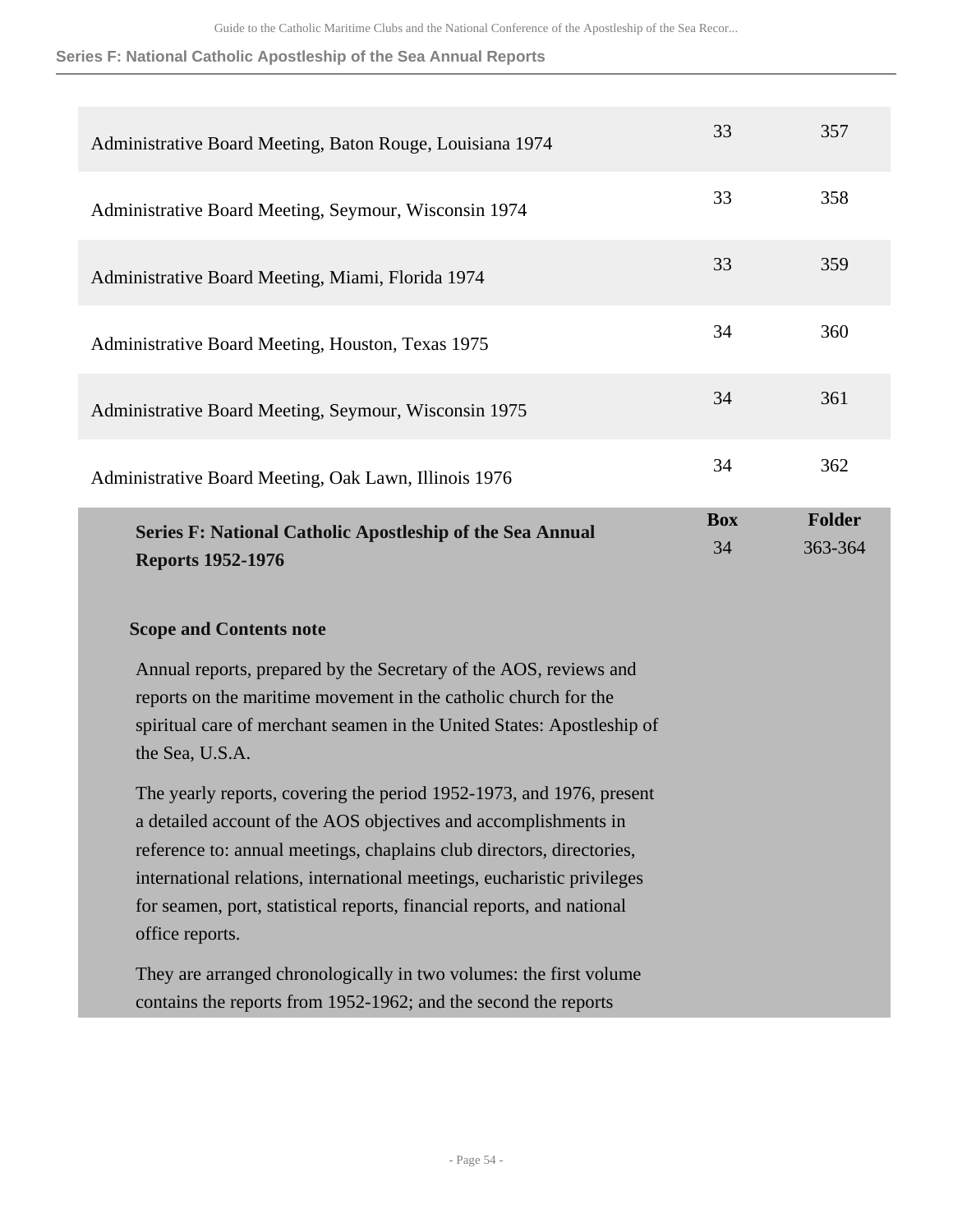#### **Series G: Financial Documents**

| from 1963 to 1971. The reports of 1972, 1973 and 1976 are unedited. |
|---------------------------------------------------------------------|
| Missing are the reports of the years 1947 to 1951, 1974 and 1975.   |

## **Series G: Financial Documents 1953-1977**

|                                                                                                                                                                                                                                                                                                                                                                                                                                                                                                                                                                                                                                               | <b>Box</b> | <b>Folder</b> |
|-----------------------------------------------------------------------------------------------------------------------------------------------------------------------------------------------------------------------------------------------------------------------------------------------------------------------------------------------------------------------------------------------------------------------------------------------------------------------------------------------------------------------------------------------------------------------------------------------------------------------------------------------|------------|---------------|
| National Conference of Catholic Bishops 1967-1974                                                                                                                                                                                                                                                                                                                                                                                                                                                                                                                                                                                             | 34         | 365           |
| <b>Scope and Contents note</b>                                                                                                                                                                                                                                                                                                                                                                                                                                                                                                                                                                                                                |            |               |
| Correspondence, records, budget material and disbursements made by the<br>National Conference of Catholic Bishops to the National Conference of<br>the AOS. The records are mostly photocopies of the original documents.<br>Included is the correspondence with the National Conference of Catholic<br>Bishops by the Most Rev. Robert E. Tracy and Rev. Thomas McDonough,<br>submitting information on the financial state of the AOS; correspondence<br>by the Most Rev. Joseph Bernardin, and Most Rev. James S. Rausch,<br>General Secretaries, National Conference of Catholic Bishops, explaining<br>grants made available to the AOS. |            |               |
| Financial Documents of the National Office 1961-1977                                                                                                                                                                                                                                                                                                                                                                                                                                                                                                                                                                                          | 34         | 366           |
| <b>Scope and Contents note</b>                                                                                                                                                                                                                                                                                                                                                                                                                                                                                                                                                                                                                |            |               |
| Included is a list of yearly allotments (1947-1961) from the NCWC to the<br>National Office; financial reports regarding the National Office; and the                                                                                                                                                                                                                                                                                                                                                                                                                                                                                         |            |               |

Episcopal Promoter's disbursement for 1977. Also included are summaries of club's expenses and funds provided by the United States Catholic Conference/United States Catholic Bishops, and total annual allotments to Maritime Clubs for the years 1967, 1968, and 1971. Additionally, there is a report on the Maritime Club of Oakland, California; and a report on a grant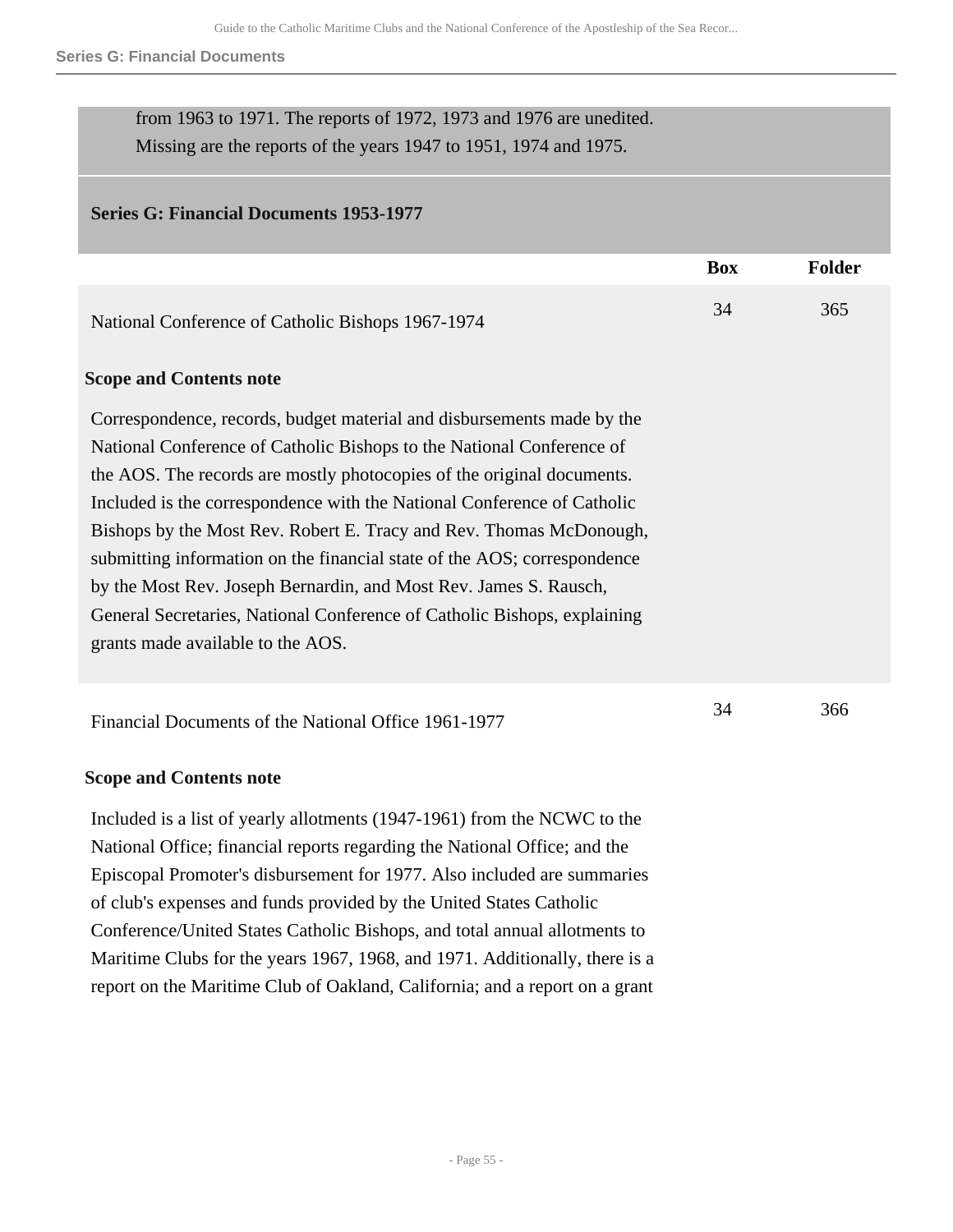provided to the AOS by the Catholic Daughters of America for the fiscal year July 1, 1973 to June 3, 1974.

| Catholic Maritime Clubs 1953-1976                                                                                                                                                                                                                                                                                                         | 34               | 367-368                  |
|-------------------------------------------------------------------------------------------------------------------------------------------------------------------------------------------------------------------------------------------------------------------------------------------------------------------------------------------|------------------|--------------------------|
| <b>Scope and Contents note</b>                                                                                                                                                                                                                                                                                                            |                  |                          |
| Annual reports prepared by individual clubs and submitted to the<br>National Office. The reports include financial statements of income and<br>disbursements.                                                                                                                                                                             |                  |                          |
| <b>Series H: Annual Reports of Ports Activities 1950-1978</b>                                                                                                                                                                                                                                                                             | <b>Box</b><br>35 | <b>Folder</b><br>369-376 |
| <b>Scope and Contents note</b>                                                                                                                                                                                                                                                                                                            |                  |                          |
| Primarily statistical reports of activities regarding the pastoral ministry<br>of port chaplains, and their participation in Maritime Clubs. The<br>reports include the accomplishments and difficulties re how many<br>ships visited, the number of seafarers served, religious services, social<br>services, and ecumenical activities. |                  |                          |
| Series I: Letters, Survey, Questionnaire 1959-1972                                                                                                                                                                                                                                                                                        |                  |                          |
|                                                                                                                                                                                                                                                                                                                                           | <b>Box</b>       | <b>Folder</b>            |
| Letters Survey 1972                                                                                                                                                                                                                                                                                                                       | 36               | 377                      |
| <b>Scope and Contents note</b>                                                                                                                                                                                                                                                                                                            |                  |                          |
| In 1972, Rev. James P. Keating was appointed National Director of<br>the AOS Conference. In that capacity he conducted a survey of United<br>States ports/ in order to further the ministry to seamen of all faith. He<br>corresponded with the major ports in reference to 1) the number of ships -                                      |                  |                          |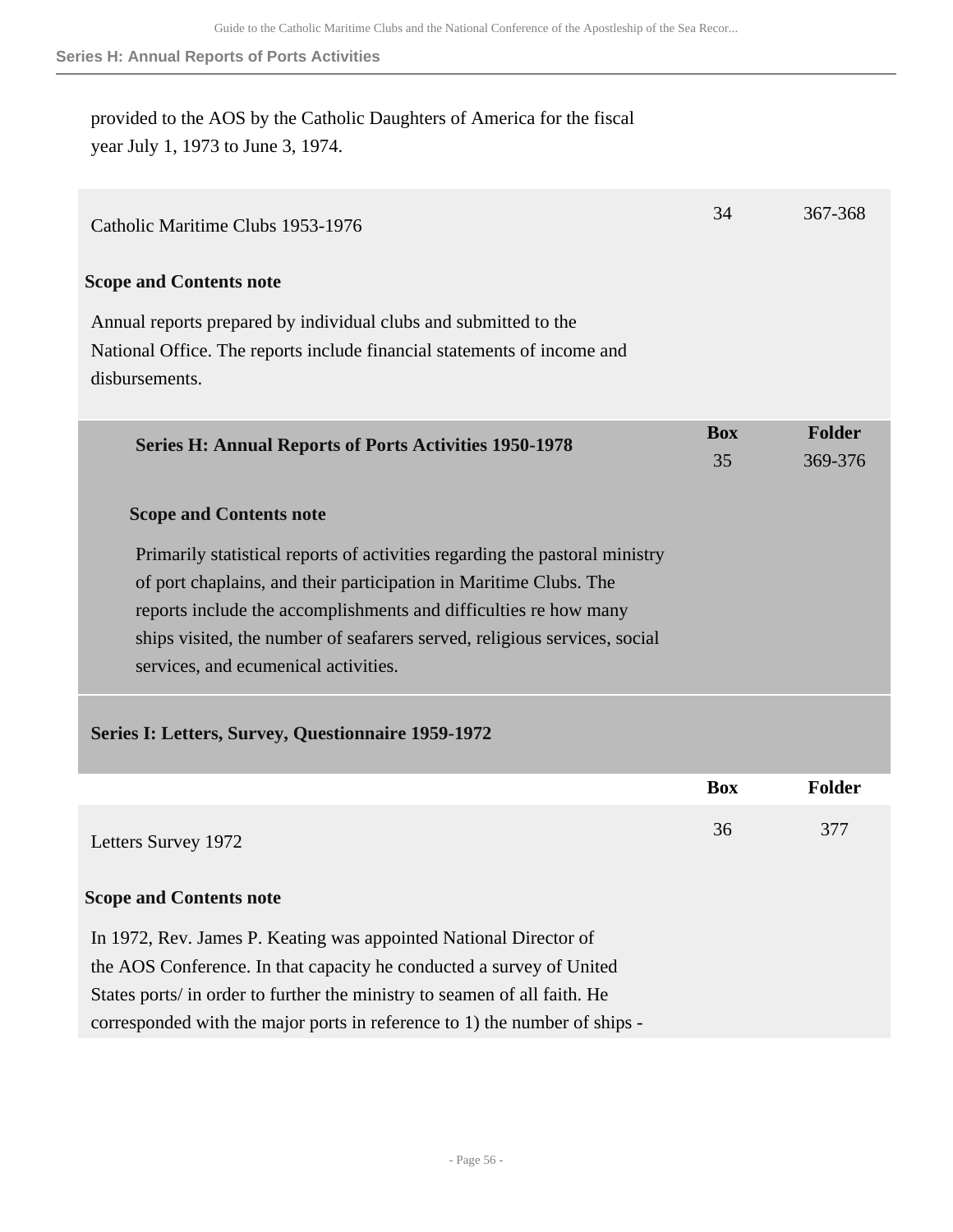36 378

American and Foreign - that were in port in 1971 and 1972; 2) the names and addresses of agencies, organizations, churches, clubs and persons that were offering services and assistance to seamen. This series consists of the letters received by Rev. Keating with the above information. The letters are alphabetically arranged according to ports.

Questionnaire 1969

## **Scope and Contents note**

In 1969, the International Secretariat, requested that chaplains of the AOS in the United States, answer a questionnaire about their spiritual and social apostolate for seamen. The returned questionnaires were assembled and forwarded to the Holy See. This series consists of copies of the questionnaires, alphabetically arranged by ports.

| Series L: Directories, Forms, and Resumes of Dioceses 1952-1974                                                                                                                                                                                         |            |               |
|---------------------------------------------------------------------------------------------------------------------------------------------------------------------------------------------------------------------------------------------------------|------------|---------------|
|                                                                                                                                                                                                                                                         | <b>Box</b> | <b>Folder</b> |
| Directories 1954-1974                                                                                                                                                                                                                                   | 36         | 379           |
| <b>Scope and Contents note</b>                                                                                                                                                                                                                          |            |               |
| National AOS Conference's "Annual Chaplain's Directories", prepared by<br>the National Director, listing ports, chaplains, clubs and centers according<br>to regions and dioceses. Included is a list of the AOS officers elected from<br>1947 to 1974. |            |               |
| Forms 1966                                                                                                                                                                                                                                              | 36         | 380           |

## **Scope and Contents note**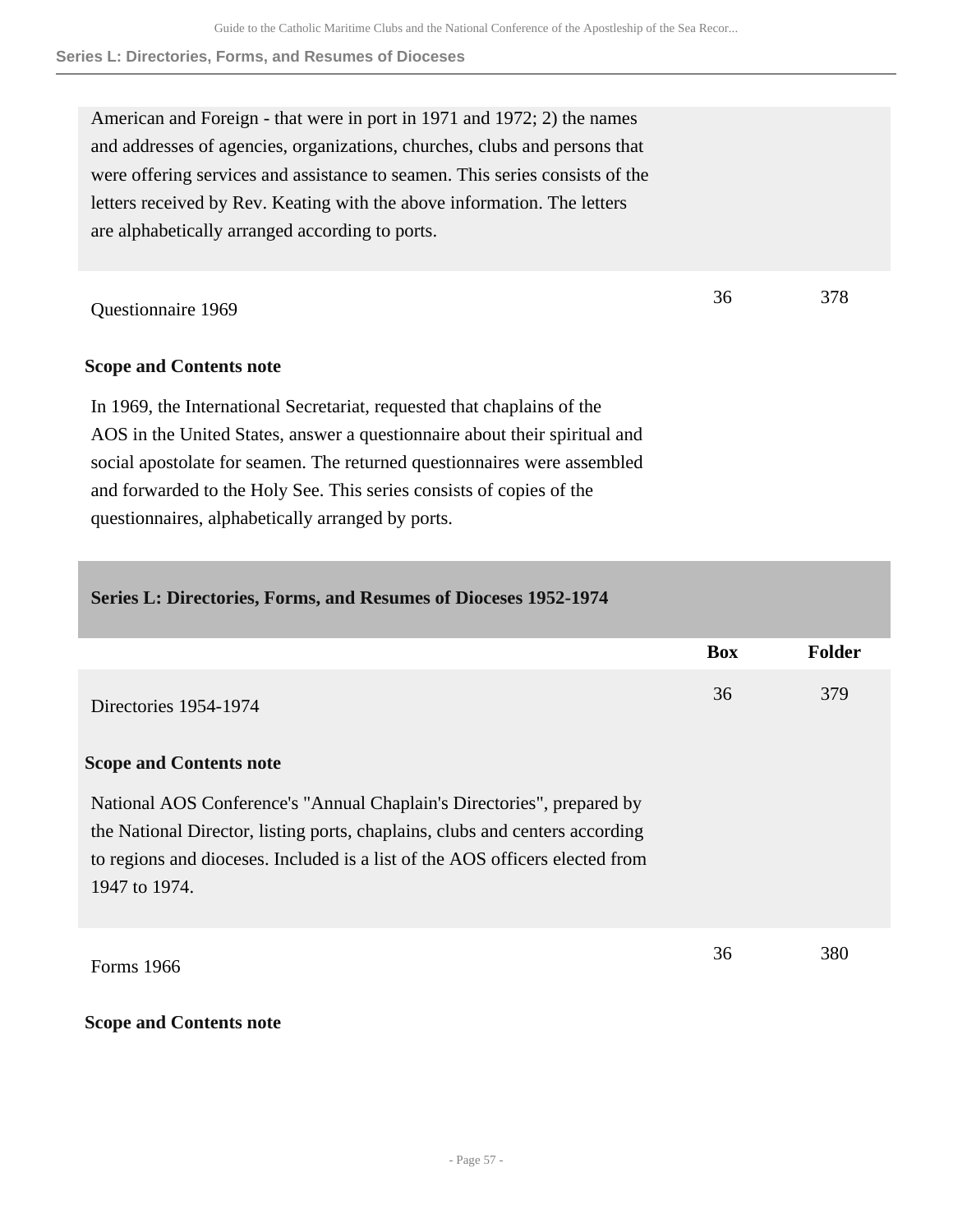36 381

**Series K: Packet, Surveys, Reports, and Memoranda**

In 1966 the Permanent Bureau of Apostolatus Maris in Rome requested that port chaplains fill out a form, indicating their place of residence, and date when faculties were received. This information was needed to update the Directories of the AOS Chaplains.

Resumes of Dioceses 1952

## **Scope and Contents note**

Resumes of Port Dioceses in the United States prepared in 1952. The resumes include the name of the Bishop, port, port chaplain, club, means of financial support and a brief history of the port. Also included with the folder is a resume of general maritime information throughout the United States.

## **Series K: Packet, Surveys, Reports, and Memoranda 1952-1974**

|                                                                                                           | <b>Box</b> | <b>Folder</b> |
|-----------------------------------------------------------------------------------------------------------|------------|---------------|
| Packet undated                                                                                            | 36         | 382           |
| <b>Scope and Contents note</b>                                                                            |            |               |
| Packet for establishing and conducting the practice of using extraordinary<br>ministers aboard the ships. |            |               |
| Surveys 1963-1973                                                                                         | 36         | 383           |

#### **Scope and Contents note**

Included is a survey concerning the AOS coverage in the United States, indicating ports, dioceses, and bishops by Rev. Thomas McDonough. Also included are AOS field surveys on the following ports: Galveston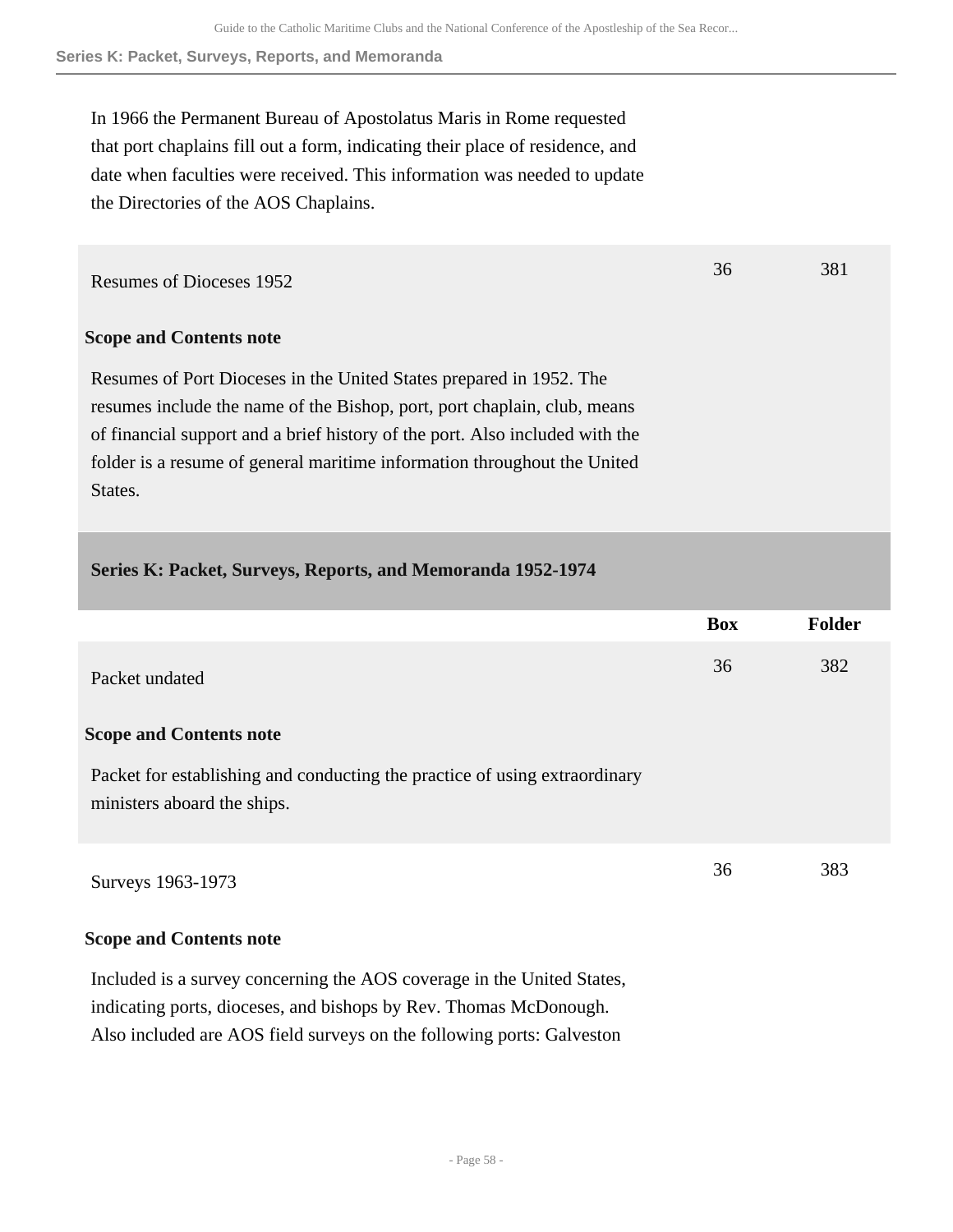36 384

and Houston, Texas; Lake Calumet Harbor of Chicago; Portland, Oregon; San Juan, Puerto Rico. Also included is a survey pertaining to the ports of Los Angeles and Long Beach, California; two surveys on Baton Rouge, Louisiana, and a survey of the work done by Seamen's Hone, Curacao, Netherlands, Antilles.

Reports and Memoranda 1950-1974

## **Scope and Contents note**

These records include an annual report of the Seamen's Home, Curacao, during the year 1950. Two reports of the CMC, Portland, Oregon, by Rev. McDonough; report of the NCCB ad hoc Committee on Migrants, Seamen and Travelers, 1972; report by Bishop Tracy to the 1973 Annual Meeting of the NCCB, concerning general statistics of sea ports in the United States; AOS Merchant Seamen statistics, annual report, 1973, by Rev. John G. Bosch, Chaplain, Port of Oakland.

Memorandum on "Mitigated Eucharistic Fast for Seamen", by Rev. McDonough; confidential memorandum on interrelationship of the AOS with the National Conference of Catholic Charities and St. Vincent de Paul Society, by Rev. McDonough; memorandum on "The Work of the AOS in New York Harbor" , by Bishop Tracy; Maritime Club Image, by Rev. McDonough; and ad hoc Committee on Migrants, Seamen and Travelers.

**Series L: Printed Material 1952-1976** 

## **Scope and Contents note**

Articles, booklets, and books written mostly by port chaplains in the United States and England relative to the AOS, seamen and the maritime world. Included is Rev. Giulivo Tessarolo's The Church's Magna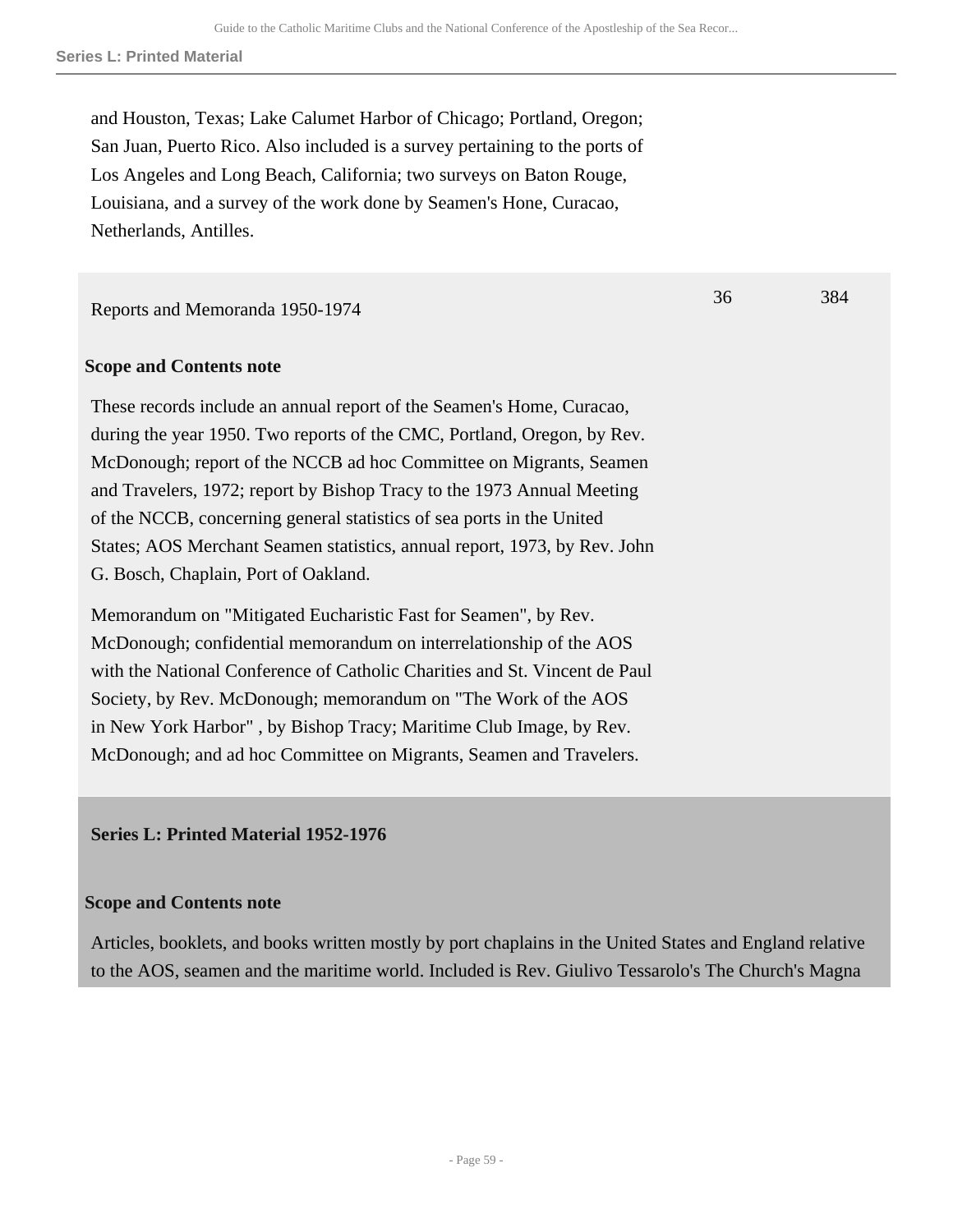**Series L: Printed Material**

Î.

| Charta for Migrants; and two volumes by Clifford M. Drury, The History of the Chaplain Corps, United<br>States Navy (1778-1939, 1939-1949). |            |        |  |
|---------------------------------------------------------------------------------------------------------------------------------------------|------------|--------|--|
|                                                                                                                                             | <b>Box</b> | Folder |  |
| Rev. Thomas A. McDonough. The Apostleship of the Sea 1953, 1955,<br>1958, 1959, 1960, 1965, 1967, 1968                                      | 36         | 385    |  |
| Rev. Thomas A. McDonough. "The Church, the Sailors and the Maritime<br>Club of New Orleans." undated                                        | 36         | 385    |  |
| Rev. Thomas A. McDonough. Mass at Sea 1952                                                                                                  | 36         | 385    |  |
| Rev. Thomas A. McDonough. Toward Heaven from the Ocean Sea 1956                                                                             | 36         | 385    |  |
| Rev. Thomas A. McDonough. Merchant Seamen and the Society of St.<br>Vincent de Paul 1965                                                    | 36         | 385    |  |
| Rev. Thomas A. McDonough. Apostleship of the Sea. Anatomy of a Port<br>Program 1969                                                         | 36         | 385    |  |
| Most Rev. Remi J. De Roo. The World of the Sea 1971                                                                                         | 36         | 385    |  |
| Rev. H. Vittenbosch. Ship Visiting 1971                                                                                                     | 36         | 385    |  |
| Rev. Thomas A. McDonough. Christian Animation of the Shipboard<br>Community 1972                                                            | 36         | 385    |  |
| Rev. Thomas A. McDonough. Let Us Now Praise Great Men 1903-1973                                                                             | 36         | 385    |  |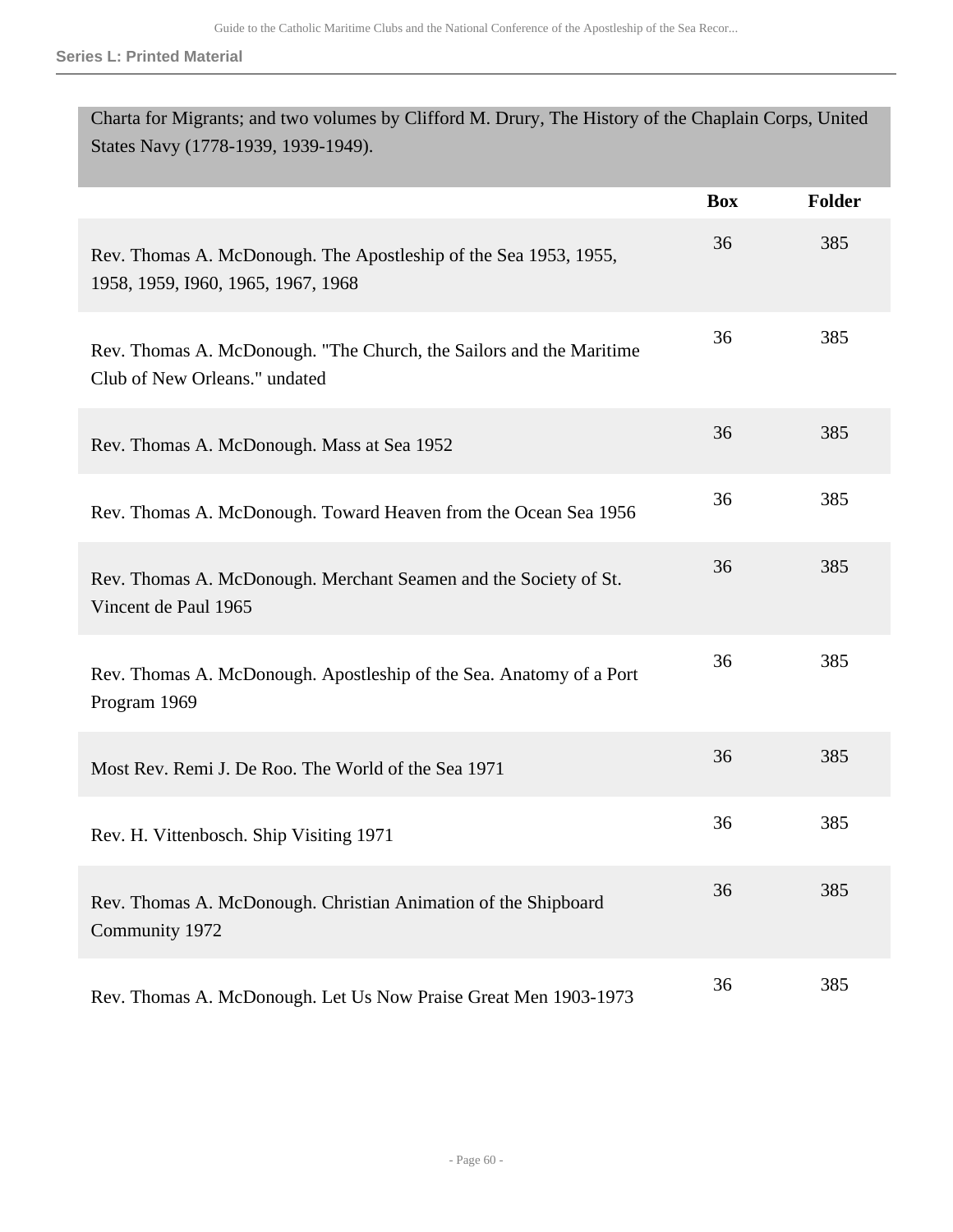**Series L: Printed Material**

| Rev. John G. Bosch. Profile of a Catholic Sea Club 1974                                        | 36 | 385 |
|------------------------------------------------------------------------------------------------|----|-----|
| Rev. James Dillinger. Ministering to the Seafarers in the Small Port 1976                      | 36 | 385 |
| Rev. James Dillinger. The Role of the Laymen in the Ministry to Seamen<br>in a Small Port 1976 | 36 | 385 |
| Rev. James Dillinger. An Evaluation of My Ministry as Port<br>Chaplain 1978                    | 36 | 385 |
| Rev. Yun Yong. He Chooses Us for His Great Commission 1978                                     | 36 | 385 |
| Peter Anson. Maritime Missionaries. Reprinted from Catholic<br>Encyclopedia undated            | 36 | 386 |
| Rev. Thomas A. McDonough. Mission of the Sea undated                                           | 36 | 386 |
| Frank J. Shields. The Society of St. Vincent de Paul History and<br><b>Background</b> undated  | 36 | 386 |
| Rev. James P. Keating. Christian Animation of Shipboard<br>Communities undated                 | 36 | 386 |
| Rev. M. Balenciaga. An Experience with Wives of Mariners undated                               | 36 | 386 |
| Rev. Oddvar M. Michaelsen. Christ in the Maritime World undated                                | 36 | 386 |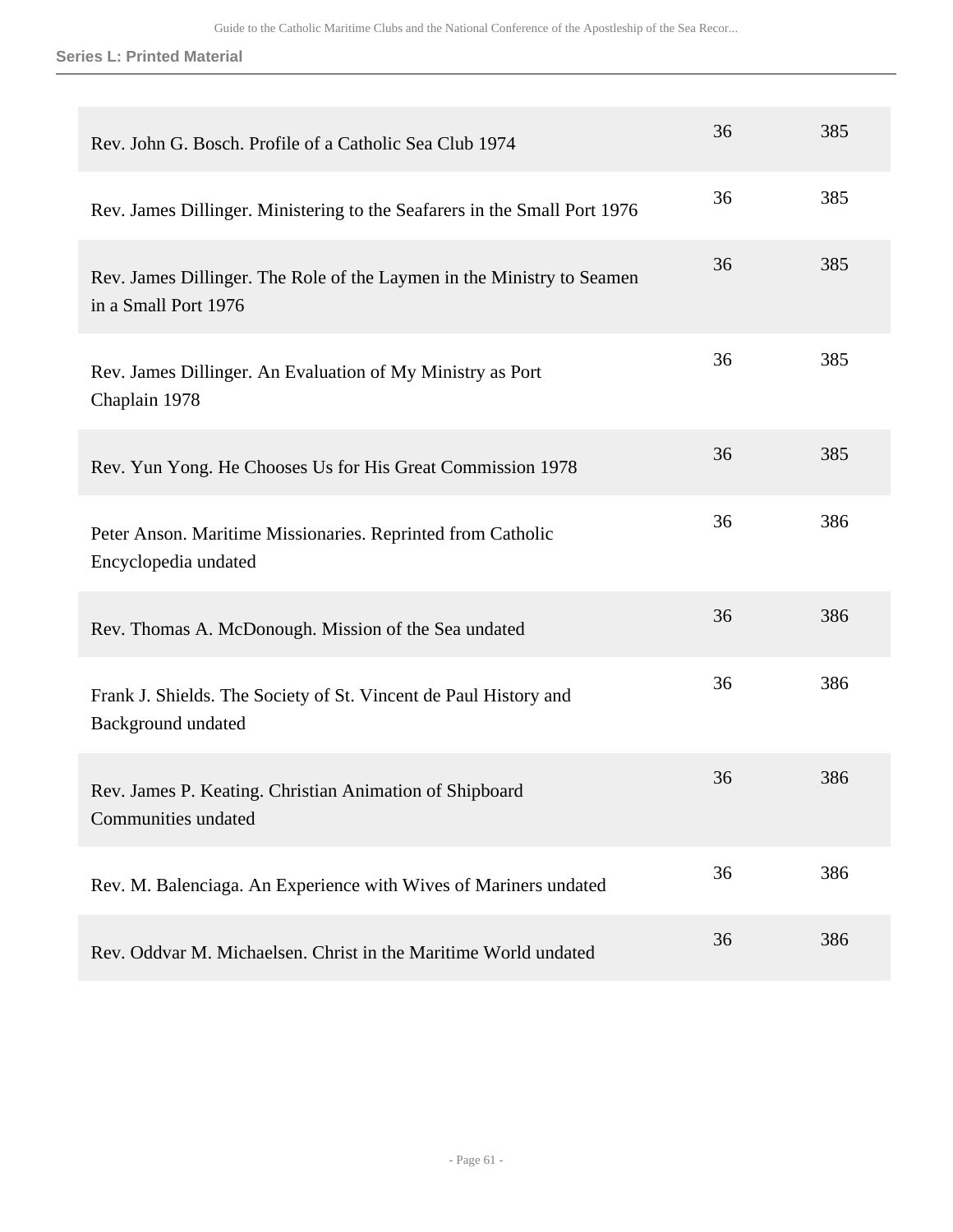**Series L: Printed Material**

| Rev. Rivers Patout. Alien Merchant Seamen Who Enter United States<br>Ports for the First Time undated                 | 36 | 386 |
|-----------------------------------------------------------------------------------------------------------------------|----|-----|
| Rev. Giulivo Tessarolo. The Church's Magna Charta for Migrants. New<br>York: The Society of St. Vincent de Paul. 1962 | 37 | 387 |
| Rev. Humphrey M. O'Leary. The Migrant Chaplain. Magellan Press 1956                                                   | 37 | 387 |
| Rev. C.C. Martindale. S.J. Prayer Book for Catholic Seafarers. Great<br>Britain: Tinlings of Liverpool undated        | 37 | 387 |
| Apostleship of the Sea. Ship Leader's Handbook. Great Britain: Samuel<br><b>Walker Printers 1949</b>                  | 37 | 387 |
| Apostolatus Maris: Handbook for Apostleship of the Sea Workers. Great<br>Britain: Tinlings of Liverpool 1961          | 37 | 387 |
| Guild of Our Lady of the Ships. Great Britain undated                                                                 | 37 | 387 |
| Membership Card and Directory of A.M. Clubs and Centers. New Orleans:<br>Southern Ptg. Co. undated                    | 37 | 387 |
| Seafarers' Branch. Great Britain, Glasgow: John S. Burns & Sons. undated                                              | 37 | 387 |
| U.S. Navy. A Charted Course for the Religious Life of a U.S. Ship at Sea,<br>With No Chaplain On Board 1944           | 37 | 387 |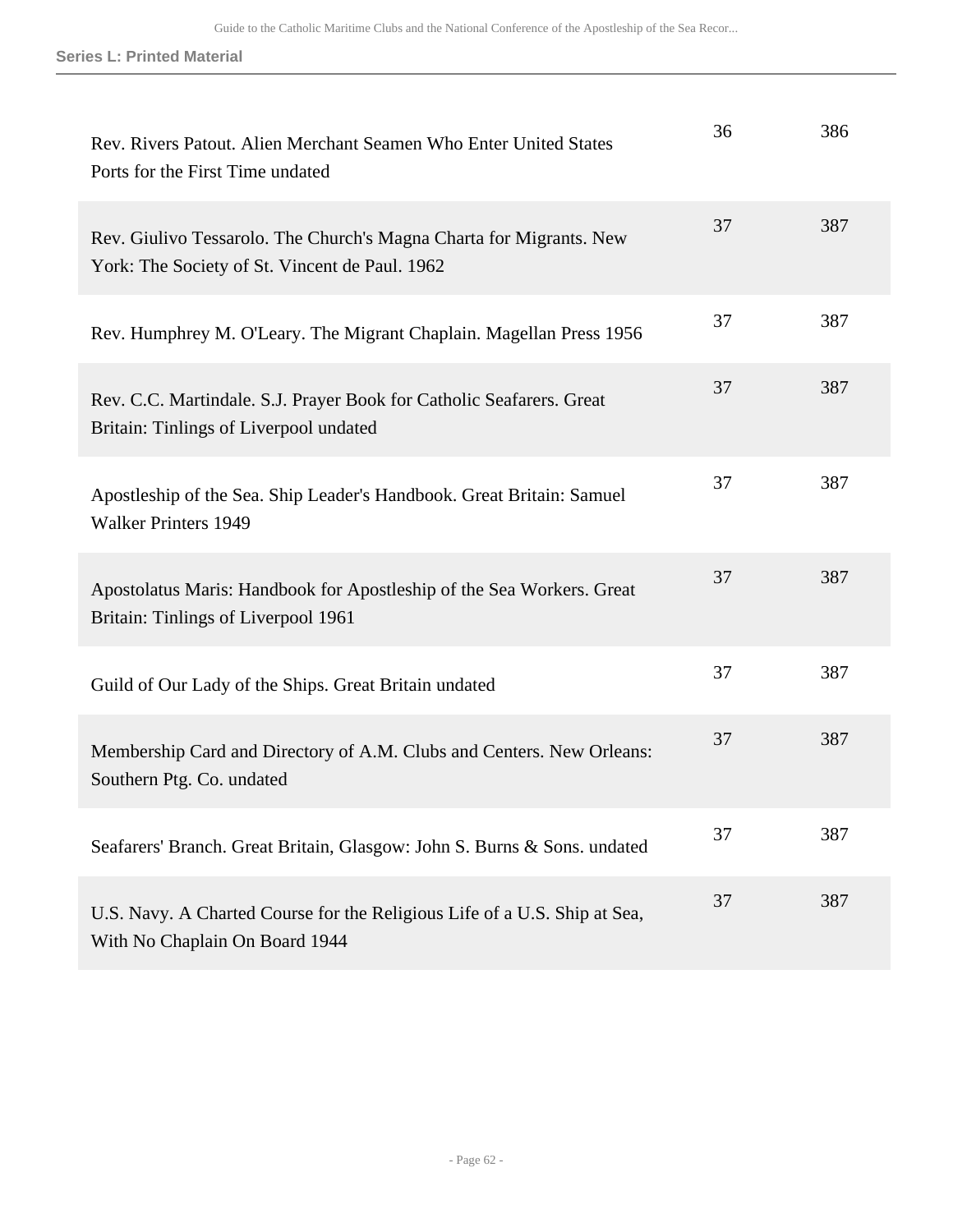**Series M: Chaplain's Training Programs, Houston International Seamen's Cen...**

| Drury, Clifford M. The History of the Chaplain Corps. United States<br>Navy. Vol. I (1778-1939). Bureau of Naval Personnel. U.S. Govt. Printing<br>Office undated                                                                                                                                                                                                                                                                                                                         | 37               | 388                      |
|-------------------------------------------------------------------------------------------------------------------------------------------------------------------------------------------------------------------------------------------------------------------------------------------------------------------------------------------------------------------------------------------------------------------------------------------------------------------------------------------|------------------|--------------------------|
| Drury, Clifford M. The History of the Chaplain Corps. United States<br>Navy. Vol. II (1939-1949). Bureau of Naval Personnel. U.S. Govt. Printing<br>Office undated                                                                                                                                                                                                                                                                                                                        | 37               | 388                      |
| <b>Series M: Chaplain's Training Programs, Houston International</b><br><b>Seamen's Center 1973-1975</b>                                                                                                                                                                                                                                                                                                                                                                                  | <b>Box</b><br>38 | <b>Folder</b><br>389-390 |
| <b>Scope and Contents note</b>                                                                                                                                                                                                                                                                                                                                                                                                                                                            |                  |                          |
| The chaplain's training program, sponsored by the National Catholic<br>AOS Conference and branches of the Protestant Church, is a program<br>designed to meet the needs of the Catholic Port Chaplain, Permanent<br>Deacon, and/or Lay Director. The goal of the program is to promote<br>the ministry of seafarers and improve service to seamen. The Center<br>has a teaching staff of chaplains from different church traditions.                                                      |                  |                          |
| Sensitive to ecumenical developments/ the program is supervised by<br>the Administrative Board of the National Catholic AOS Conference,<br>under the chairmanship of the Episcopal Promoter.                                                                                                                                                                                                                                                                                              |                  |                          |
| The records consist of correspondence, articles, By-Laws, prospectus<br>on chaplain's training program, memorandum with information on the<br>training program, annual report for 1973, and a detailed estimate on<br>the expenses for the training of chaplains. Included is correspondence<br>of the Most Rev. Tracy, Rev. Keating, Rev. James Dillinger and other<br>priests concerning the proposed chaplain's program. The letters are<br>mostly photostatic copies of the original. |                  |                          |
| Series N: Clippings 1951-1978                                                                                                                                                                                                                                                                                                                                                                                                                                                             | <b>Box</b><br>38 | <b>Folder</b><br>391-398 |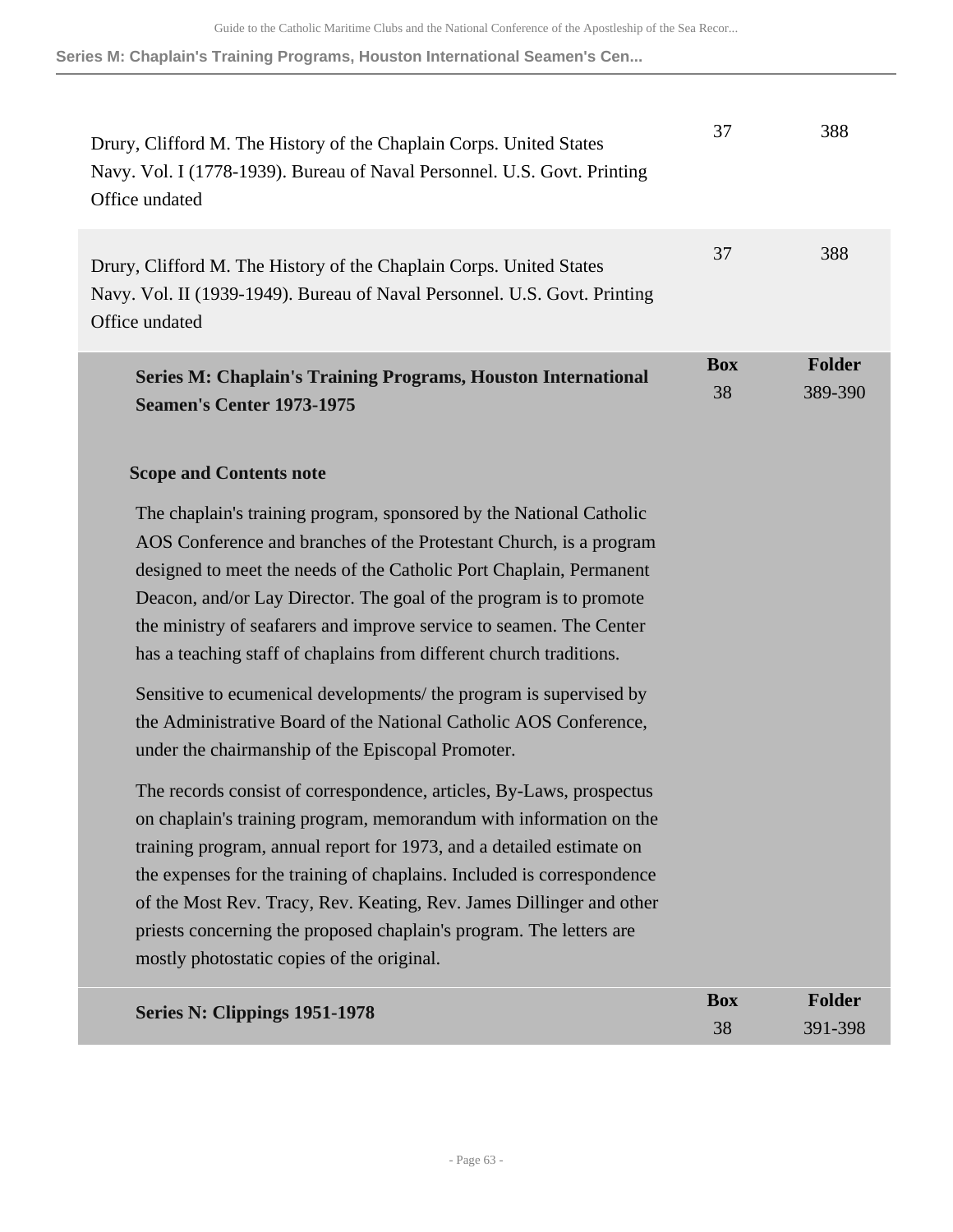#### **Scope and Contents note**

These clippings collected by Rev. Thomas A. McDonough and Rev. James P. Keating, represent news events of the clubs, chaplains, seamen, and lay officials of the AOS. Included are four large broadsides advertising AOS clubs.

### **Series O: Photographs 1947-1978**

#### **Scope and Contents note**

There are 49 photographic prints, mostly collected by Rev. McDonough and Rev. Keating during their tenure as Secretaries of the AOS. The photos include port chaplains, maritime clubs, seamen, group photos and churches. They are arranged as follows: each photo, mounted on an acid-free paper, has a number on the left on the paper; from this number follows the identification and description in the inventory.

|                                                                                                                                                                                    | <b>Box</b> | <b>Folder</b> | Object         |
|------------------------------------------------------------------------------------------------------------------------------------------------------------------------------------|------------|---------------|----------------|
| Photo of a small, primitive church, sent to Rev.<br>McDonough, from Rev. James Monterey, S.J., a missionary<br>in India. July 11, 1950                                             | 38         | 399           | 1              |
| Dinner given by Msgr. Britt, Port Chaplain of Buffalo,<br>at Buffalo, N.Y. Identified at left is Rev. Thomas<br>McDonough, and Msgr. Britt at right. May 2, 1953                   | 38         | 399           | $\overline{2}$ |
| Daker, Denegal, West Africa. Seamen's Home Port<br>Chapel. undated                                                                                                                 | 38         | 399           | 3              |
| Photos included in a letter to Rev. Swanstrom from William<br>C. Lewis, General Welfare Committee, U.S. Public Health<br>Service Hospital for Tubercular Seamen, Fort Stanton, New | 38         | 399           | $4 - 6$        |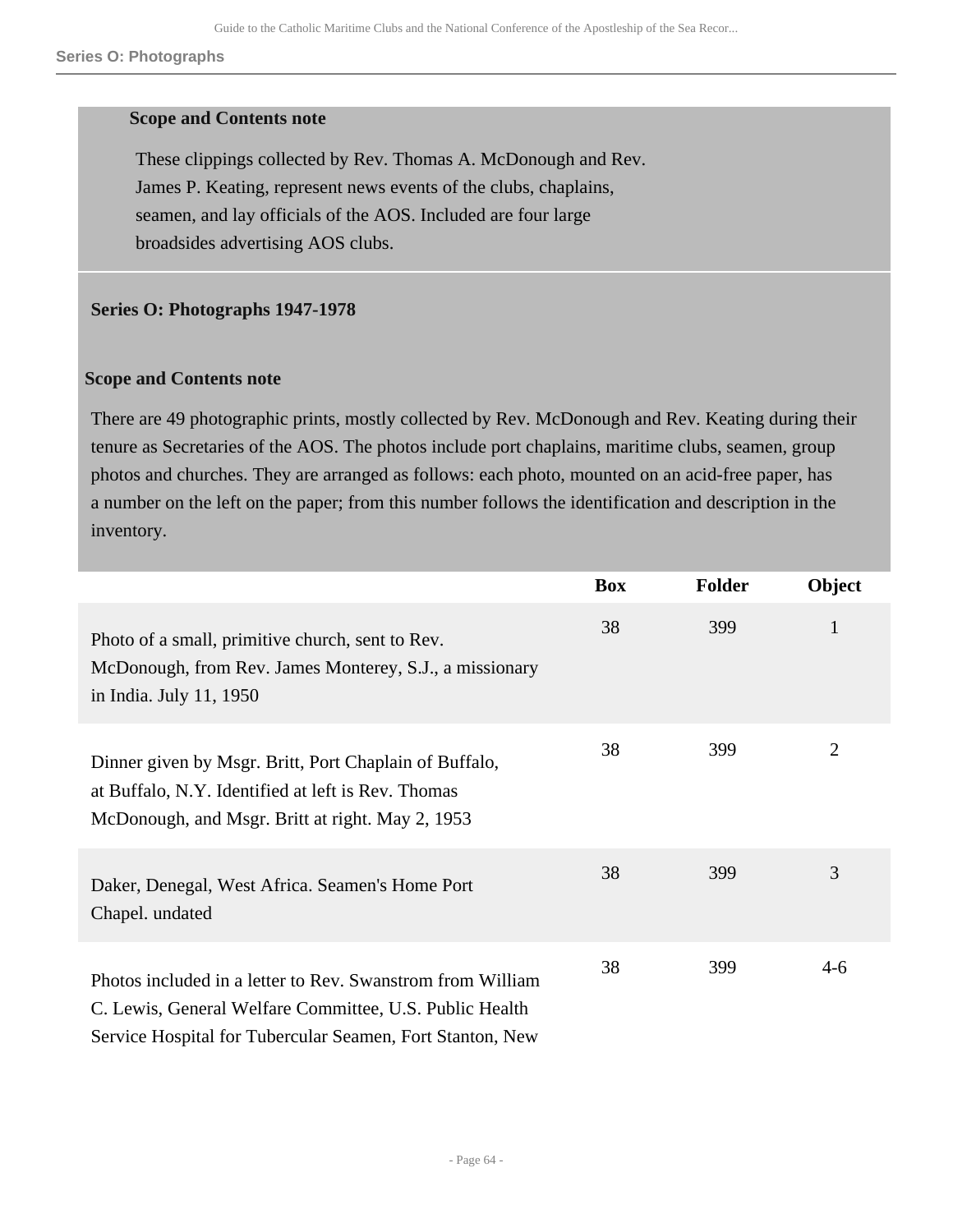**Series O: Photographs**

Mexico. The first photo is the community house, (living quarters for visitors); the second, a row of cabins, part of seventy-five cabins for tubercular patients; and the third, the entrance to the Public Health Hospital Cemetery. December 5, 1952

| Photos sent to Rev. McDonough, by H.C. Verkruissen,<br>Director of Lake Charles Seamen's Center, Louisiana.<br>No. 7 is a cargo ship loading rice for the Philippines.<br>Nos. 8 and 9, Rev. Theo Hassink, Port Chaplain of Lake<br>Charles Seamen's Center, talking to an officer, after having<br>celebrated Mass aboard the ship, Nos. 10 and 11 show<br>Philippine seamen playing ping-pong and pool at Lake<br>Charles' Center. August 21, 1965 | 38 | 399 | $7 - 11$ |
|------------------------------------------------------------------------------------------------------------------------------------------------------------------------------------------------------------------------------------------------------------------------------------------------------------------------------------------------------------------------------------------------------------------------------------------------------|----|-----|----------|
| Studio portrait of Rev. B.A. Haanen, member Apostolatus<br>Maris, Amsterdam, Holland. Original and 1 copy<br>print. circa 1950s                                                                                                                                                                                                                                                                                                                      | 38 | 399 | 12       |
| Studio portrait of Rev. Frans Lambrechts, Executive<br>Secretary, AOS, Sacred Consistorial Congregation,<br>Rome 1960-1966                                                                                                                                                                                                                                                                                                                           | 38 | 400 | 13       |
| Most Rev. Rafael Bello, Episcopal Promoter for<br>Mexico 1974                                                                                                                                                                                                                                                                                                                                                                                        | 38 | 400 | 14       |
| Assisting Rev. (Lt. Cmdr.) John T. McKenna, of the<br>Newark Archdiocese, celebrating Mass for the graduating<br>class of the Merchant Marine Academy, Kings Point,<br>L.I., were: (from left to right) Rev. Matthew F. Connolly,<br>Chaplain, Port of San Francisco; Rev. Raymond Murray,<br>assistant, SS Peter and Paul Church, Hoboken; Msgr.                                                                                                    | 38 | 400 | 15       |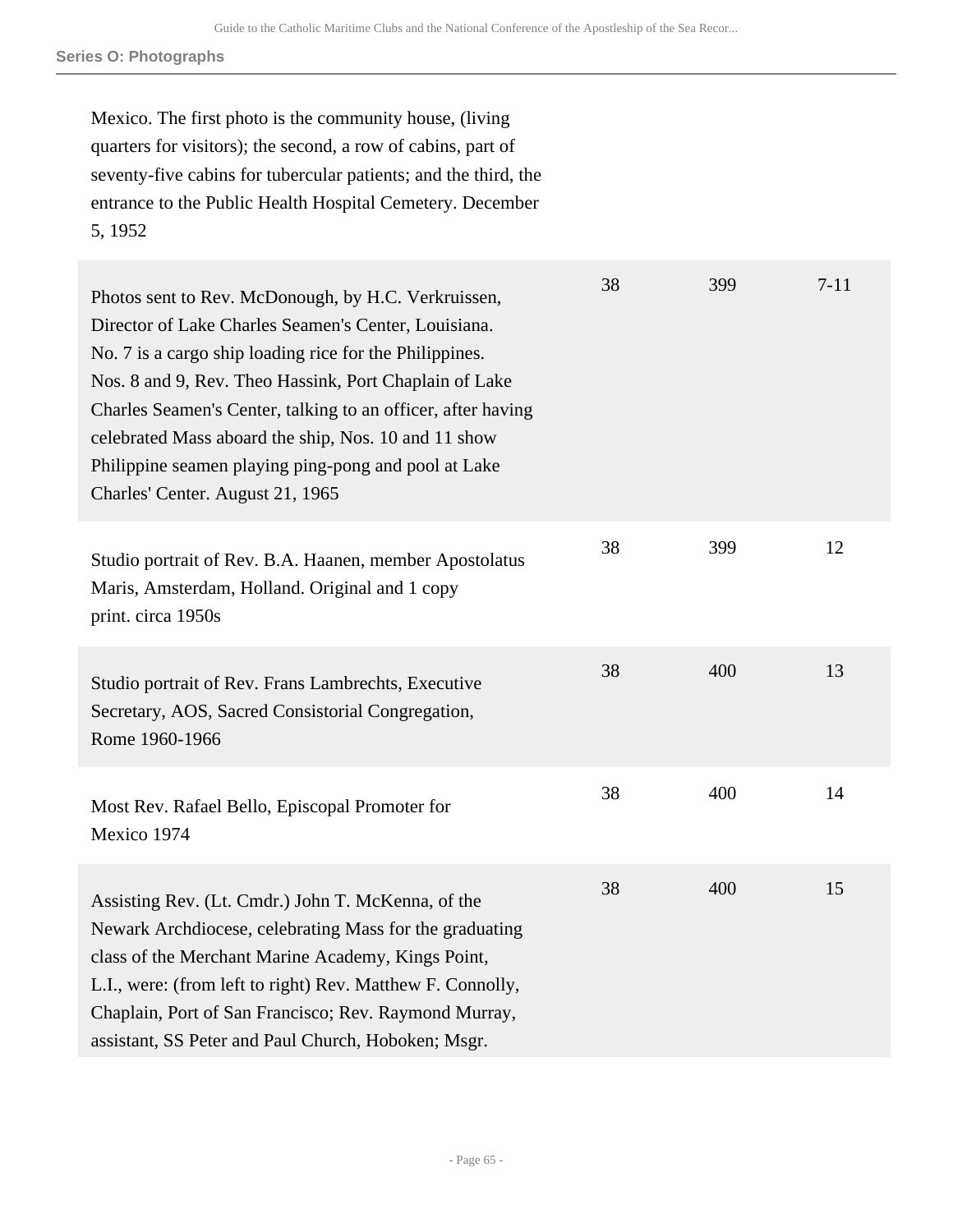**Series O: Photographs**

| Edmund J. Britt, president, National Conference AOS;<br>Father McKenna, Academy chaplain; unidentified pastor;<br>and Rev. Demus McKenna, Assistant Pastor, St. Mary's<br>Church, Elizabeth. February 26, 1944                                                                                                                                                                                                                                                                                                   |    |     |           |
|------------------------------------------------------------------------------------------------------------------------------------------------------------------------------------------------------------------------------------------------------------------------------------------------------------------------------------------------------------------------------------------------------------------------------------------------------------------------------------------------------------------|----|-----|-----------|
| AOS Convention, they are, left to right, Rev. George M.<br>Scott, Port Chaplain, San Pedro, California; Most Rev. Leo<br>R. Smith, Episcopal Moderator; and Rev. T. McDonough,<br>Secretary, AOS. 1950s                                                                                                                                                                                                                                                                                                          | 38 | 400 | 16        |
| Twelve photos from Lake Charles Seamen's Center,<br>Louisiana. In No. 18, Rev. Theo Hassink, Port Chaplain,<br>can be seen on the right, after having celebrated Mass<br>aboard an Indian ship bound for Calcutta, India. No. 19<br>shows a destroyer, where, Mass was celebrated by Rev.<br>Hassink. No. 20 shows the front entrance of Lake Charles<br>Seamen's Center. No. 21 shows seamen . relaxing in the<br>Center. Nos. 22-28 show the funeral of a Greek seaman,<br>with Rev. Hassink officiating. 1964 | 38 | 401 | 18-28     |
| The front entrance of the Mobile Maritime Club undated                                                                                                                                                                                                                                                                                                                                                                                                                                                           | 38 | 402 | 29        |
| Two photos of the Most Rev. John L. Mey, Bishop of<br>Mobile, celebrating Mass in the Cathedral of Mobile, during<br>the Annual Meeting of the AOS. October 19, 1970                                                                                                                                                                                                                                                                                                                                             | 38 | 402 | $30 - 31$ |
| At Chicago, Illinois port chaplains of the Great Lakes<br>area, held an ecumenical workshop. Photo No. 32 includes<br>(left to right), Rev. Henry Wordel, S.J., Canada's National<br>Director, AOS; Rev. James P. Keating, Port Chaplain,<br>Chicago; Rev. Norbert Makaros (Lutheran), Port Chaplain,<br>Daluth; Kenneth Swanson, Director, Seamen's Mission                                                                                                                                                     | 38 | 402 | $32 - 33$ |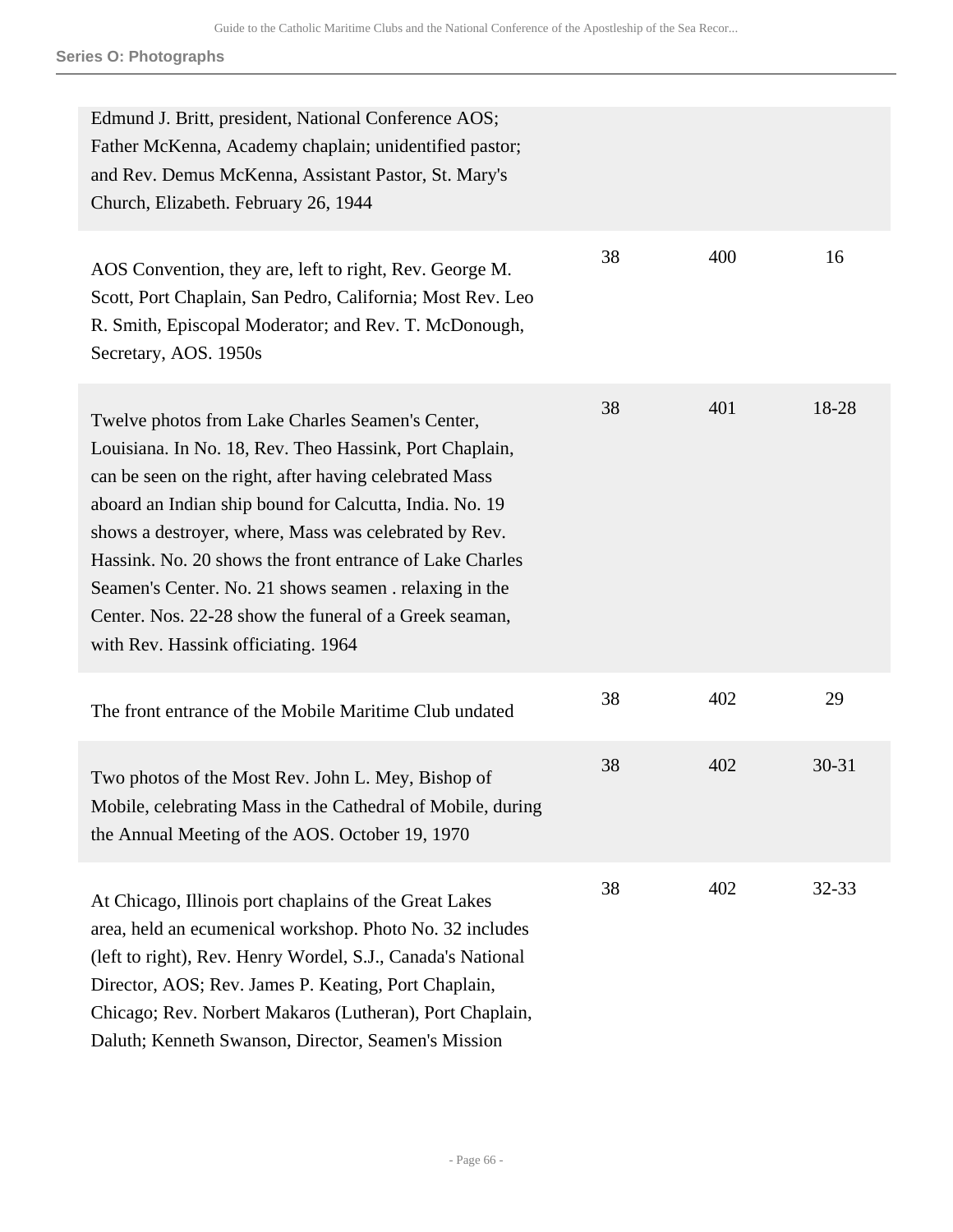**Series O: Photographs**

| of Chicago; Rev. Thomas McDonough, U.S. National<br>Director, AOS; and Capt. John J. Manley, Director, Port<br>Operation, Chicago. Photo No. 33 (left to right) are: Captain<br>John J. Manley, Rev. Kenneth Swanson, and Rev. James P.<br>Keating. January 15, 1971 |    |     |    |
|----------------------------------------------------------------------------------------------------------------------------------------------------------------------------------------------------------------------------------------------------------------------|----|-----|----|
| Photo included in a letter from Rev. Joseph McComit,<br>Latin American Mission Program Representative, to Rev.<br>McDonough. The Photo shows a community center, also,<br>used as a church, at Guaymos, Sonora, Mexico. April 9,<br>1971                             | 38 | 402 | 34 |
| Two memorial cards with photos of Rev. Henry Wordel,<br>who died December 9, 1975. He was National Director of<br>Canada's AOS. 1975                                                                                                                                 | 38 | 402 | 35 |
| Studio portrait of Most Rev. Robert E. Tracy. Print and 1<br>copy print. circa 1970s                                                                                                                                                                                 | 38 | 402 | 36 |
| Studio portrait of Rev. Matthew Connolly, Port Chaplain,<br>San Francisco, California 1974                                                                                                                                                                           | 38 | 402 | 37 |
| Large photo of Rev. Sal T. Melanga, Port Chaplain,<br>Hoboken, New Jersey 1976                                                                                                                                                                                       | 38 | 403 | 38 |
| Members of the AOS at Buffalo, New York. Standing<br>in front of a ship, are, left to right, John Gruber, John<br>Borowsky, Betsy Ross, James Wayes, and Father Leo<br>McCarthy, Port Chaplain. undated                                                              | 38 | 403 | 39 |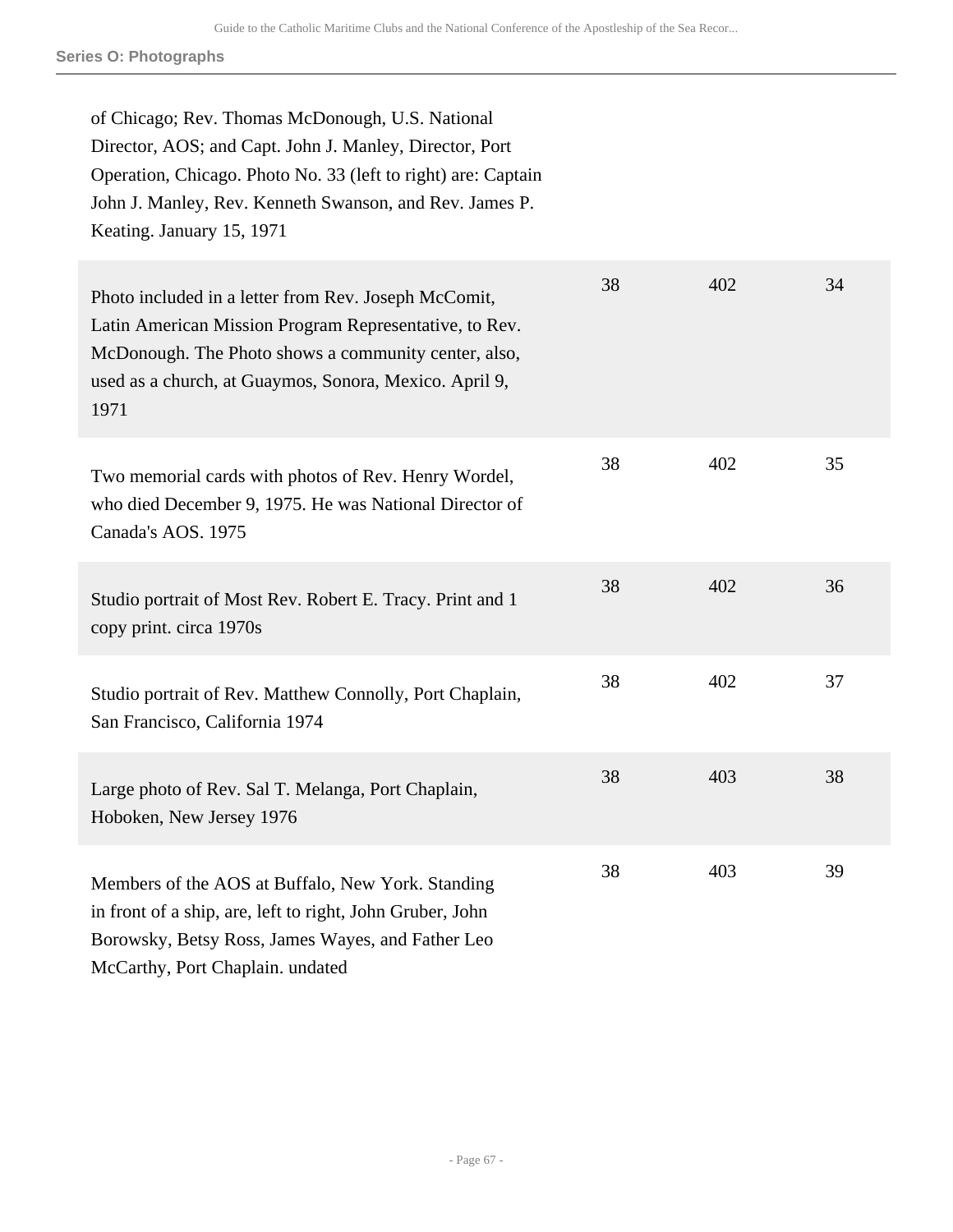**Series P: Memorials**

| Rev. Donald F. Grady, Port Chaplain, New Orleans,<br>celebrating Mass 1978                                                                                                                                                                                                                                                                                                                                                                                                                                                                                                                             | 38 | 403 | 40        |
|--------------------------------------------------------------------------------------------------------------------------------------------------------------------------------------------------------------------------------------------------------------------------------------------------------------------------------------------------------------------------------------------------------------------------------------------------------------------------------------------------------------------------------------------------------------------------------------------------------|----|-----|-----------|
| These photos of an ADS Conference at Houston, Texas,<br>were sent to Rev. James P. Keating by Rev. Sad Donak,<br>Port Chaplain, Galveston, Texas. No. 41 shows Rev. Donak<br>celebrating Mass at Houston Seamen's Center Chapel. No.<br>42 shows members of the Conference, seated at luncheon<br>table, they are, (left to right) 2nd Rev. James P. Keating,<br>3rd Most Rev. John L. Morkasky, Bishop of Houston. No.<br>43 shows (left to right), Rev. Keating, Bishop Markosky,<br>Rev. Rivers Patout, examining the drawings of the new<br>Galveston Seamen's Center; the rest unidentified. 1976 | 38 | 403 | $41 - 43$ |
| Shows (left to right) Rev. Keating, Rev. Patout, the third<br>unidentified. undated                                                                                                                                                                                                                                                                                                                                                                                                                                                                                                                    | 38 | 403 | 44        |
| Studio portrait of Msgr. John Connolly, Vicar General,<br>Diocese of Oakland, California. undated                                                                                                                                                                                                                                                                                                                                                                                                                                                                                                      | 38 | 403 | 45        |
| Seattle Catholic Seamen's Club undated                                                                                                                                                                                                                                                                                                                                                                                                                                                                                                                                                                 | 38 | 403 | 46        |
| Three Large photos probably taken at an undated<br>Conference. No. 47 is not identified. No. 48 shows (left)<br>to right), third, Most Rev. Tracy, Episcopal Promoter, and<br>fifth Rev. T. McDonough, Secretary of the AOS. No. 49 is<br>not identified. undated                                                                                                                                                                                                                                                                                                                                      | 38 | 403 | 47-49     |

# **Series P: Memorials 1963-1980**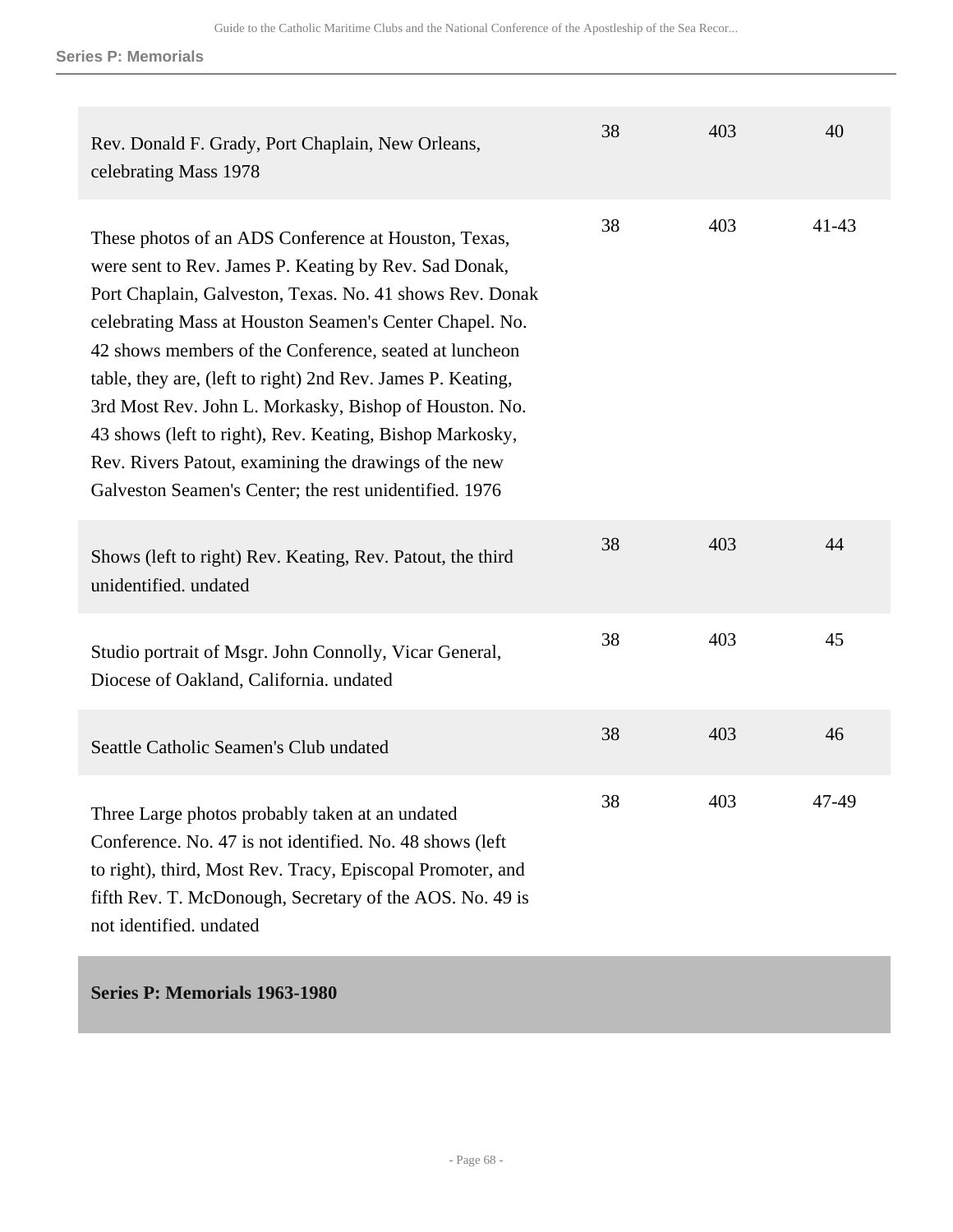**Series P: Memorials**

|                                                                                                                                                                                                                                                                                                                                                                                                      | <b>Box</b> | <b>Folder</b> |
|------------------------------------------------------------------------------------------------------------------------------------------------------------------------------------------------------------------------------------------------------------------------------------------------------------------------------------------------------------------------------------------------------|------------|---------------|
| Most Rev. Leo Smith 1963                                                                                                                                                                                                                                                                                                                                                                             | 39         | 404           |
| <b>Scope and Contents note</b>                                                                                                                                                                                                                                                                                                                                                                       |            |               |
| In 1960, Most Rev. Leo Smith, Bishop of Ogdensburg, N.Y., was<br>appointed Episcopal Moderator of the National Catholic £DS Conference.<br>On October 9, 1963, while in Rome, he died. The material includes a<br>biographical sketch, a booklet entitled Ceremony of Installation as Bishop<br>of Ogdensburg, correspondence, newspaper clippings on his death, and a<br>studio portrait as Bishop. |            |               |
| Rev. Thomas A. McDonough, CSSR 1973                                                                                                                                                                                                                                                                                                                                                                  | 39         | 405           |
| <b>Scope and Contents note</b>                                                                                                                                                                                                                                                                                                                                                                       |            |               |
| In 1947, Father McDonough was chosen first Secretary of the AOS. In<br>1972, after 28 years as Secretary and Port Chaplain in New Orleans, he<br>retired. He died on November 19, 1973. The material includes the last<br>hand-written letters of Rev. McDonough to Rev. Keating, get well letters,<br>memorial cards and newspaper clippings.                                                       |            |               |
| Most Rev. Robert E. Tracy 1980                                                                                                                                                                                                                                                                                                                                                                       | 39         | 406           |
| <b>Scope and Contents note</b>                                                                                                                                                                                                                                                                                                                                                                       |            |               |
| On October 1963, Bishop Robert E. Tracy was appointed Episcopal<br>Promoter of the AOS. In 1975, after thirteen years of service, he resigned.<br>Most Rev. Tracy died in 1980. The material includes biographical<br>sketches, photocopy of Norms and Faculties confirming the Bishop as<br>Episcopal Promoter, correspondence, copy of a letter of resignation, two                                |            |               |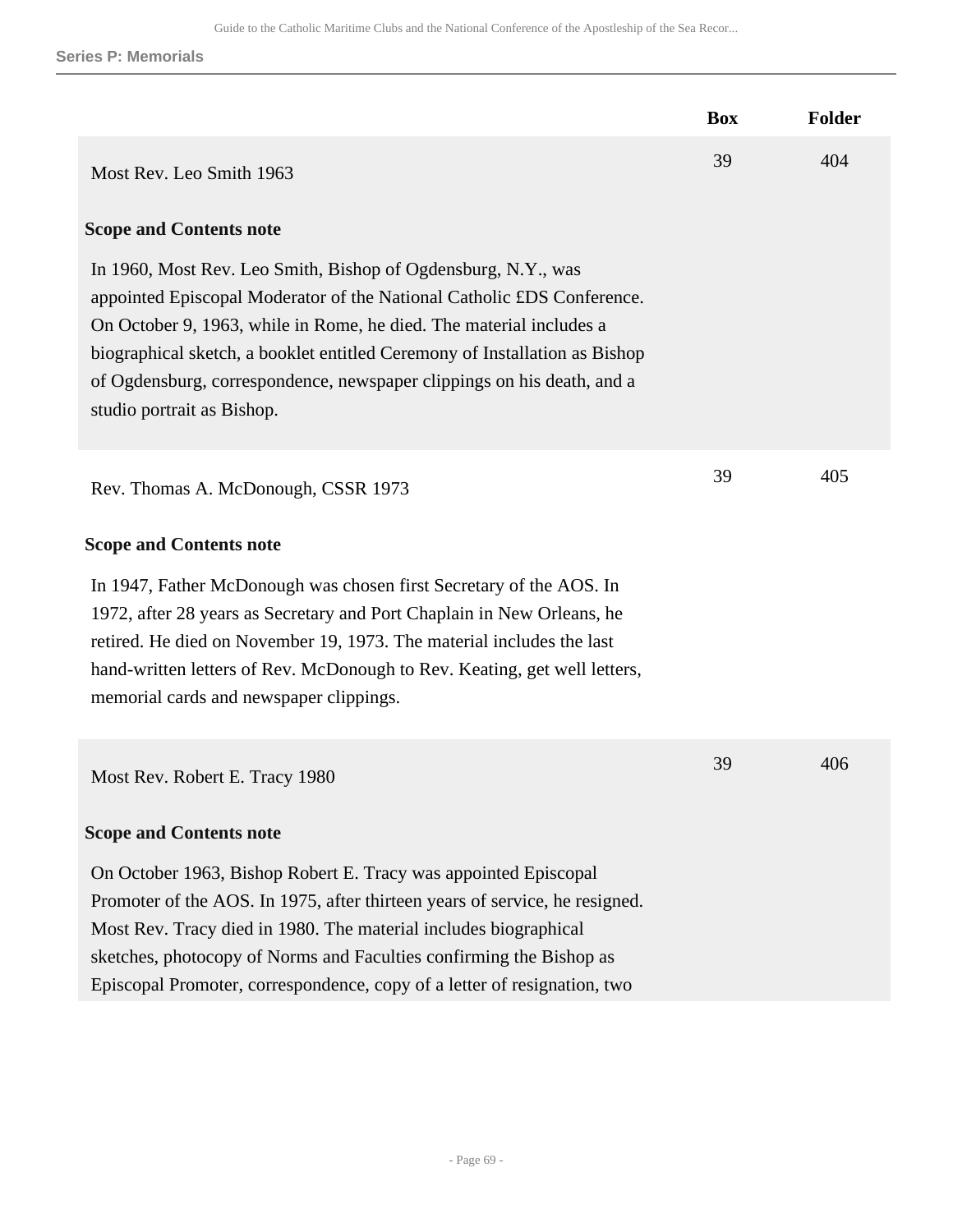studio portraits, a copy of Catholic Maritime News, announcing the death of Bishop Tracy.

| <b>Series Q: Miscellaneous Documents 1961-1978</b>                     | <b>Box</b><br>39 | <b>Folder</b><br>407-408 |
|------------------------------------------------------------------------|------------------|--------------------------|
| <b>Scope and Contents note</b>                                         |                  |                          |
| This small series consists of the emblem designed to represent the     |                  |                          |
| AOS, Guest Books for Annual Meetings of New Orleans CMC. In            |                  |                          |
| 1960, the AOS made public an emblem of the Sea Apostleship. The        |                  |                          |
| emblem was prepared by William Ryan (Heraldry, Ecclesiastical and      |                  |                          |
| Secular) of New York in cooperation with a committee headed by         |                  |                          |
| Rev. George G. Magee, Port Chaplain of Brooklyn.                       |                  |                          |
| The material includes correspondence, criticism and explanation of     |                  |                          |
| the emblem, and press releases. Included are copies of various designs |                  |                          |
| prepared and copies of the official emblem chosen. There are two       |                  |                          |
| guest books: one, with signatures of guests invited to Annual Meetings |                  |                          |
| of the ADS; the other, unidentifiable, is probably, the guest book of  |                  |                          |
| New Orleans CMC, with the names and addresses of seamen who            |                  |                          |
| patronized the club.                                                   |                  |                          |

# **Series R: The Italian Seamen's Club of New York 1967-1972**

#### **Scope and Contents note**

In the early 1960s, Rev. Caesar Donanzan, C.S., then, New York Provincial of the Society of St. Charles, (Scalabrini Fathers) and Captain Mario Vespe, Vice President of the Home Series, planned and organized the Italian Seamen's Club with the support of the Steamship Lines, both Italian and non-Italian, and the leaders of the Italian-American community. On July 10, 1965, Captain Vespe, invited Francis Cardinal Spellman, then Archbishop of New York, aboard the new steamship "Oceanic", for a religious ceremony.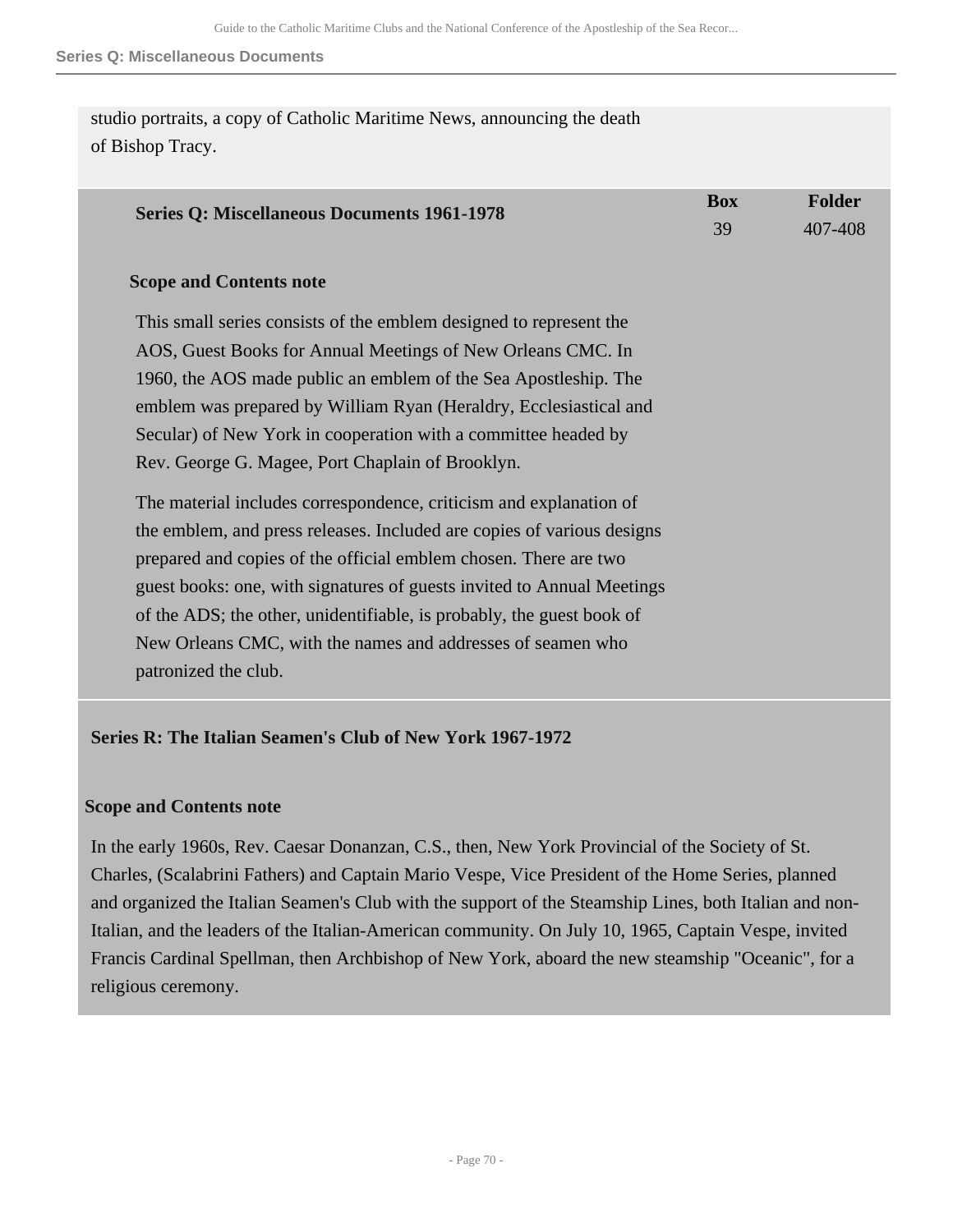#### **Series S: Catholic Maritime News**

Cardinal Spellman was then briefed by Captain Vespe about the proposed project to establish a club for Italian seamen who were coming into New York at an average of five thousand a month. Cardinal Spellman was favorably disposed to the idea of such a center run by the Scalabrini Fathers. He immediately conferred with the Rev. Caesar Donanzan, C.S. who was also an invited guest for the occasion aboard the Oceanic.

Having received the consent of Cardinal Spellman and the General Administration of the Society, Father Donanzan began an intensive search for a fitting place in Manhattan on the West Side between 39th and 57th Streets.

A building was purchased at 352 West 41st Street, Manhattan. The Society of St. Charles made a bank loan to meet the purchase cost of \$163,000. After extensive renovation at an additional cost of \$60,000, the club was dedicated in February 3, 1970.

The records consist of correspondence, reports, souvenir journal on the dedication of the club, souvenir journal on Annual Gala Evening, literature of the club, pamphlets, prayers, clippings and photographs.

|                                                                                                                                                                                  | <b>Box</b> | <b>Folder</b>     |
|----------------------------------------------------------------------------------------------------------------------------------------------------------------------------------|------------|-------------------|
| Correspondence of Donanzan and Tracy and reports of the SS Homeric<br>and SS Oceanic 1966-1975                                                                                   | 39         | 409               |
| Souvenir Journal undated                                                                                                                                                         | 39         | 410               |
| Photographs of Mario Bordignon, Joseph Spigolon, Caesar Donanzan,<br>Mario Maoeri, the SS Oceanic, amd Sergio Fenoaltea. undated                                                 | 39         | 411               |
| <b>Series S: Catholic Maritime News 1947-1982</b>                                                                                                                                |            | <b>Box</b><br>40A |
| <b>Scope and Contents note</b>                                                                                                                                                   |            |                   |
| <i>Catholic Maritime News</i> is a monthly news bulletin on Catholic Seamen's work in the<br>United States. It contains items of interest about AOS Centers throughout the world |            |                   |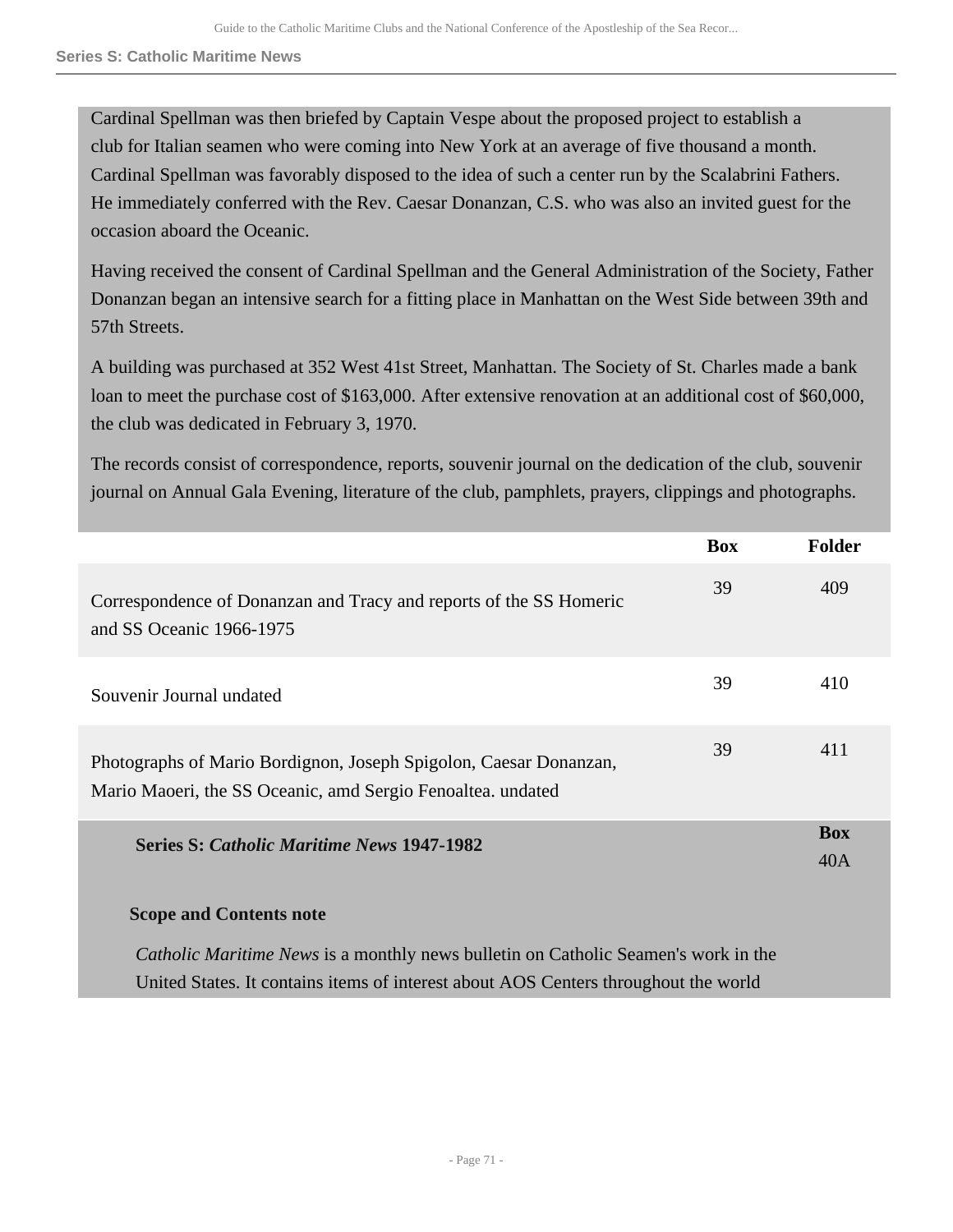#### **Subgroup II: National Catholic Apostleship of the Sea Conference and the P...**

for the benefit of chaplains and directors of the Catholic Seamen's Clubs, Maritime Centers, and all others who are involved or interested in seamen.

The bulletin is edited by the National Director and the Episcopal Promoter of the AOS. The bulletin was first published in 1947, but few copies were saved prior to 1971. The bulletins of the years 1949-1950, 1954, 1956-1970, are all missing. From 1972-1980, most of the copies are available. The bulletins, now received monthly by the Center for Migration Studies (CMS), will be added to the present collection annually.

# **Subgroup II: National Catholic Apostleship of the Sea Conference and the Pontifical Commission for the Migrants and Tourism 1947-1978**

# **Scope and Contents note**

The time span of this Subgroup encompasses the years 1947 to 1979, and documents the participation of the National Catholic AOS Conference with the Sacred Consistorial Congregation and the present Pontifical Commission for the Migrants and Tourism.

The records measuring a little more than two cubic feet (4 boxes) consist of loose documents and several volumes, the material is arranged chronologically and by listings; for the correspondence, letters sent are arranged chronologically, and letters received alphabetically. The records have been identified, separated from other items and arranged into series. There is a miscellaneous series of those relatively few documents which do not belong in specifically named series. Except for correspondence, no one series appears to be complete.

The Records reflect not only the close relationship of the AOS with the Pontifical Commission, but also sheds light on the concern of the church for seamen throughout the world.

| Series A: Correspondence 1947-1979             |            |               |
|------------------------------------------------|------------|---------------|
|                                                | <b>Box</b> | <b>Folder</b> |
| Rev. Thomas McDonough Correspondence 1947-1972 | 41         | 413-436       |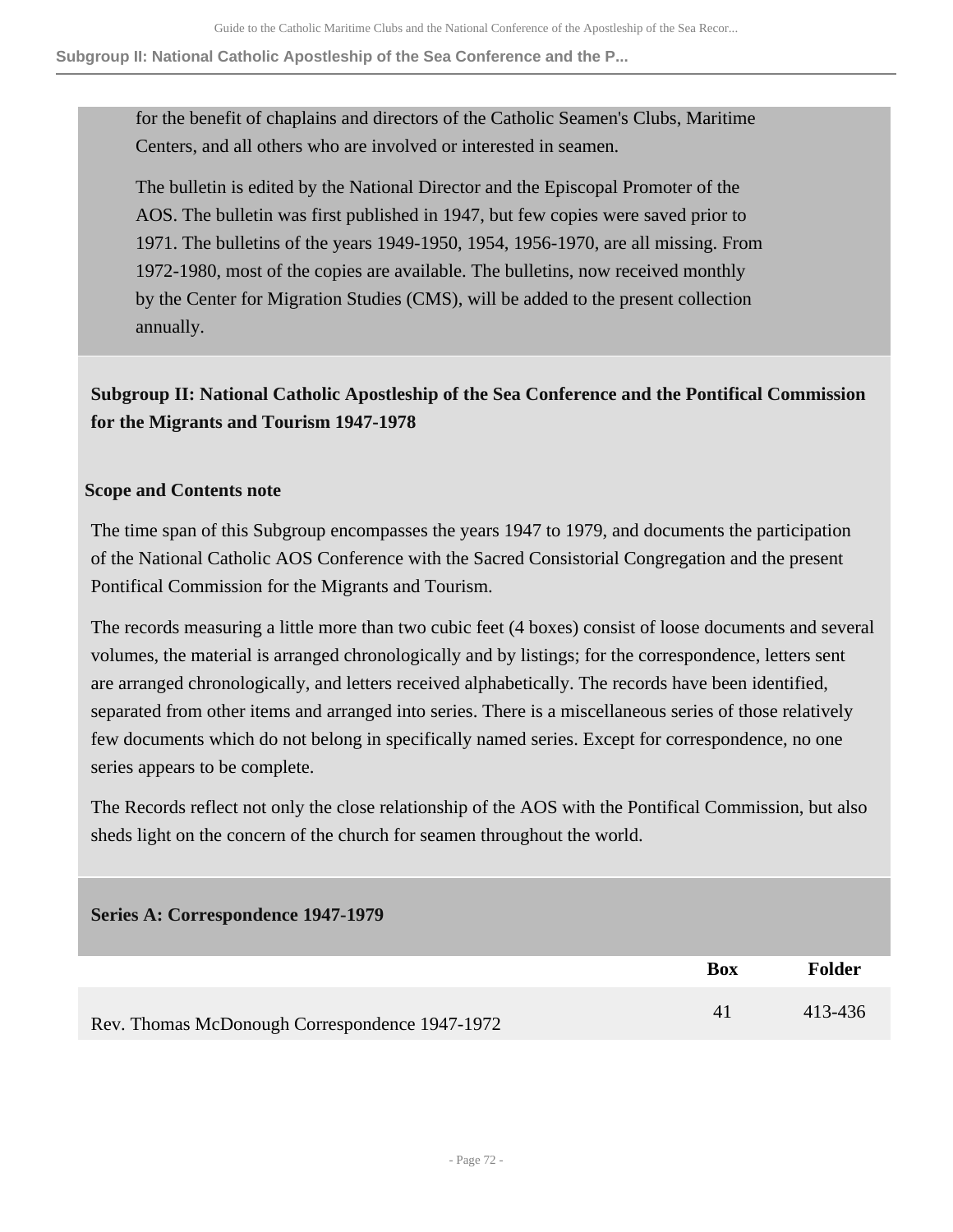#### **Series A: Correspondence**

### **Scope and Contents note**

In 1944, soon after his election as Secretary of the inchoate ADS, Rev. McDonough officially began corresponding with the Apostolic Delegate of the Holy See in Washington, D.C., and the International AOS in Rome. The correspondence begins with letters of the Apostolic Delegate of the Holy See to the United States and pertains to the progress made in the work of the Sea Apostolate in the United States, Annual Conventions, Proceedings, and . International Congresses. Among the letters of the Apostolic Delegate of the Holy See is a letter dated September 2, 1952 which includes copies of rescript from the Holy See empowering bishops to dispense Merchant Seamen from Eucharistic fast under certain conditions.

Correspondence with Arthur Gannon, Secretary General, AMIC, regarding the administration and activities of the AOS; and a letter of April 26, 1949 from Mr. Gannon, regarding exploratory talks with Cardinal Piazza of the Consistorial Congregation, regarding the possibilities of transferring AMIC headquarters to Rome.

Correspondence with Rev. J.M. Butel, Rev. A. Ceccato, Rev. Frans Lanbrechts and Rev. Francis Frayne, Executive Secretaries, International AOS, and the Most Rev. Emanuele Clarizio, Pro-President, Pontifical Commission of Migrants. The correspondence deals with the financial need of the Secretariat and the annual contributions expected from the United States; Status; Leges (Laws), Norms and Faculties governing port chaplains; International Congresses, Conferences of Episcopal Promoters, and Annual Meetings of the AOS in the United States; the AOS in Europe, North America, South America, Australia and Asia; a letter of June 17, 1968 by Rev. Frayne, regarding the reform of the Leges of the AOS published by the Holy See in 1957 and partly amended in 1966; a letter of April 10, 1970 from Reverend Fratne, related to the new Pontifical Commission; several letters discussing the International Congress of 1972 and the administration of the Apostleship of the Sea of the United States.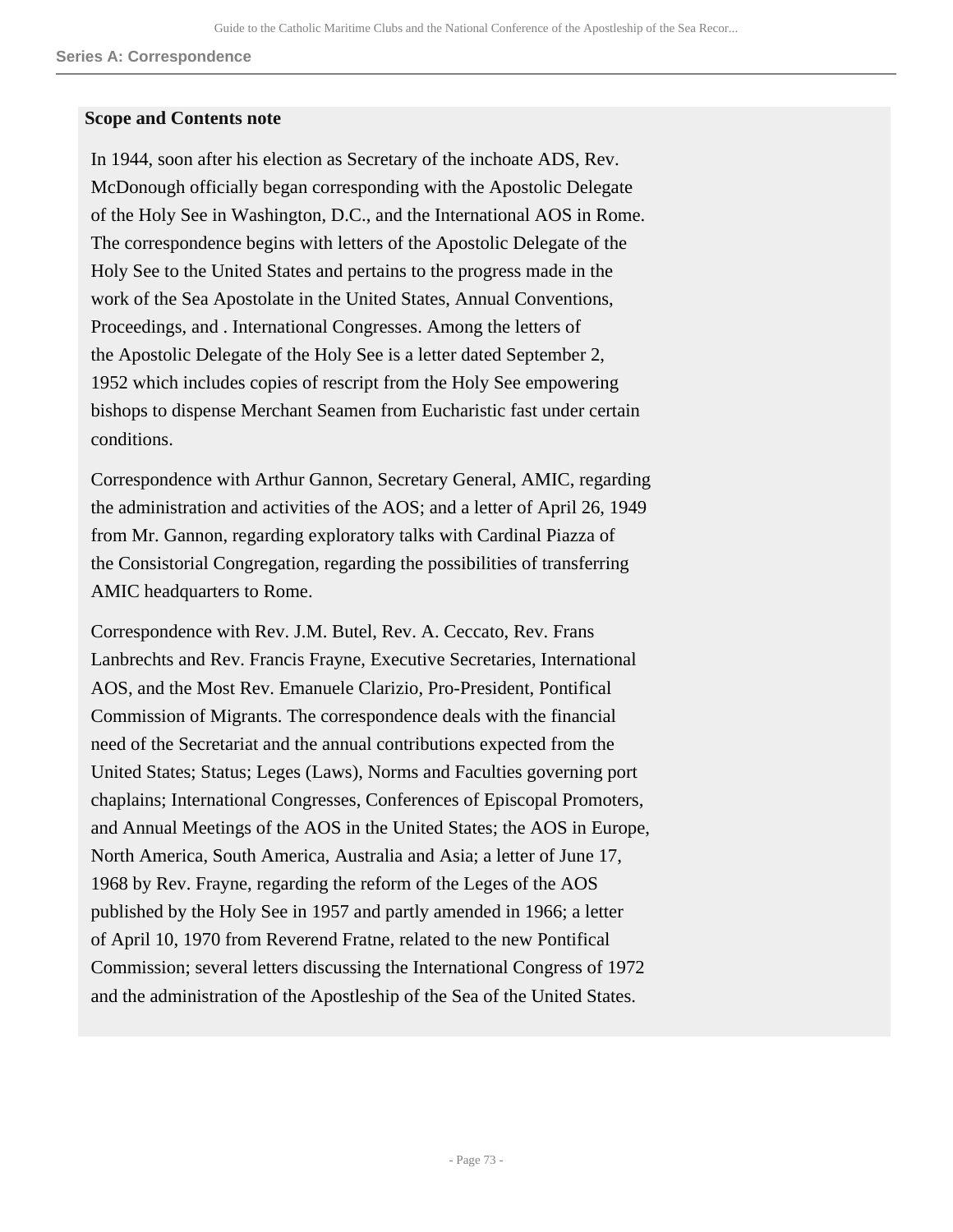Rev. James P. Keating Correspondence 1972-1979

### **Scope and Contents note**

Correspondence between Rev. Keating and the Most Rev. Clarizio, Pro-President of the Pontifical Commission concerning Annual and Regional Meetings in the United States, International Congresses and International Promoter's Conferences, articles published in the Catholic Maritime World, Leges (Laws), Faculties governing port chaplains and letters on documents published by the Holy See. Included are letters on the desire to create a Lay International Catholic Organization of the AOS; circular information published by the Holy See of the work of the AOS throughout the world; lastly, the AOS bulletins published by the Holy See.

Most Rev. Robert E. Tracy Correspondence 1965-1974

#### **Scope and Contents note**

Features the correspondence of the Most Rev. Robert E. Tracy with the International AOS. Among his correspondents are the Apostolic Delegates of the Holy See to the United States, Rev. Francis Frayne of the Permanent Bureau, and the Most Rev. Emanuele Clarizio, Pro-President, Pontifical Commission of Migrants and Refugees.

The first item of correspondence dated February 27, 1965, is from the Apostolic Delegate, in Washington, D.C., relative to certain dispositions made by the Holy Father granting bishops permission for the establishment of centers for seamen; several letters by Rev. Frayne bearing upon the annual contributions to the Pontifical Commission from the AOS of the United States; several letters concerning the AOS of New York, the Italian Seamen's Club of New York, and the British Merchant Navy Clubs of New York. Included are several letters concerning the inclusion of Mexico in the Annual Meetings of the AOS of the United States and Puerto Rico. Also included are several letters to and from the Most Rev. Clarizio

41 437-443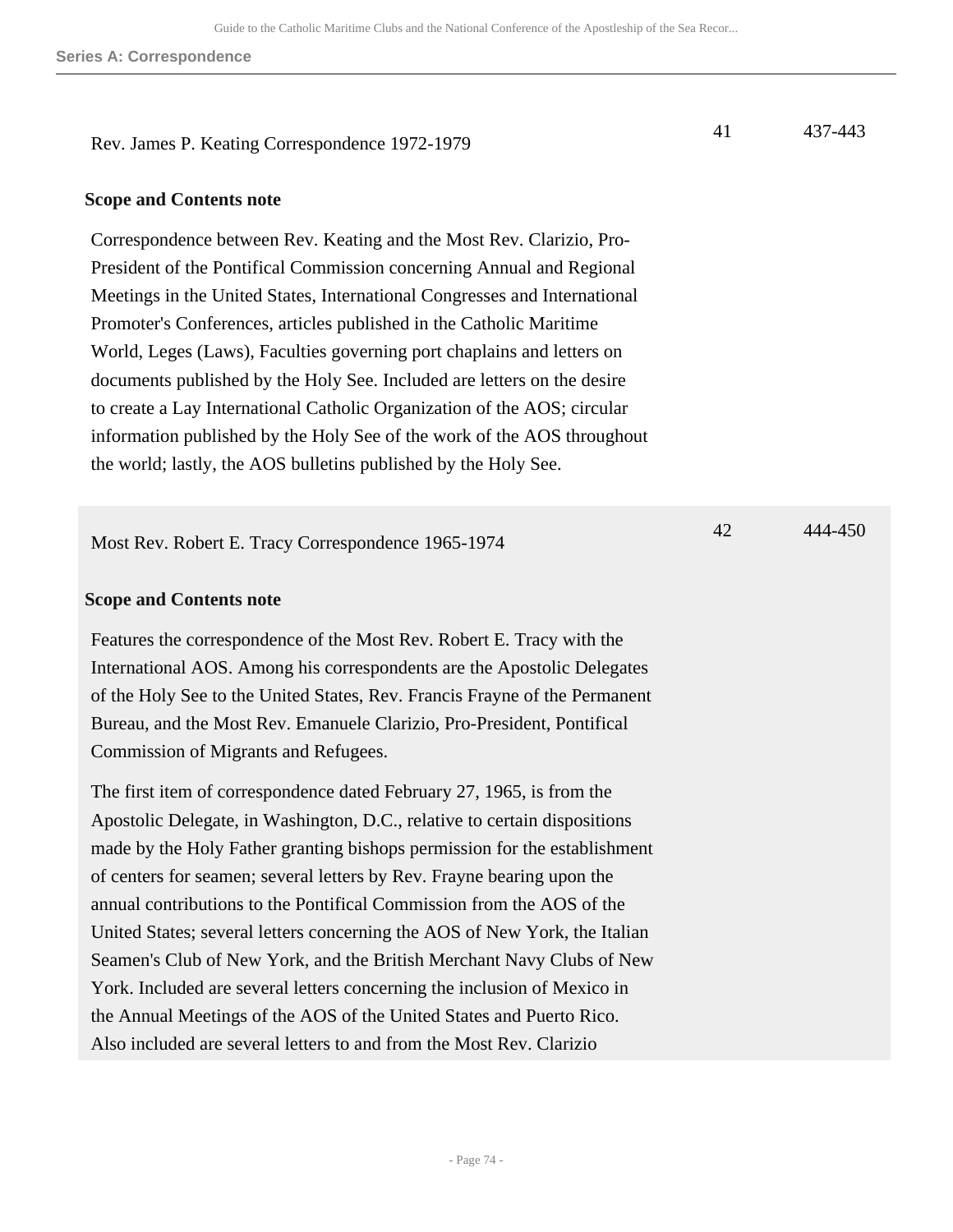**Series B: Leges (Laws), Norms and Faculties**

concerning Annual Meetings in the U.S. and letters to the Apostolic Delegates requesting faculties for port chaplains. Included are two letters written in 1970 by the Most Rev. Tracy to the Holy Father, requesting permission to satisfy Sunday Mass obligation on Saturday for those who travel by sea.

| Series B: Leges (Laws), Norms and Faculties 1952-1977 | Box | Folder  |
|-------------------------------------------------------|-----|---------|
|                                                       |     | 451-452 |

## **Scope and Contents note**

Primarily documents relating to Laws, Norms and faculties, published by the Sacred Consistorial Congregation and the Pontifical Commission for Migrants and Sea Travellers for the pastoral care of seafarers by the AOS. The records include eight booklets in Latin on Laws, Norms and Faculties, published by the Sacred Consistorial Congregation during the years 1952, 1957, 1961, 1963, as well as a booklet in English, published by the Pontifical Commission in 1977. Also included are copies of Norms and Faculties; the liturgy of the Mass for the feast of Stella Maris; suggestions and revisions put forth by the Most Rev. Abel Caillouet and Rev. McDonough, concerning the proposed statutes for AOS chaplains which had been submitted by the Consistorial Congregation in 1954 to the Hierarchies of those countries where the Sea Apostolate is organized.

It was hoped that these statutes would be revised so as to meet with the approval of the Hierarchy of each country. Additionally, there is a report on special privileges for seamen by Rev. McDonough; a report in the form of a petition to the Holy See for special privileges for seamen; ADS privileges and faculties as of May 1, 1962 and July 1, 1963; a commentary on AOS faculties by Most Rev. Robert E. Tracy; and general observations on proposed modifications on Laws, by Rev. McDonough.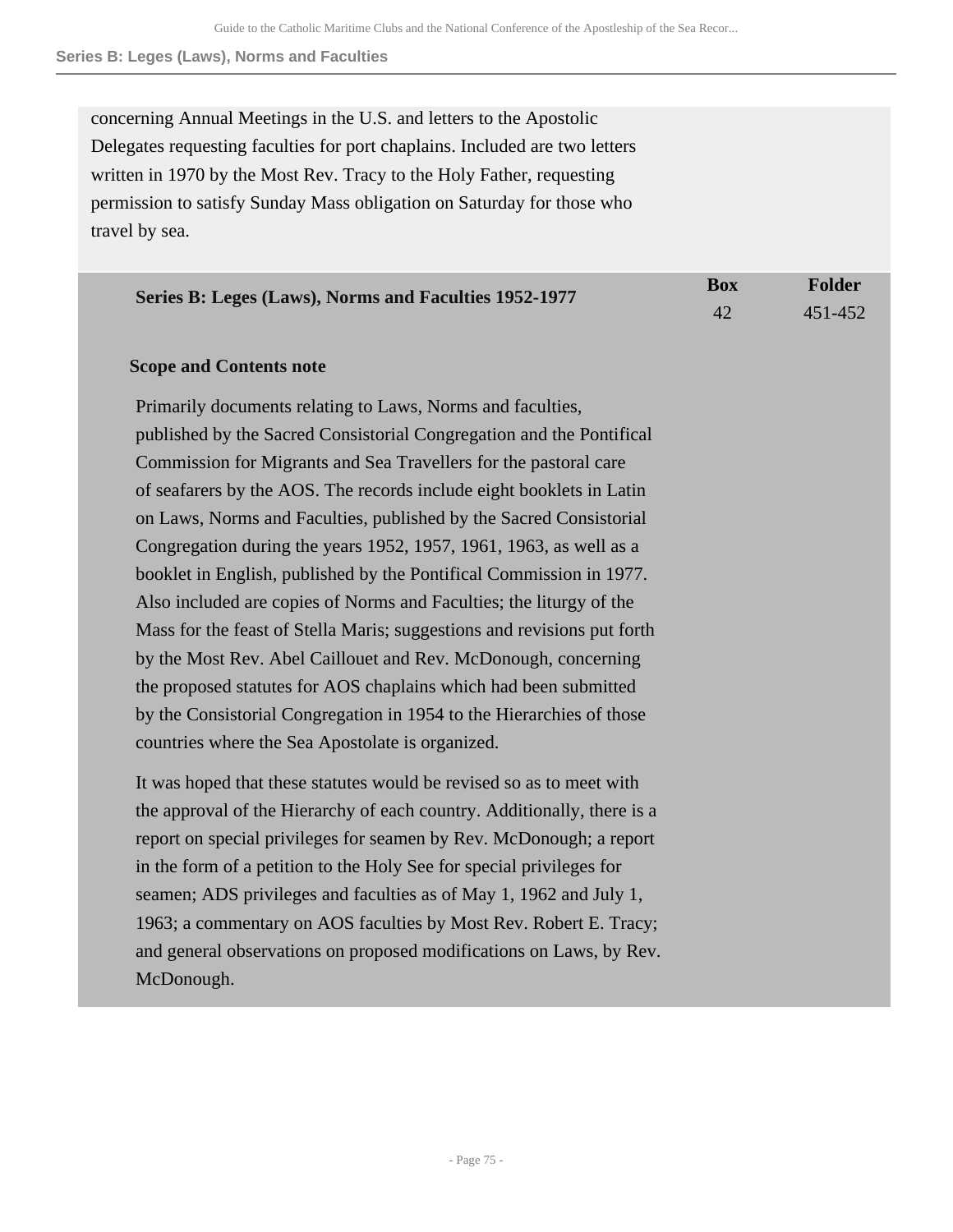**Series C: International Congresses of the Apostleship of the Sea**

# **Series C: International Congresses of the Apostleship of the Sea 1950-1977**

# **Scope and Contents note**

In 1927, at Port-au-Bassin, France, England and .France participated in the first Congress of the AOS. Since then, there have been sixteen congresses, the last held in Hong Kong, on December 10, 1977.

The first eleven congresses, having taken place before World War II, ware organized mostly by AMIC (Apostolatus Maris International Concilium) from Glasgow, Scotland.

In 1950, the AOS was placed under the direction of the Sacred Consistorial Congregation in Rome. Henceforth, the congresses were organized by Rome and became truly international in scope.

The purpose of the congresses is to assemble nations that have an AOS, in order to examine in depth, the needs of seafarers, and the problems they are likely to confront; and provide international guidelines, in order to foster realistic and efficient action spiritually and socially.

The records chronologically arranged include correspondence, programs, speeches, memorandums, resolutions, conclusions, reports, and proceedings.

|                                                                             | <b>Box</b> | <b>Folder</b> |
|-----------------------------------------------------------------------------|------------|---------------|
| 12th International Congress of the AOS, Rome, Italy. 1950                   | 42         | 453           |
| 13th International Congress of the AOS, Vigo, Spain 1959                    | 42         | 454           |
| 14th International Congress of the AOS, Liverpool, England 1964             | 43         | 455           |
| 15th International Congress of the AOS, Rome, Italy 1972                    | 43         | 456-460       |
| 16th International Congress of the AOS, Hong Kong 1977                      | 43         | 461           |
| Series D: International Conferences of the Apostleship of the Sea 1953-1975 |            |               |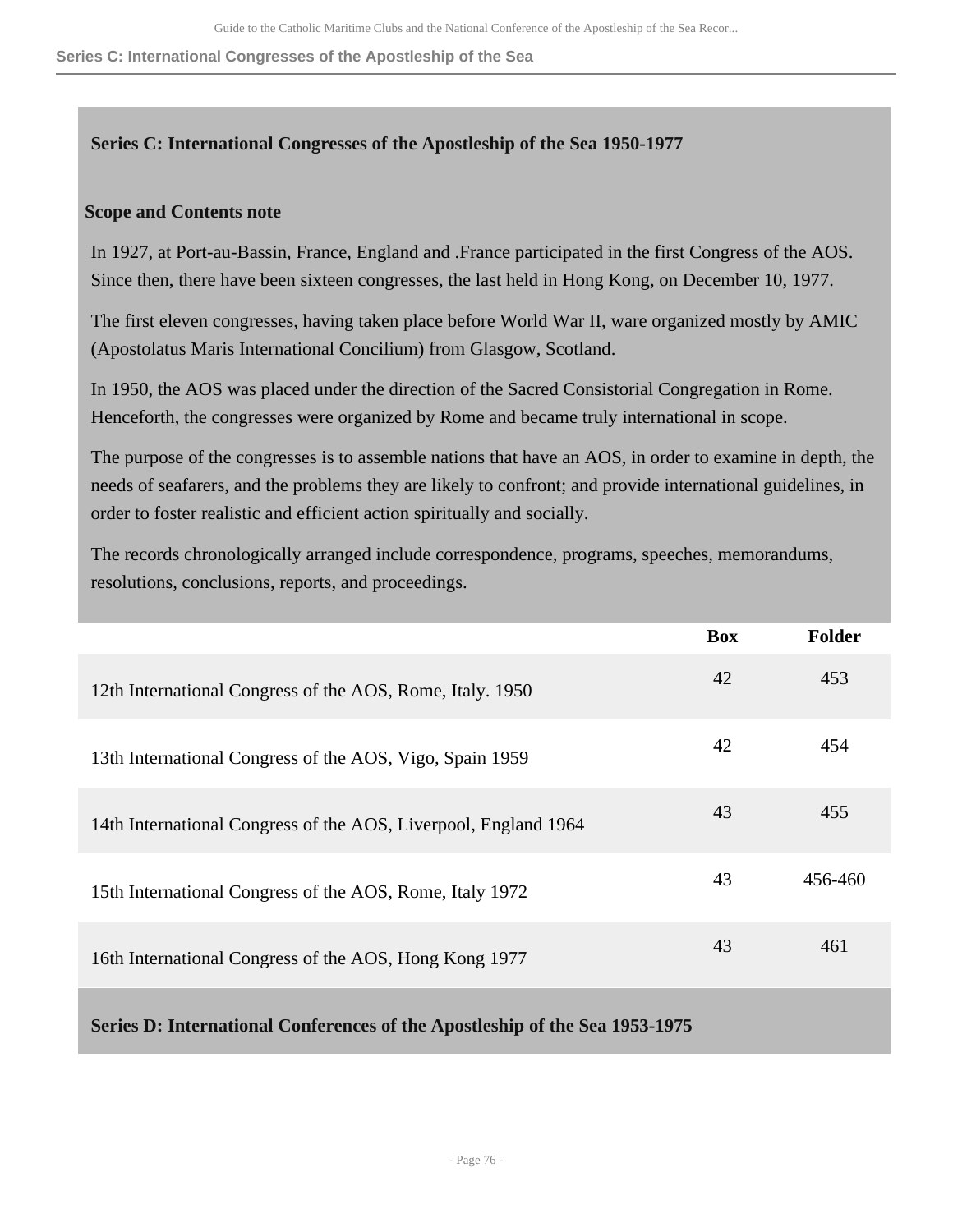**Series D: International Conferences of the Apostleship of the Sea**

## **Scope and Contents note**

Correspondence, programs, agendas, conference reports, commission reports, speeches and conclusions relating to the Conferences of the International General Secretariat; the Pontifical Commission; Episcopal Promoters and National Directors. The Conferences provide a means for high level consultation and continuing dialogue for the implementation of programs established by Congresses and examination of the conclusions agreed upon at National Meetings.

Included are the records of discussion at the Conference, concerning the updating of Leges (Laws) of Apostolatus Maris; the recruiting and formation of chaplains for the maritime apostolate; International Secretariat's financial reports and budgets; the AOS in missionary areas around the world; and an in depth analysis of the spiritual aim and objectives of Apostolatus Maris. Also included are the reports of the six commissions appointed following the Vigo Congress in 1959. Additionally, there are several reports on Conferences of the Apostolate's European Regional Organizations.

|                                                                                           | <b>Box</b> | <b>Folder</b> |
|-------------------------------------------------------------------------------------------|------------|---------------|
| International Promoters Conference of the Apostleship of the Sea, Anvers,<br>France. 1953 | 43         | 462           |
| International Conference of the Apostleship of the Sea, Rome, Italy 1955                  | 43         | 463           |
| International Conference of the Apostleship of the Sea, Hamburg,<br>Germany 1956          | 43         | 464           |
| International Conference of the Apostleship of the Sea, Rome, Italy 1958                  | 43         | 465           |
| International Conference of the Apostleship of the Sea, Rome, Italy 1961                  | 43         | 466           |
| International Conference of the Apostleship of the Sea, Paris, France 1965                | 43         | 467           |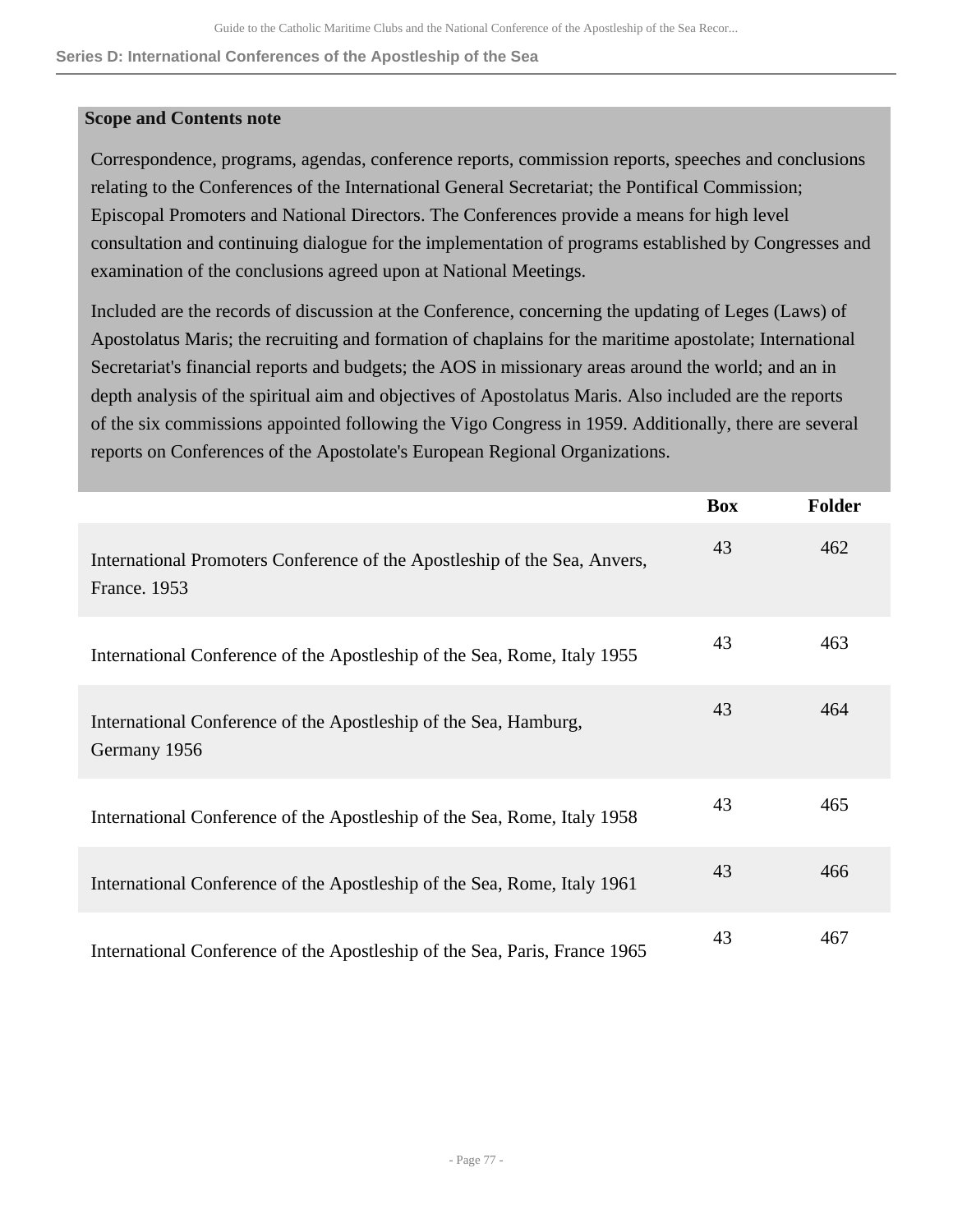**Series E: Documents Relating to the Organization and Operation of the Apos...**

| Meeting of the International General Secretariat of the Apostleship of the<br>Sea and of the Episcopal Promoters, Rome, Italy 1965                                                                                                                                                                                                                                                                                                                                                                            | 43               | 468                      |
|---------------------------------------------------------------------------------------------------------------------------------------------------------------------------------------------------------------------------------------------------------------------------------------------------------------------------------------------------------------------------------------------------------------------------------------------------------------------------------------------------------------|------------------|--------------------------|
| 1st Meeting of the Apostleship of the Sea Superior Council, Rome,<br>Italy 1967                                                                                                                                                                                                                                                                                                                                                                                                                               | 43               | 469                      |
| Meeting of the Apostleship of the Sea, European Regional Organization,<br>Rome, Italy 1972                                                                                                                                                                                                                                                                                                                                                                                                                    | 43               | 470                      |
| Meeting of the Apostleship of the Sea, Rome, Italy 1974                                                                                                                                                                                                                                                                                                                                                                                                                                                       | 43               | 471                      |
| Meeting of the Apostleship of the Sea, European Regional Organization,<br>London, England 1974                                                                                                                                                                                                                                                                                                                                                                                                                | 43               | 472                      |
| Meeting of the Apostleship of the Sea, European Regional Organization,<br>Genoa, Italy 1975                                                                                                                                                                                                                                                                                                                                                                                                                   | 43               | 473                      |
| Meeting of the Apostleship of the Sea, Rome, Italy 1975                                                                                                                                                                                                                                                                                                                                                                                                                                                       | 43               | 474                      |
| <b>Series E: Documents Relating to the Organization and Operation</b><br>of the Apostleship of the Sea 1960-1978                                                                                                                                                                                                                                                                                                                                                                                              | <b>Box</b><br>43 | <b>Folder</b><br>475-476 |
| <b>Scope and Contents note</b>                                                                                                                                                                                                                                                                                                                                                                                                                                                                                |                  |                          |
| These documents, published under the direction of the Sacred<br>Consistorial Congregation, include the plan for the internal regulation<br>of the International Secretariat; text about the Commissions in the<br>organization of the AOS, created at the Vigo Congress in 1959;<br>plan for the establishment of the Permanent Bureau; plan for the<br>reorganization of the international structures of the Sea Apostolate; the<br>Pontifical Commission's first draft of the "Instructions on the Pastoral |                  |                          |